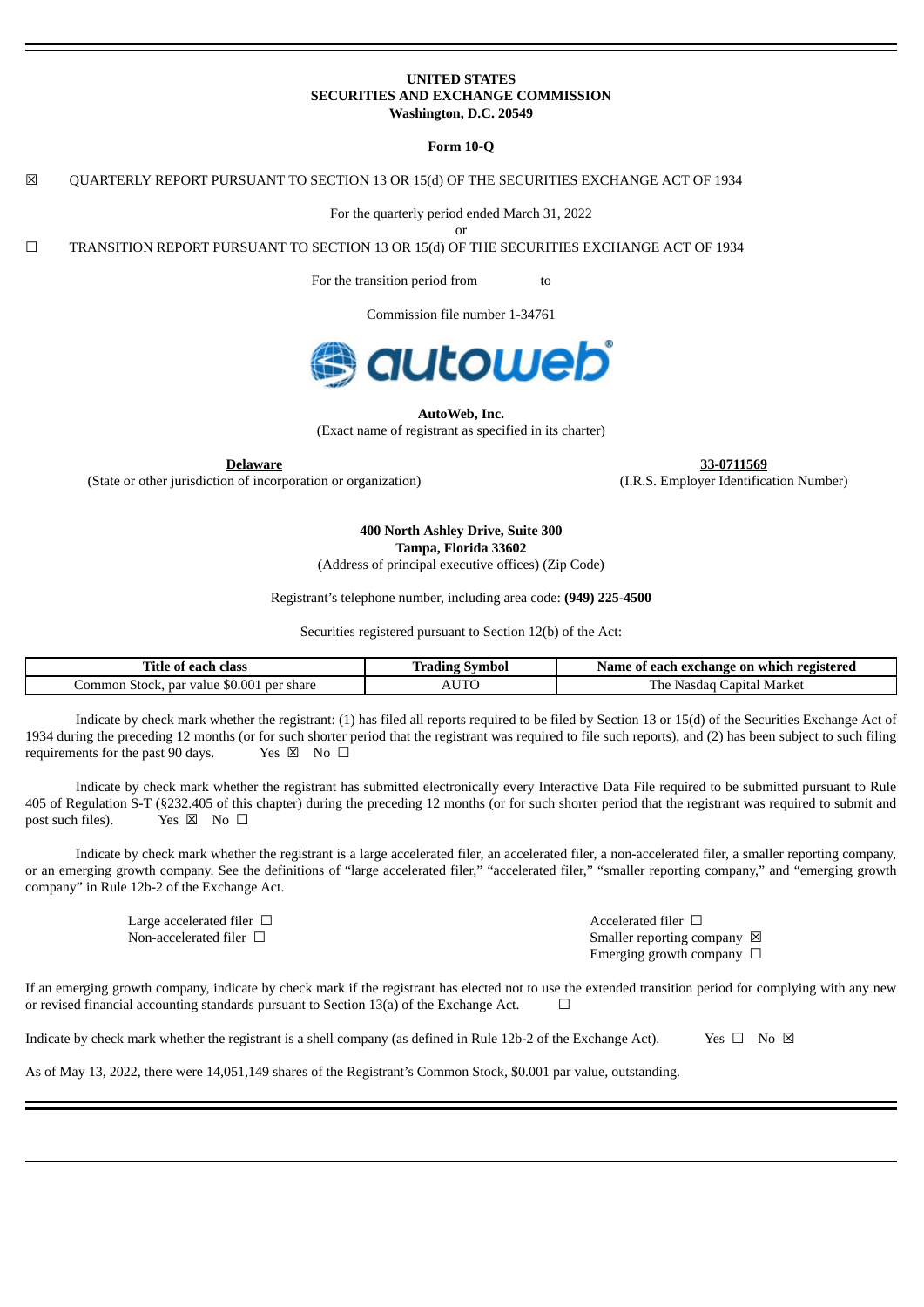# **INDEX**

# **PART I. FINANCIAL [INFORMATION](#page-2-0)**

<span id="page-1-0"></span>

| ITEM 1.  | <b>Financial Statements</b>                                                                                                |                |
|----------|----------------------------------------------------------------------------------------------------------------------------|----------------|
|          | Unaudited Condensed Consolidated Balance Sheets as of March 31, 2022, and December 31, 2021                                | $\overline{1}$ |
|          | Unaudited Condensed Consolidated Statements of Operations for the Three Months Ended March 31, 2022, and 2021              | $\overline{2}$ |
|          | Unaudited Condensed Consolidated Statements of Stockholders' Equity for the Three Months Ended March 31, 2022, and<br>2021 | $\overline{3}$ |
|          | Unaudited Condensed Consolidated Statements of Cash Flows for the Three Months Ended March 31, 2022, and 2021              | $\overline{4}$ |
|          | <b>Notes to Unaudited Condensed Consolidated Financial Statements</b>                                                      | $\overline{5}$ |
| ITEM 2.  | <b>Management's Discussion and Analysis of Financial Condition and Results of Operations</b>                               | 17             |
| ITEM 3.  | <b>Quantitative and Qualitative Disclosures About Market Risk</b>                                                          | 23             |
| ITEM 4.  | <b>Controls and Procedures</b>                                                                                             | 23             |
|          | <b>PART II. OTHER INFORMATION</b>                                                                                          |                |
| ITEM 1A. | <b>Risk Factors</b>                                                                                                        | 24             |
| ITEM 6.  | <b>Exhibits</b>                                                                                                            | 25             |
|          | <b>Signatures</b>                                                                                                          | 26             |
|          |                                                                                                                            |                |

# **Page**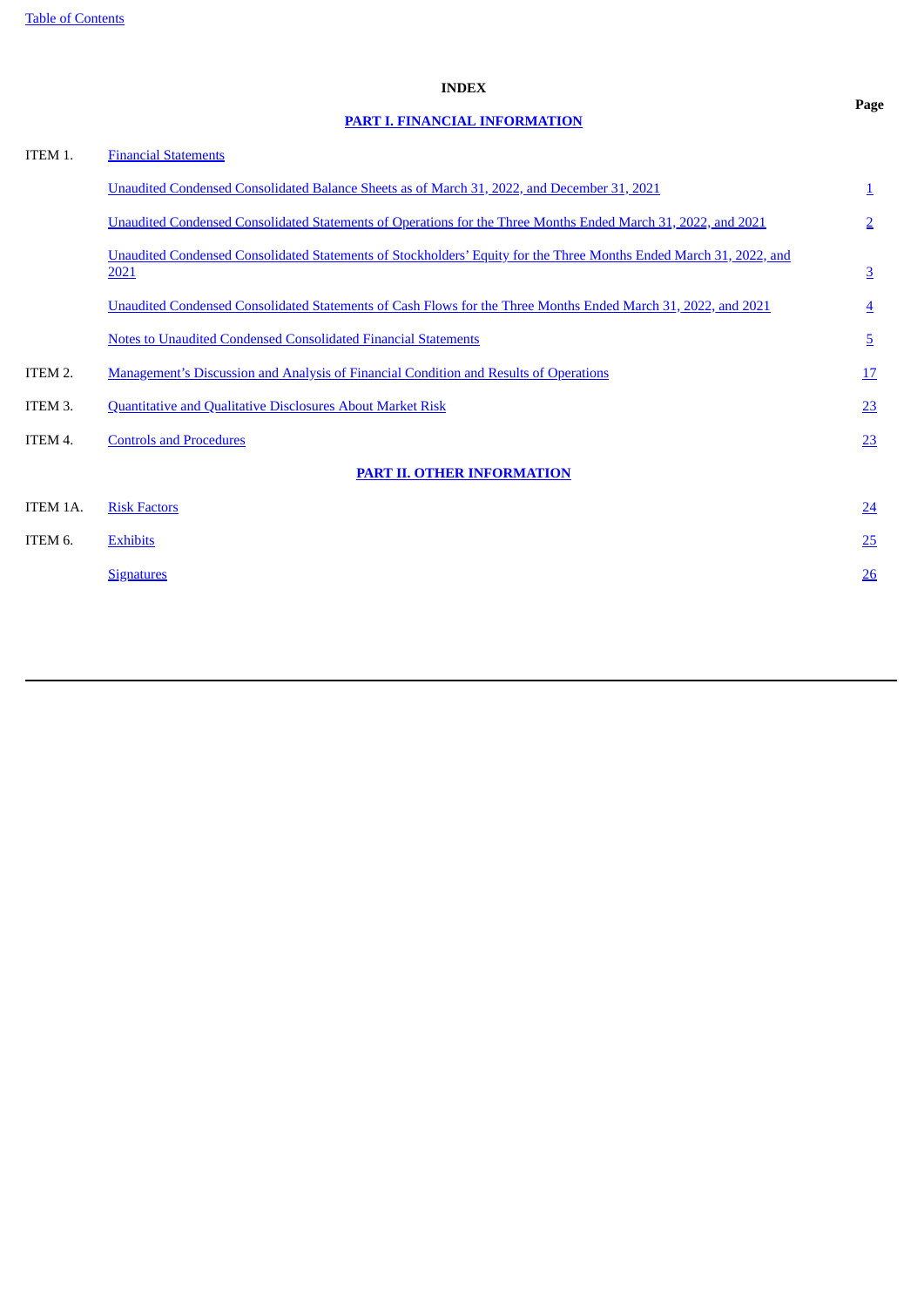# <span id="page-2-0"></span>**PART I. FINANCIAL INFORMATION**

# **Item 1.** *Financial Statements*

## **AUTOWEB, INC. UNAUDITED CONDENSED CONSOLIDATED BALANCE SHEETS (Amounts in thousands, except share data)**

|                                                                                                          |    | March 31,<br>2022 |              | December 31,<br>2021 |  |  |
|----------------------------------------------------------------------------------------------------------|----|-------------------|--------------|----------------------|--|--|
| <b>Assets</b>                                                                                            |    |                   |              | (Audited)            |  |  |
| Current assets:                                                                                          |    |                   |              |                      |  |  |
| Cash and cash equivalents                                                                                | \$ | 3,792             | \$           | 7,315                |  |  |
| Restricted cash                                                                                          |    | 4,317             |              | 4,314                |  |  |
| Accounts receivable, net of allowances for bad debts and customer credits of \$49 and \$101 at March 31, |    |                   |              |                      |  |  |
| 2022 and December 31, 2021, respectively                                                                 |    | 10,881            |              | 11,433               |  |  |
| Vehicle inventory                                                                                        |    | 480               |              | 1,076                |  |  |
| Prepaid expenses and other current assets                                                                |    | 631               |              | 998                  |  |  |
| Total current assets                                                                                     |    | 20,101            |              | 25,136               |  |  |
| Property and equipment, net                                                                              |    | 3,900             |              | 3,853                |  |  |
| Right-of-use assets                                                                                      |    | 1,822             |              | 1,993                |  |  |
| Intangible assets, net                                                                                   |    | 3,340             |              | 3,634                |  |  |
| Other assets                                                                                             |    | 474               |              | 516                  |  |  |
| <b>Total assets</b>                                                                                      | \$ | 29,637            | $\mathbb{S}$ | 35,132               |  |  |
| <b>Liabilities and Stockholders' Equity</b>                                                              |    |                   |              |                      |  |  |
| <b>Current liabilities:</b>                                                                              |    |                   |              |                      |  |  |
| Accounts payable                                                                                         | \$ | 7,249             | \$           | 7,705                |  |  |
| Borrowings under revolving credit facility                                                               |    | 9.108             |              | 10,001               |  |  |
| Accrued employee-related benefits                                                                        |    | 1,517             |              | 1,782                |  |  |
| Other accrued expenses and other current liabilities                                                     |    | 717               |              | 610                  |  |  |
| Current portion of lease liabilities                                                                     |    | 729               |              | 781                  |  |  |
| Current portion of financing debt                                                                        |    | 48                |              | 64                   |  |  |
| Total current liabilities                                                                                |    | 19,368            |              | 20,943               |  |  |
| Lease liabilities, net of current portion                                                                |    | 1,303             |              | 1,432                |  |  |
| <b>Total liabilities</b>                                                                                 |    | 20,671            |              | 22,375               |  |  |
| Commitments and contingencies (Note 9)                                                                   |    |                   |              |                      |  |  |
| Stockholders' equity:                                                                                    |    |                   |              |                      |  |  |
| Preferred stock, \$0.001 par value, 11,445,187 shares authorized                                         |    |                   |              |                      |  |  |
| Series A Preferred stock, 2,000,000 shares authorized, none issued and outstanding at March 31, 2022 and |    |                   |              |                      |  |  |
| December 31, 2021, respectively.                                                                         |    |                   |              |                      |  |  |
| Common stock, \$0.001 par value; 55,000,000 shares authorized, 14,051,149 and 13,489,482 shares issued   |    |                   |              |                      |  |  |
| and outstanding at March 31, 2022 and December 31, 2021, respectively                                    |    | 14                |              | 13                   |  |  |
| Additional paid-in capital                                                                               |    | 368,683           |              | 368,168              |  |  |
| Accumulated deficit                                                                                      |    | (359, 731)        |              | (355, 424)           |  |  |
| Total stockholders' equity                                                                               |    | 8,966             |              | 12,757               |  |  |
| Total liabilities and stockholders' equity                                                               | \$ | 29,637            | \$           | 35,132               |  |  |

*See accompanying notes to unaudited condensed consolidated financial statements.*

## -1-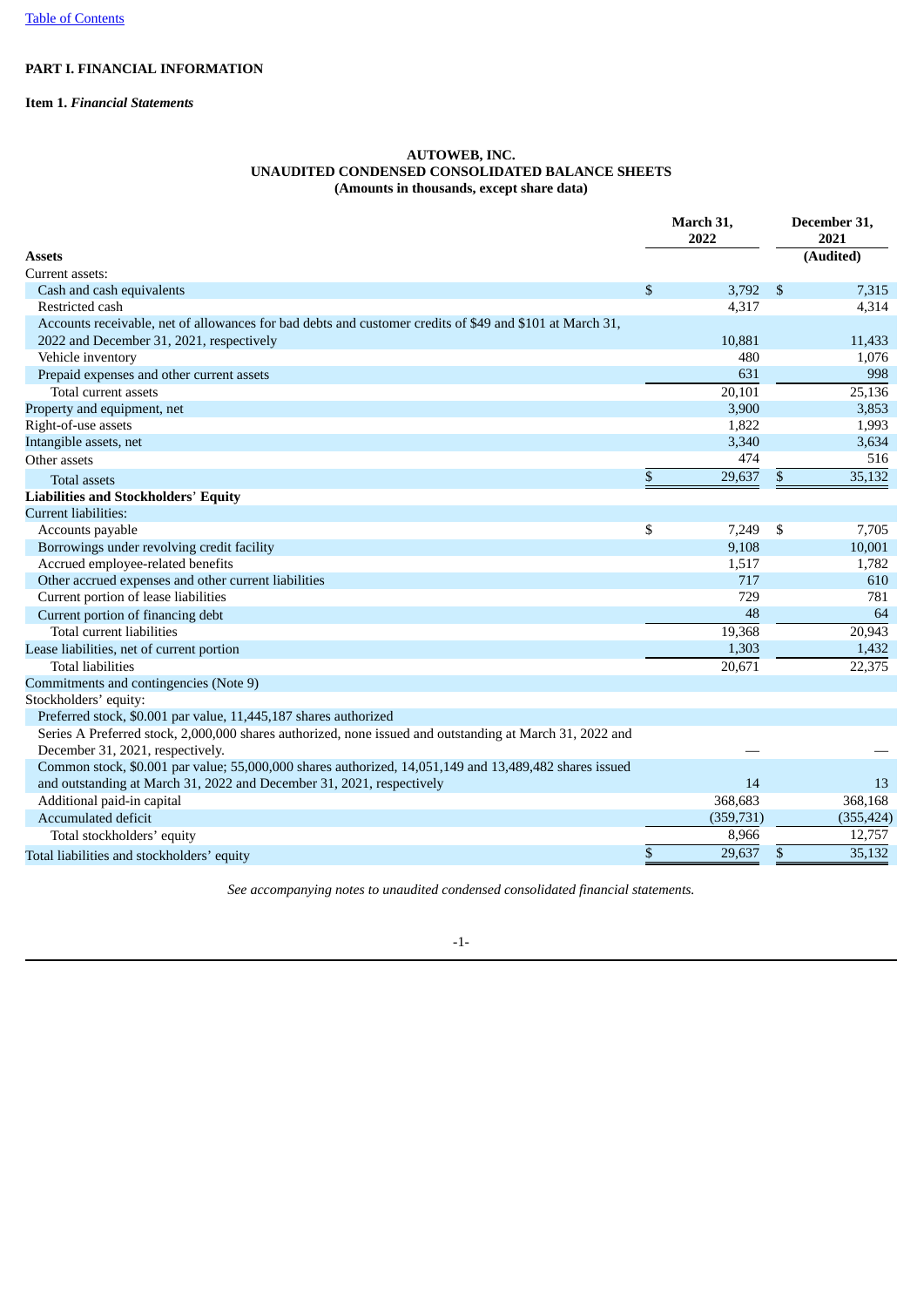## **AUTOWEB, INC. UNAUDITED CONDENSED CONSOLIDATED STATEMENTS OF OPERATIONS (Amounts in thousands, except per-share data)**

<span id="page-3-0"></span>

|                                                            |              | <b>Three Months Ended</b><br>March 31, |              |                  |  |
|------------------------------------------------------------|--------------|----------------------------------------|--------------|------------------|--|
|                                                            |              | 2022                                   |              | 2021             |  |
| Revenues:                                                  |              |                                        |              |                  |  |
| Lead generation                                            | $\mathbb{S}$ | 10,576                                 | \$           | 14,186           |  |
| Digital advertising                                        |              | 4,137                                  |              | 3,694            |  |
| Used vehicle sales                                         |              | 4,351                                  |              |                  |  |
| <b>Total revenues</b>                                      |              | 19,064                                 |              | 17,880           |  |
| Cost of revenues – lead generation and digital advertising |              | 10,954                                 |              | 12,071           |  |
| Cost of revenues - used vehicles                           |              | 4,206                                  |              |                  |  |
| Gross profit                                               |              | 3,904                                  |              | 5,809            |  |
| Operating expenses:                                        |              |                                        |              |                  |  |
| Sales and marketing                                        |              | 2,650                                  |              | 2,200            |  |
| Technology support                                         |              | 1,533                                  |              | 1,367            |  |
| General and administrative                                 |              | 3,562                                  |              | 3,132            |  |
| Depreciation and amortization                              |              | 65                                     |              | 204              |  |
| Total operating expenses                                   |              | 7,810                                  |              | 6,903            |  |
| <b>Operating loss</b>                                      |              | (3,906)                                |              | (1,094)          |  |
| Interest and other (expense) income:                       |              |                                        |              |                  |  |
| Interest expense, net                                      |              | (266)                                  |              | (251)            |  |
| Other income (expense)                                     |              | (9)                                    |              | 1,655            |  |
| Income (loss) before income tax provision                  |              | (4, 181)                               |              | 310              |  |
| Income tax provision                                       |              | 126                                    |              |                  |  |
| Net income (loss)                                          | \$           | (4,307)                                | $\mathbb{S}$ | $\overline{310}$ |  |
| Basic income (loss) per common share                       | \$           | (0.32)                                 | \$           | 0.02             |  |
| Diluted income (loss) per common share                     | \$           | (0.32)                                 | \$           | 0.02             |  |
|                                                            |              |                                        |              |                  |  |

*See accompanying notes to unaudited condensed consolidated financial statements.*

-2-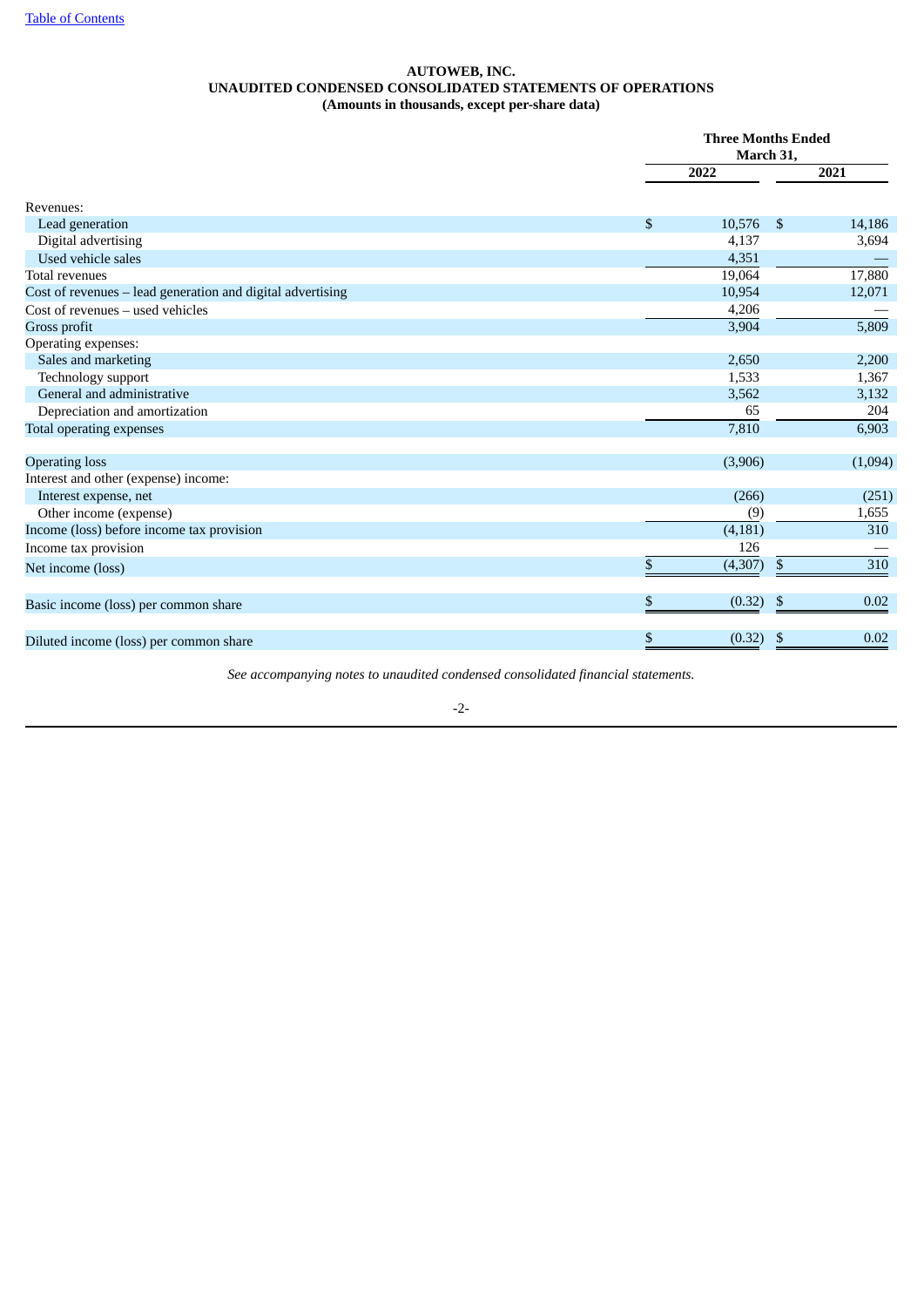## **AUTOWEB, INC. UNAUDITED CONDENSED CONSOLIDATED STATEMENTS OF STOCKHOLDERS**' **EQUITY (Amounts in thousands, except share data)**

<span id="page-4-0"></span>

| Three Months Ended March 31, 2022 |                                        |         |                               |                               |                          |                      |         |  |  |
|-----------------------------------|----------------------------------------|---------|-------------------------------|-------------------------------|--------------------------|----------------------|---------|--|--|
|                                   | <b>Preferred Stock</b><br>Common Stock |         |                               | Additional                    |                          |                      |         |  |  |
|                                   | Number of                              |         | Number of                     |                               | Paid-In-                 | Accumulated          |         |  |  |
|                                   | <b>Shares</b>                          | Amount  | <b>Shares</b>                 | Amount                        | Capital                  | Deficit              | Total   |  |  |
| Balance at December 31, 2021      | 13,489,482                             | 13<br>S | $\overbrace{\phantom{12332}}$ | -S<br>$\hspace{0.05cm}$       | 368,168<br><sup>\$</sup> | $(355, 424)$ \$<br>S | 12,757  |  |  |
| Share-based compensation          |                                        |         |                               |                               | 515                      |                      | 515     |  |  |
| Issuance of restricted stock      | 575,000                                |         |                               |                               |                          |                      |         |  |  |
| Cancellation of restricted stock  | (13, 333)                              |         |                               |                               |                          |                      |         |  |  |
| Net loss                          |                                        |         |                               |                               |                          | (4,307)              | (4,307) |  |  |
| Balance at March 31, 2022         | 14,051,149                             | 14      |                               | $\overbrace{\phantom{12332}}$ | 368,683                  | (359, 731)           | 8,966   |  |  |

| Three Months Ended March 31, 2021         |                                 |   |        |            |  |        |     |          |    |                |        |
|-------------------------------------------|---------------------------------|---|--------|------------|--|--------|-----|----------|----|----------------|--------|
|                                           | Preferred Stock<br>Common Stock |   |        | Additional |  |        |     |          |    |                |        |
|                                           | Number of                       |   |        | Number of  |  |        |     | Paid-In- |    | Accumulated    |        |
|                                           | Shares                          |   | Amount | Shares     |  | Amount |     | Capital  |    | Deficit        | Total  |
|                                           |                                 |   |        |            |  |        |     |          |    |                |        |
| Balance at December 31, 2020              | 13,169,204                      | S | 13     |            |  |        | \$. | 366,087  | -S | $(349,765)$ \$ | 16,335 |
| Share-based compensation                  |                                 |   |        |            |  |        |     | 499      |    |                | 499    |
| Issuance of common stock upon exercise of |                                 |   |        |            |  |        |     |          |    |                |        |
| stock options                             | 54,705                          |   |        |            |  |        |     | 126      |    |                | 126    |
| Issuance of restricted stock              | 220,000                         |   |        |            |  |        |     |          |    |                |        |
| Net income                                |                                 |   |        |            |  |        |     |          |    | 310            | 310    |
| Balance at March 31, 2021                 | 13,443,909                      |   | 13     |            |  |        |     | 366,712  |    | (349, 455)     | 17,270 |

*See accompanying notes to unaudited condensed consolidated financial statements.*

## -3-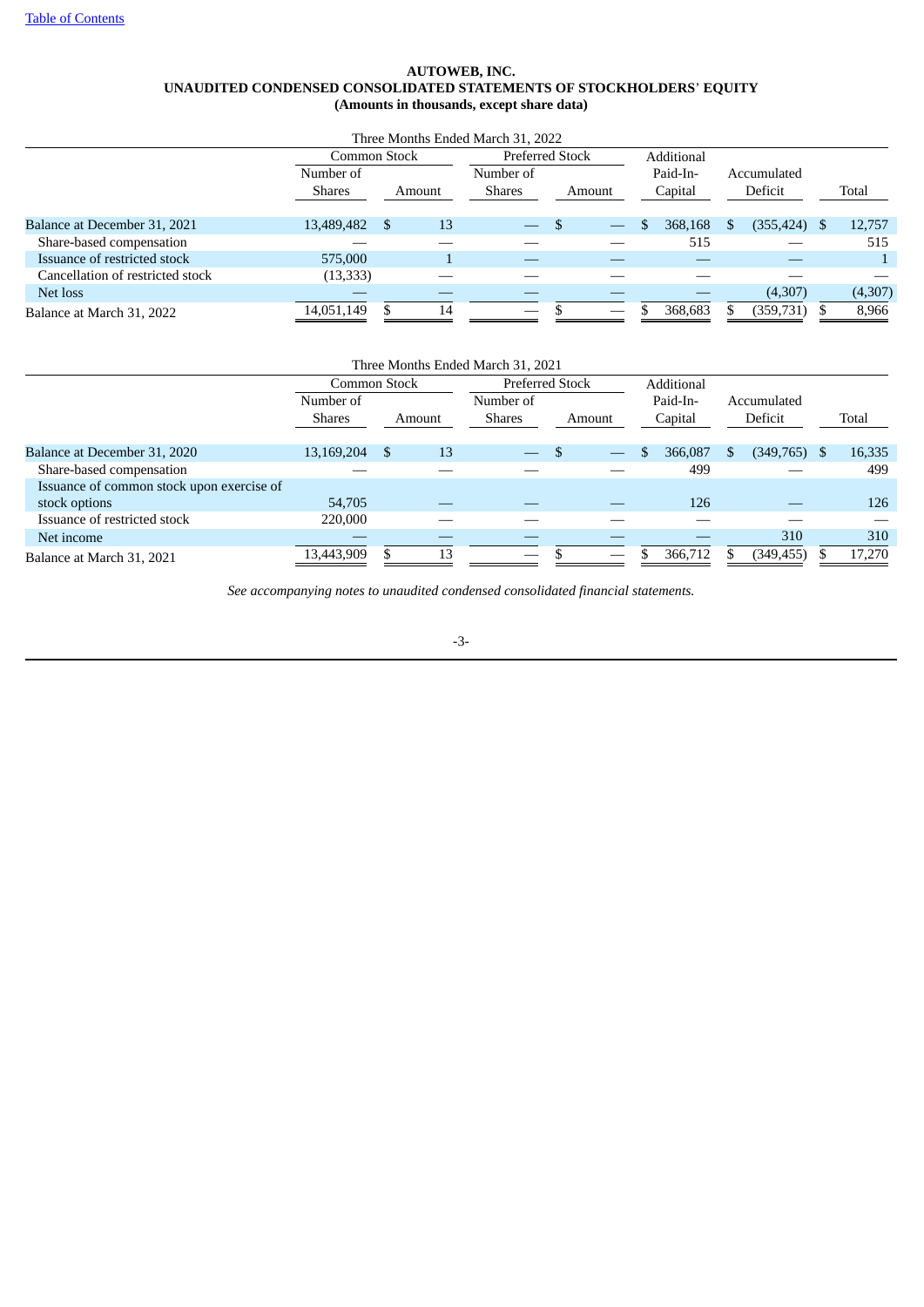## **AUTOWEB, INC. UNAUDITED CONDENSED CONSOLIDATED STATEMENTS OF CASH FLOWS (Amounts in thousands)**

<span id="page-5-0"></span>

|                                                                                      |      | <b>Three Months Ended</b><br>March 31, |                 |           |  |
|--------------------------------------------------------------------------------------|------|----------------------------------------|-----------------|-----------|--|
|                                                                                      |      | 2022                                   |                 | 2021      |  |
| Cash flows from operating activities:                                                |      |                                        |                 |           |  |
| Net income (loss)                                                                    | \$   | $(4,307)$ \$                           |                 | 310       |  |
| Adjustments to reconcile net income (loss) to net cash used in operating activities: |      |                                        |                 |           |  |
| Depreciation and amortization                                                        |      | 569                                    |                 | 641       |  |
| Provision for bad debts and customer credits, net of recoveries                      |      | (33)                                   |                 | (40)      |  |
| Forgiveness of the PPP Loan                                                          |      |                                        |                 | (1, 384)  |  |
| Share-based compensation                                                             |      | 516                                    |                 | 499       |  |
| Amortization of right-of-use assets                                                  |      | 241                                    |                 | 224       |  |
| Deferred tax liability                                                               |      | 110                                    |                 |           |  |
| Changes in assets and liabilities:                                                   |      |                                        |                 |           |  |
| Accounts receivable                                                                  |      | 585                                    |                 | 79        |  |
| Prepaid expenses and other current assets                                            |      | 367                                    |                 | 157       |  |
| Vehicle inventory                                                                    |      | 596                                    |                 |           |  |
| Other assets                                                                         |      | 42                                     |                 | 91        |  |
| Accounts payable                                                                     |      | (569)                                  |                 | 598       |  |
| Accrued expenses and other current liabilities                                       |      | (193)                                  |                 | (583)     |  |
| Lease liabilities                                                                    |      | (251)                                  |                 | (242)     |  |
| Net cash (used in) provided by operating activities                                  |      | (2, 327)                               |                 | 350       |  |
| Cash flows from investing activities:                                                |      |                                        |                 |           |  |
| Purchases of property and equipment                                                  |      | (209)                                  |                 | (66)      |  |
| Purchase of intangible asset                                                         |      | (75)                                   |                 |           |  |
| Net cash used in investing activities                                                |      | (284)                                  |                 | (66)      |  |
| Cash flows from financing activities:                                                |      |                                        |                 |           |  |
| Borrowings under CNC credit facility                                                 |      | 18,627                                 |                 | 18,144    |  |
| Payments under CNC credit facility                                                   |      | (19,520)                               |                 | (18, 121) |  |
| Proceeds from exercise of stock options                                              |      |                                        |                 | 126       |  |
| Payments under financing agreement                                                   |      | (16)                                   |                 | (15)      |  |
| Net cash (used in) provided by financing activities                                  |      | (909)                                  |                 | 134       |  |
| Net (decrease) increase in cash and cash equivalents and restricted cash             |      | (3,520)                                |                 | 418       |  |
| Cash and cash equivalents and restricted cash, beginning of period                   |      | 11,629                                 |                 | 15,107    |  |
| Cash and cash equivalents and restricted cash, end of period                         | \$   | 8,109                                  | \$              | 15,525    |  |
|                                                                                      |      |                                        |                 |           |  |
| Reconciliation of cash and cash equivalents and restricted cash                      |      |                                        |                 |           |  |
| Cash and cash equivalents at beginning of period                                     | \$   | 7,315                                  | \$              | 10,803    |  |
| Restricted cash at beginning of period                                               |      | 4,314                                  |                 | 4,304     |  |
|                                                                                      | \$   | 11,629                                 |                 | 15,107    |  |
| Cash and cash equivalents and restricted cash at beginning of period                 |      |                                        | \$              |           |  |
| Cash and cash equivalents at end of period                                           | $\$$ | 3,792                                  | $\mathbb S$     | 11,218    |  |
| Restricted cash at end of period                                                     |      | 4,317                                  |                 | 4,307     |  |
| Cash and cash equivalents and restricted cash at end of period                       | \$   | 8,109                                  | $\,$            | 15,525    |  |
| Supplemental disclosure of cash flow information:                                    |      |                                        |                 |           |  |
| Cash paid for interest                                                               | \$   | 216                                    | \$              | 215       |  |
| Supplemental disclosure of non-cash financing activities:                            |      |                                        |                 |           |  |
|                                                                                      | \$   | 70                                     | \$              |           |  |
| Right-of-use assets obtained in exchange for operating lease liabilities             |      |                                        | $\overline{\$}$ |           |  |
| Purchases on account related to capitalized software                                 | \$   | 113                                    |                 | 300       |  |

*See accompanying notes to unaudited condensed consolidated financial statements.*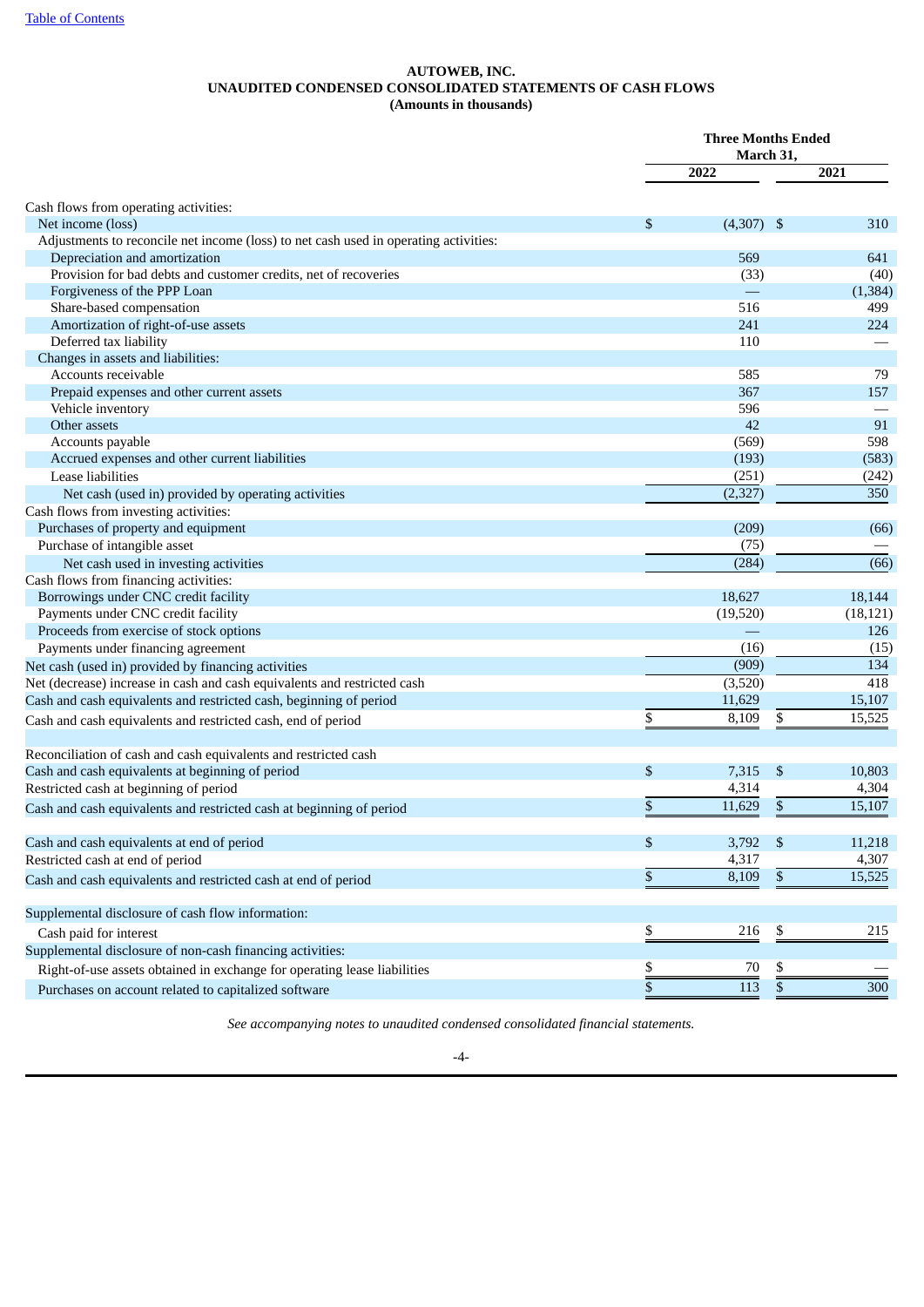#### **AUTOWEB, INC.**

## **NOTES TO UNAUDITED CONDENSED CONSOLIDATED FINANCIAL STATEMENTS**

#### <span id="page-6-0"></span>**1. Organization and Operations**

AutoWeb, Inc. ("**AutoWeb**" or the "**Company**") is an automotive industry marketing and used vehicle acquisition and reselling company focused on being a "matchmaker" to better connect consumers seeking to acquire vehicles and vehicle sellers that can meet the consumers' needs. The Company assists consumers in multiple aspects of the vehicle transaction, including providing content and information helpful to their next vehicle acquisition. The Company has also assisted consumers choosing to sell their current vehicle, which provides an added monetization opportunity in addition to the Company's existing consumer offerings. The Company primarily generates revenue through automotive retail dealers ("**Dealers**") and automotive manufacturers ("**Manufacturers**") by helping them market and sell new and used vehicles to consumers through the Company's programs for online lead and traffic referrals, dealer marketing products and services, and online advertising. The Company also acquires used vehicles from consumers and sells those vehicles through third party wholesale auctions and directly to Dealers.

The Company primarily generates revenue through assisting Dealers and Manufacturers by marketing and selling new and used vehicles to consumers through the Company's programs for online lead and traffic referrals, dealer marketing products and services, and online advertising. The Company has also generated revenue through its used vehicle acquisition business by offering automotive consumers an option to sell their used vehicle outside of a dealership location through the Company's wholly owned subsidiary, Tradein Expert, Inc., dba CarZeus. The Company resells these used vehicles indirectly to Dealers through wholesale auctions or through direct to Dealer sale.

The Company's consumer-facing websites ("**Company Websites**") provide consumers with information and tools to aid them with their automotive purchase decisions and the ability to submit inquiries requesting Dealers to contact consumers regarding purchasing or leasing vehicles ("**Leads**"). Leads are internally generated from Company Websites or acquired from third parties that generate Leads from their websites.

The Company's click traffic referral program provides consumers who are shopping for vehicles online with targeted offers based on make, model and geographic location. As these consumers conduct online research on Company Websites or on the site of one of the Company's network of automotive publishers, they are presented with relevant offers on a timely basis and, upon the consumer clicking on the displayed advertisement, are sent to the appropriate website location of one of the Company's Dealer, Manufacturer or advertising customers.

#### **2. Basis of Presentation**

The accompanying unaudited condensed consolidated financial statements are presented on the same basis as the Company's Annual Report on Form 10-K for the year ended December 31, 2021 ("**2021 Form 10-K**") filed with the Securities and Exchange Commission ("**SEC**") on March 24, 2022. The Company has made its disclosures in accordance with U.S. generally accepted accounting principles ("**GAAP**") for interim financial information and with the instructions to Form 10-Q and Rule 8-03 of Regulation S-X. Accordingly, they do not include all of the information and footnotes required by GAAP for complete financial statements. In the opinion of Company management, all adjustments, consisting of normal recurring adjustments, necessary for a fair presentation with respect to interim financial statements, have been included. The unaudited condensed consolidated financial statements should be read in conjunction with the audited consolidated financial statements and the notes thereto in the 2021 Form 10-K.

References to amounts in the condensed consolidated financial statement sections are in thousands, except share and per share data, unless otherwise specified.

As of March 31, 2022, and December 31, 2021, restricted cash primarily consisted of pledged cash pursuant to the CIT Northbridge Credit LLC ("**CNC Credit Agreement**") discussed in Note 11 of these Notes to Unaudited Condensed Consolidated Financial Statements.

- 5-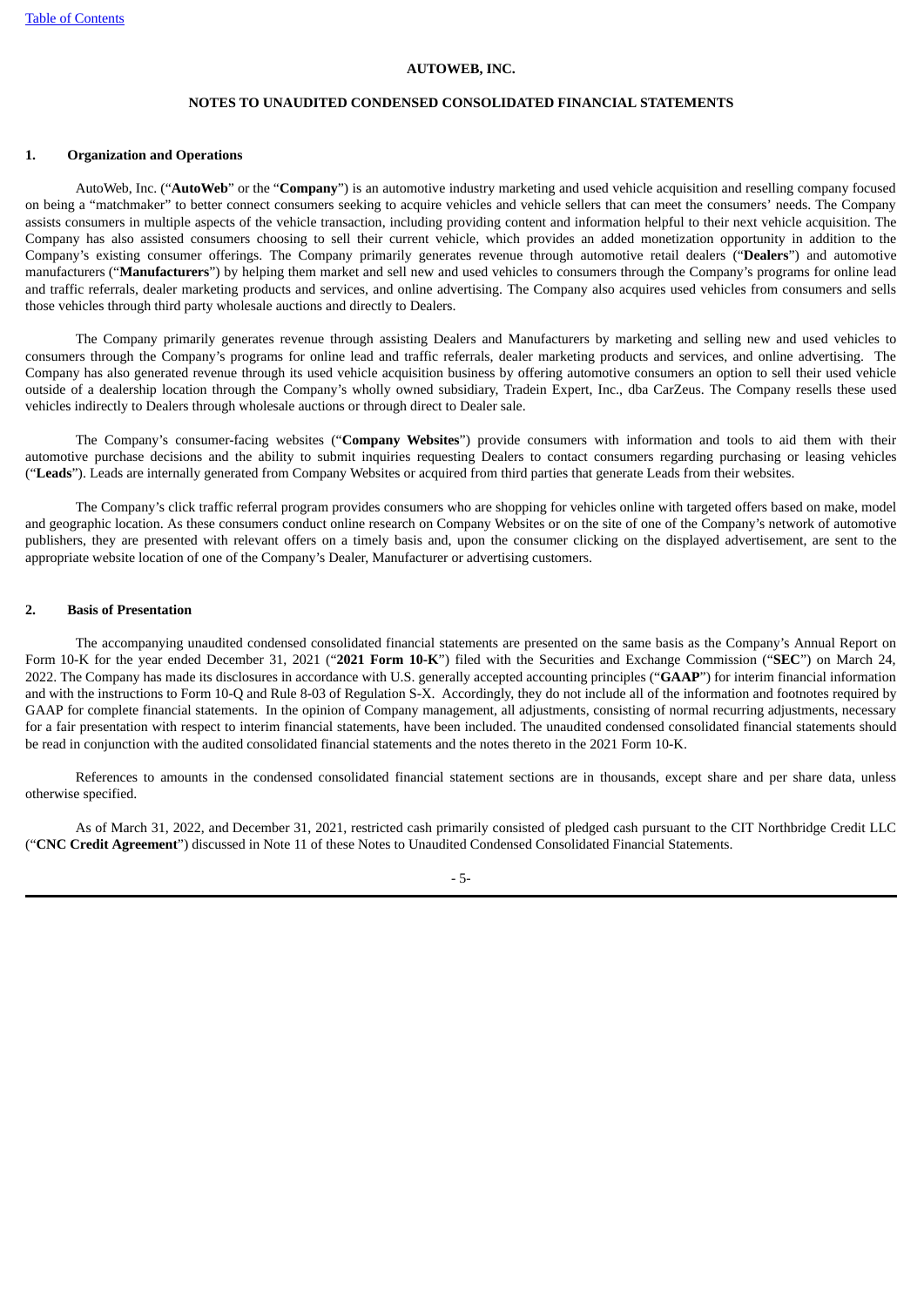#### *Going Concern*

The accompanying unaudited condensed consolidated financial statements have been prepared assuming the Company will continue as a going concern, which contemplates the realization of assets and the liquidation of liabilities in the normal course of business. These financial statements do not include any adjustments to the recoverability and classification of recorded asset amounts and classification of liabilities that might be necessary should the Company be unable to continue as a going concern.

During the three-month period ended March 31, 2022, the Company incurred a net loss of \$4.3 million and had net cash flows used in operating activities of \$2.3 million. On March 31, 2022, the Company had \$3.8 million in cash and cash equivalents and an accumulated deficit of \$359.7 million. Based on current operating and cash forecasts, the Company does not believe that it currently has sufficient cash to sustain operations for the entire remainder of 2022. Other than the CNC Credit Agreement, which expires March 26, 2023, the Company currently has no committed source of funding from either debt or equity financings. Borrowings under the CNC Credit Agreement are dependent on, among other things, the level of the Company's eligible accounts receivable. Given these factors, management believes that there is substantial doubt about the Company's ability to continue as a going concern for a period of one year after the date the financial statements are issued.

A Special Committee of the Company's Board of Directors ("**Special Committee**") has been created to explore strategic alternatives for the Company and will consider a full range of operational, financial, and other strategic alternatives ("**Strategic Alternatives**"). The Special Committee has retained Houlihan Lokey Capital, Inc. as its financial advisor to assist with this process. Strategic Alternatives that may be explored or evaluated as part of this process include, but are not limited to:

- Continuing to seek debt or equity financing on terms and conditions acceptable to the Company;
- Evaluating potential sale/divestiture transactions, including a sale of the Company or its assets;
- Seeking partnering/licensing transactions; and
- Restructuring the Company's debt and operations, including the possibility that the Company may seek protection under the U.S. Bankruptcy Code.

The Company's ability to continue to fund its operations for the entire remainder of 2022 is dependent upon Company management's near-term operating plans to address the Company's near-term cash and liquidity needs ("**Near-Term Operating Plans**"), which plans may include, but are not limited to:

- Conducting a review of and reductions to the Company's cost and expense structure, including reductions in employee expense (which may include furloughs and terminations);
- Working with current and potential vendors to decrease costs and expenses;
- Seeking bridge financing that may consist of debt, equity or a combination of the two;
- Suspending investments in growth strategies and the Company's transformation from a digital media company to a transaction-enabled matchmaker;
- Suspending capital expenditures; and
- Suspending, or reducing the scope of or ceasing some or all of the Company's operations. Management has already determined that it will immediately move to suspend operations of its used vehicle acquisition business.

The Company's ability to continue as a going concern is contingent upon the successful execution of Strategic Alternatives and the Near-Term Operating Plans, but the Near-Term Operating Plans, may themselves have a material and adverse effect on the Company's business, results of operations, financial condition, earnings per share, cash flow or the trading price of the Company's stock (individually and collectively referred to as the Company's "**financial performance**"). There can be no assurance that the Company will be successful in achieving either the Strategic Alternatives or Near-Term Operating Plans or that new financings or other transactions will be available to the Company on commercially acceptable terms, or at all. Additionally, any debt or equity financing that may be obtained may result in substantial shareholder dilution and could have a material and adverse impact on the Company's financial performance.

The Special Committee and the Company's management team, working with the Company's financial, legal and other advisers, plan to proceed in a timely and orderly manner, but have not set a definitive timetable for completion of this process, nor has it made any decisions related to Strategic Alternatives at this time. The Company undertakes no obligation to provide further disclosure regarding developments or the status of the process, the Company's efforts to pursue implementation of potential Strategic Alternatives or Near-Term Operating Plans, or a decision to seek bankruptcy protection under the U.S. Bankruptcy Code and does not intend to make such disclosure unless and until events warrant disclosure, the Company has filed for protection under the U.S. Bankruptcy Code, or further disclosure is legally required.

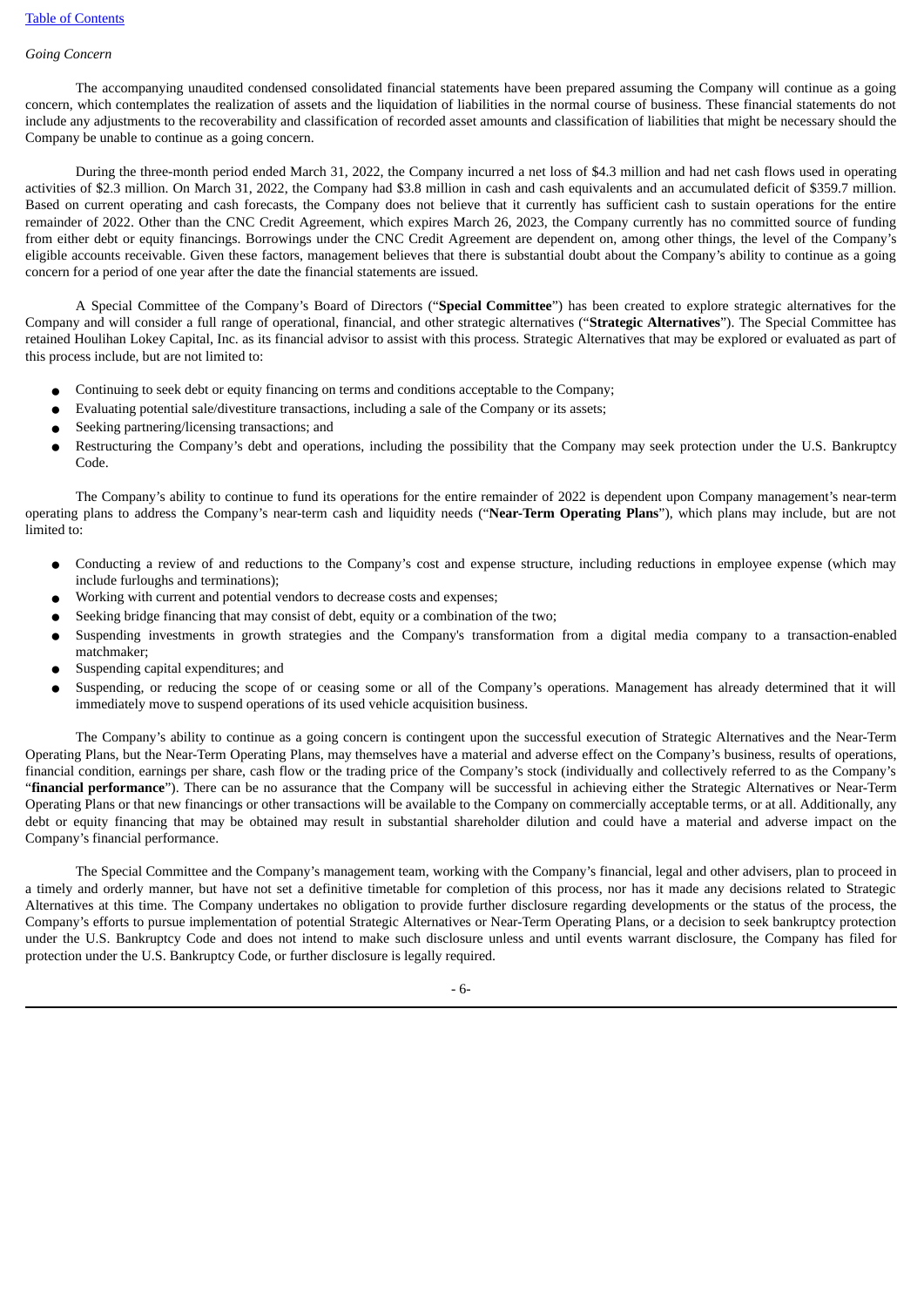## **3. Recent Accounting Pronouncements**

The Company has reviewed all recently issued accounting pronouncements and concluded that they were either not applicable or not expected to have a material impact to its condensed consolidated financial statements.

### **4. Revenue Recognition**

Revenue is recognized upon transfer of control of promised goods or services to the Company's customers or when the Company satisfies any performance obligations under contract. The amount of revenue recognized reflects the consideration the Company expects to be entitled to in exchange for respective goods or services provided. Further, under Accounting Standards Codification 606, "*Revenue from Contracts with Customers*", ("**ASC 606**") contract assets or contract liabilities that arise from past performance but require a further performance before the obligation can be fully satisfied must be identified and recorded on the balance sheet until respective settlements have been met.

The Company has three main revenue sources – Lead Generation, Digital Advertising and Used Vehicle Sales. Accordingly, the Company recognizes revenue for each source as described below:

- Lead Generation paid by Dealers and Manufacturers participating in the Company's Lead programs and are comprised of Lead transaction and/or monthly subscription fees. Lead generation is recognized in the period when service is provided.
- Digital Advertising fees paid by Dealers, Manufacturers and third-party wholesale suppliers for (i) the Company's click traffic program, (ii) display advertising on the Company's websites and (iii) email and other direct marketing. Revenue is recognized in the period advertisements are displayed on the Company's Websites or the period in which clicks have been delivered, as applicable. The Company recognizes revenue from the delivery of action-based advertisement (including email and other direct marketing) in the period in which a user takes the action for which the marketer contracted with the Company. For advertising revenue arrangements where the Company is not the principal, the Company recognizes revenue on a net basis.
- Used Vehicle Sales Used vehicles acquired by the Company are predominately resold at wholesale auctions or direct to Dealers. Revenue from the sale of these vehicles is recognized upon transfer of ownership of the vehicle to the wholesale customer.

### *Variable Consideration*

Leads are generally sold with a right-of-return for services that do not meet customer requirements as specified by the relevant contract. Some leads are also contingent upon their subsequent conversion into vehicle sales which may require pricing adjustments. Rights-of-returns and lead conversions are estimable, and provisions for these estimates are recorded as a reduction in revenue by the Company in the period revenue is recognized, and thereby accounted for as variable consideration. The Company includes the allowance for customer credits in its net accounts receivable balances on the Company's balance sheet at period end. The Company did not have an allowance for customer credits as of March 31, 2022. The allowance for customer credits approximated \$27,000 as of December 31, 2021.

#### *Contract Assets and Contract Liabilities*

#### *Unbilled Revenue*

Timing of revenue recognition may differ from the timing of invoicing to customers. The Company records a receivable when revenue is recognized prior to invoicing. From time to time, the Company may have balances on its balance sheet representing revenue that has been recognized by the Company upon satisfaction of performance obligations and earning a right to receive payment. These not-yet-invoiced receivable balances are driven by the timing of administrative transaction processing and are not indicative of partially complete performance obligations.

#### *Deferred Revenue*

The Company defers the recognition of revenue when cash payments are received or due in advance of satisfying the Company's performance obligations, including amounts which are refundable. Such activity is not typical for the Company. The Company had no deferred revenue included in its condensed consolidated balance sheets as of March 31, 2022, and December 31, 2021. Payment terms and conditions can vary by contract type. Generally, payment terms within the Company's customer contracts include a requirement of payment within 30 to 60 days from date of invoice. Typically, customers make payments after receipt of invoice for billed services, and less typically, in advance of rendered services.

The Company has not made any significant changes in applying ASC 606 during the three months ended March 31, 2022.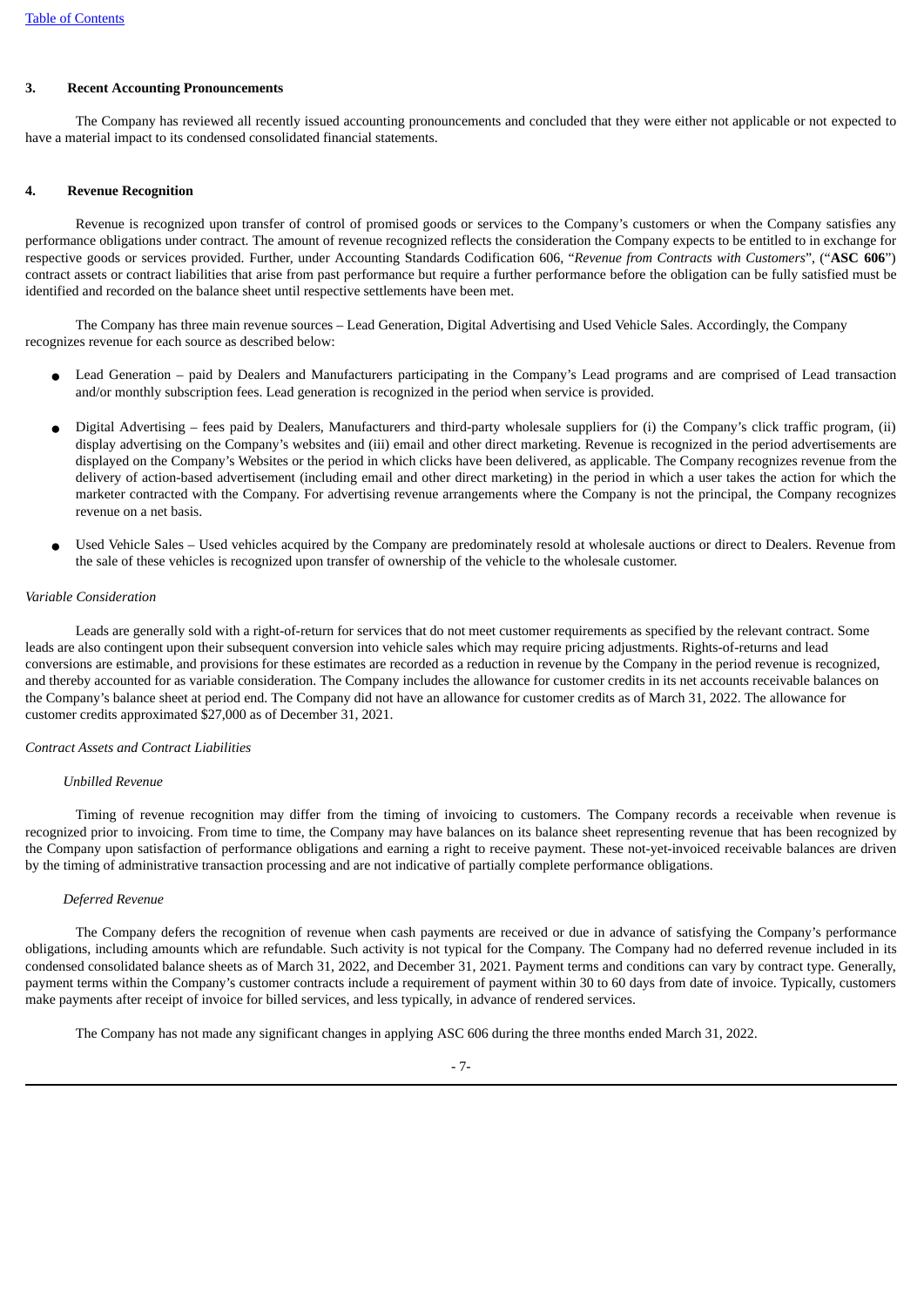### *Disaggregation of Revenue*

The Company disaggregates revenue from contracts with customers by revenue source and has determined that disaggregating revenue into these categories sufficiently depicts the differences in the nature, amount, timing and uncertainty of revenue streams.

The following table summarizes revenue from contracts with customers, disaggregated by revenue source, for the three months ended March 31, 2022, and 2021. Revenue is recognized net of allowances for returns and any taxes collected from customers, which are subsequently remitted to governmental authorities.

|                               | <b>Three Months Ended</b><br>March 31, |      |        |
|-------------------------------|----------------------------------------|------|--------|
|                               | 2022                                   | 2021 |        |
| Lead generation               | \$<br>10,576 \$                        |      | 14,186 |
| Digital advertising           |                                        |      |        |
| Clicks                        | 3,656                                  |      | 2,932  |
| Display and other advertising | 481                                    |      | 762    |
| Total digital advertising     | 4,137                                  |      | 3,694  |
|                               |                                        |      |        |
| Used vehicle sales            | 4,351                                  |      | $-$    |
| Total revenues                | 19,064                                 |      | 17,880 |

#### **5. Net Income (Loss) Per Share**

Basic net income (loss) per share is computed using the weighted average number of common shares outstanding during the period, excluding any unvested restricted stock. Diluted net income (loss) per share is computed using the weighted average number of common shares, and if dilutive, potential common shares outstanding, as determined under the treasury stock and if-converted methods, during the period. Potential common shares consist of unvested restricted stock, common shares issuable upon the exercise of stock options and the exercise of warrants.

The following are the share amounts utilized to compute the basic and diluted net income (loss) per share for the three months ended March 31, 2022, and 2021, respectively:

|                                            | <b>Three Months Ended</b><br>March 31, |            |
|--------------------------------------------|----------------------------------------|------------|
|                                            | 2022                                   | 2021       |
| <b>Basic Shares:</b>                       |                                        |            |
| Weighted average common shares outstanding | 13,843,260                             | 13,253,050 |
| Weighted average unvested restricted stock | (548, 463)                             | (75, 944)  |
| <b>Basic Shares</b>                        | 13,294,797                             | 13,177,106 |
| Diluted Shares:                            |                                        |            |
| <b>Basic shares</b>                        | 13,294,797                             | 13,177,106 |
| Weighted average dilutive securities       |                                        | 140,281    |
| Diluted Shares                             | 13,294,797                             | 13,317,387 |
|                                            |                                        |            |

For the three months ended March 31, 2022, the Company's basic and diluted net loss per share are the same because the Company generated a net loss for the period. As a result, potentially dilutive securities are excluded from diluted net loss per share because they have an anti-dilutive impact. For the three months ended March 31, 2021, weighted average dilutive securities included dilutive options and restricted stock awards.

For the three months ended March 31, 2022, and 2021, 0.1 million and 4.4 million, respectively, of potentially anti-dilutive securities related to common stock have been excluded from the calculation of diluted net earnings per share.

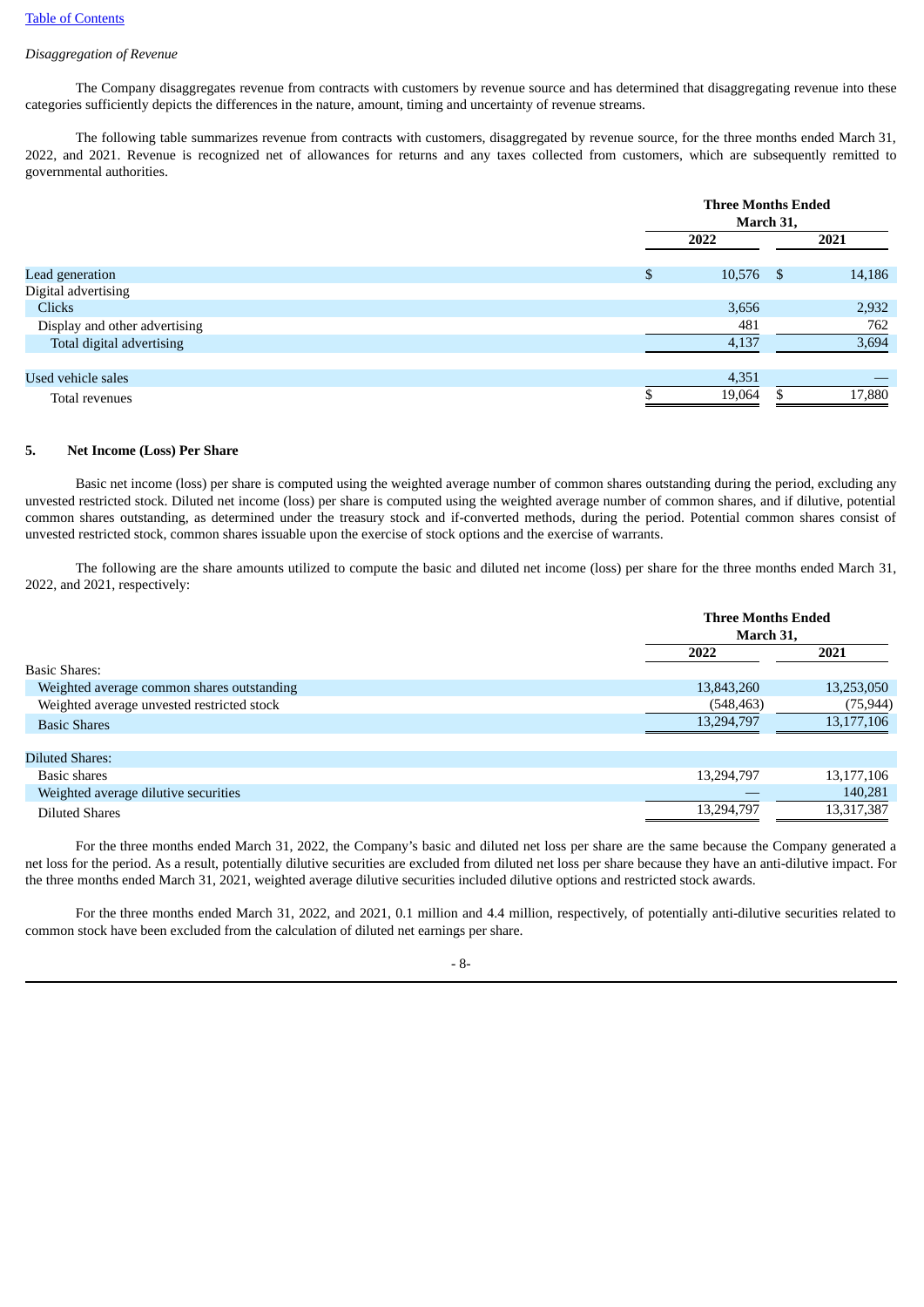# **6. Share-Based Compensation**

Share-based compensation expense is included in costs and expenses in the unaudited condensed consolidated statements of operations as follows:

|                                   | <b>Three Months Ended</b><br>March 31, |      |      |  |
|-----------------------------------|----------------------------------------|------|------|--|
|                                   | 2022                                   |      | 2021 |  |
| Share-based compensation expense: |                                        |      |      |  |
| Sales and marketing               | 50                                     | - \$ | 30   |  |
| Technology support                |                                        |      | 11   |  |
| General and administrative        | 460                                    |      | 458  |  |
| Share-based compensation costs    | 515                                    |      | 499  |  |

*Service-Based Options.* The Company granted the following service-based options for the three months ended March 31, 2022, and 2021, respectively:

|                                         | <b>Three Months Ended</b> | March 31, |         |
|-----------------------------------------|---------------------------|-----------|---------|
|                                         | 2021                      |           | 2020    |
| Number of service-based options granted | 500,000                   |           | 765,000 |
| Weighted average grant date fair value  | 2.09                      |           | 1.82    |
| Weighted average exercise price         | 2.94                      |           | 2.60    |

These options are valued using a Black-Scholes option pricing model. Options issued to employees generally vest one-third on the first anniversary of the grant date and ratably over twenty-four months thereafter. The vesting of these awards is contingent upon the employee's continued employment with the Company during the vesting period and vesting may be accelerated under certain conditions, including upon a change in control of the Company and, in the case of certain officers of the Company, termination of employment by the Company without cause and voluntary termination of employment by such officer with good reason. Options issued to non-employee directors generally vest monthly over a 12-month period and vesting may be accelerated under certain conditions, including upon a change in control of the Company and upon the termination of service as a director of the Company in the event such termination of service is due to resignation, failure to be re-elected, failure to be nominated for re-election, or without removal for cause.

The grant date fair value of stock options granted during these periods was estimated using the following weighted average assumptions:

|                         | <b>Three Months Ended</b><br>March 31, |       |
|-------------------------|----------------------------------------|-------|
|                         | 2022                                   | 2021  |
| Dividend yield          |                                        |       |
| <b>Volatility</b>       | 94.8%                                  | 94.4% |
| Risk-free interest rate | 1.6%                                   | 0.7%  |
| Expected life (years)   | 4.8                                    | 4.8   |

*Stock option exercises*. The following stock options were exercised during the three months ended March 31, 2022, and 2021, respectively:

|                                   | <b>Three Months Ended</b><br>March 31, |        |
|-----------------------------------|----------------------------------------|--------|
|                                   | 2021                                   | 2020   |
| Number of stock options exercised |                                        | 54,705 |
| Weighted average exercise price   | $\overline{\phantom{m}}$               | 2.30   |

- 9-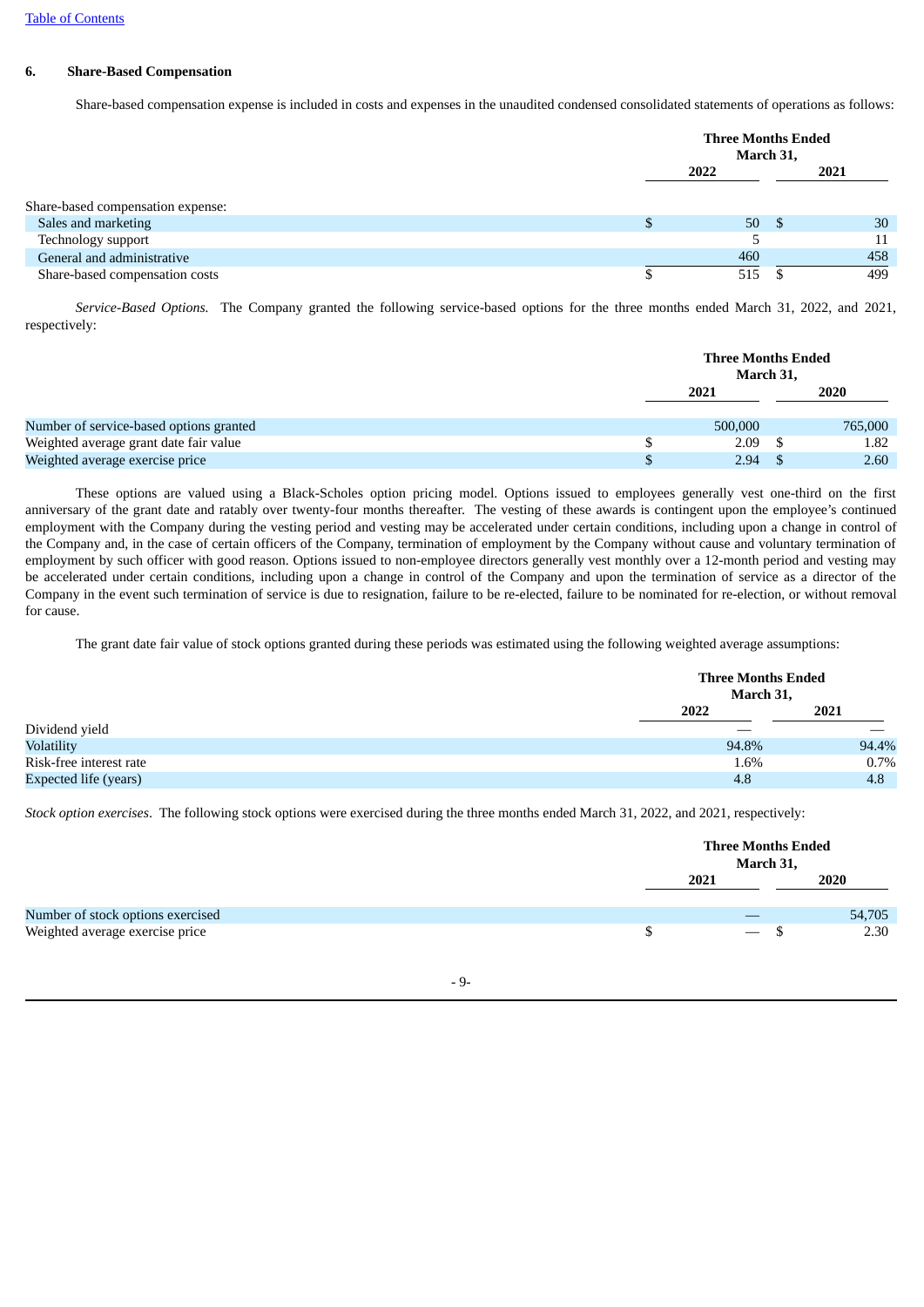## Table of [Contents](#page-1-0)

A summary of the Company's outstanding stock options as of March 31, 2022, and changes during the three months then ended is presented below:

|                                               | Number of<br><b>Options</b> |     | Weighted<br>Average<br><b>Exercise Price</b><br>per Share | Weighted<br>Average<br><b>Remaining</b><br><b>Contractual</b><br>Term<br>(years) |    | Aggregate<br><b>Intrinsic</b><br>Value<br>(thousands) |
|-----------------------------------------------|-----------------------------|-----|-----------------------------------------------------------|----------------------------------------------------------------------------------|----|-------------------------------------------------------|
| Outstanding at December 31, 2021              | 4,381,348                   | \$. | 3.85                                                      | 4.3                                                                              | .S | 1,662                                                 |
| Granted                                       | 500,000                     |     | 2.94                                                      |                                                                                  |    |                                                       |
| Exercised                                     |                             |     |                                                           |                                                                                  |    |                                                       |
| Forfeited or expired                          | (185, 826)                  |     | 4.58                                                      |                                                                                  |    |                                                       |
| Outstanding at March 31, 2022                 | 4,695,522                   |     | 3.73                                                      | 4.3                                                                              |    | 177                                                   |
| Vested and expected to vest at March 31, 2022 | 4,541,629                   |     | 3.76                                                      | 4.3                                                                              |    | 175                                                   |
| Exercisable at March 31, 2022                 | 3,214,119                   |     | 4.15                                                      | 3.6                                                                              |    | 141                                                   |

*Restricted Stock Awards.* The Company granted an aggregate of 575,000 and 220,000 restricted stock awards ("**RSAs**") to certain executive officers of the Company during the first quarter of 2022 and 2021, respectively. The RSAs are service-based and the forfeiture restrictions lapse with respect to one-third of the restricted stock on each of the first, second and third anniversaries of the date of the award. Lapsing of the forfeiture restrictions may be accelerated in the event of a change in control of the Company and will accelerate upon the death or disability of the holder of the RSAs.

### **7. Selected Balance Sheet Accounts**

*Property and Equipment, net*. Property and equipment consist of the following:

|                                                | <b>March 31, 2022</b> |            | December 31,<br>2021 |
|------------------------------------------------|-----------------------|------------|----------------------|
| Computer software and hardware                 |                       | $5,027$ \$ | 5,008                |
| Capitalized internal use software              | 8,378                 |            | 8,362                |
| Furniture and equipment                        | 1,105                 |            | 1,105                |
| Leasehold improvements                         |                       | 883        | 883                  |
| Construction in progress                       | 1,766                 |            | 1,478                |
|                                                | 17.159                |            | 16,836               |
| Less—Accumulated depreciation and amortization | (13,259)              |            | (12, 983)            |
| Property and Equipment, net                    | 3,900                 |            | 3,853                |

*Intangible Assets, net.* Intangible assets, net consisted of the following (in thousands):

|                                                  |                    |                                                      |       |                       |     | <b>March 31, 2022</b>              |               |     |                    |        |               | <b>December 31, 2021</b>           |  |            |
|--------------------------------------------------|--------------------|------------------------------------------------------|-------|-----------------------|-----|------------------------------------|---------------|-----|--------------------|--------|---------------|------------------------------------|--|------------|
| <b>Definite-Lived</b><br><b>Intangible Asset</b> |                    | <b>Estimated</b><br><b>Useful</b><br>Life<br>(Years) |       | Gross                 |     | Accumulated<br><b>Amortization</b> | <b>Net</b>    |     |                    | Gross  |               | Accumulated<br><b>Amortization</b> |  | <b>Net</b> |
| Trademarks/trade names/licenses/ domains         |                    | $\overline{7}$<br>$3 -$                              | \$.   | 16,589                | -SS | (16, 393)                          | <sup>\$</sup> | 196 | \$.                | 16,589 | <sup>\$</sup> | $(16,372)$ \$                      |  | 217        |
| Developed technology                             |                    | $5 - 7$                                              |       | 8,955                 |     | (8, 411)                           |               | 544 |                    | 8,955  |               | (8, 138)                           |  | 817        |
|                                                  |                    |                                                      |       | 25,544                |     | (24, 804)                          |               | 740 |                    | 25,544 |               | (24, 510)                          |  | 1,034      |
|                                                  |                    |                                                      |       | <b>March 31, 2022</b> |     |                                    |               |     |                    |        |               | <b>December 31, 2021</b>           |  |            |
| <b>Indefinite-Lived</b>                          | <b>Estimated</b>   |                                                      |       | <b>Accumulated</b>    |     |                                    |               |     | <b>Accumulated</b> |        |               |                                    |  |            |
| <b>Intangible Asset</b>                          | <b>Useful Life</b> | Gross                                                |       | Amortization          |     | <b>Net</b>                         |               |     | Gross              |        |               | <b>Amortization</b>                |  | Net        |
| Domain                                           | Indefinite         | \$                                                   | 2.600 | \$                    |     |                                    | 2,600         | \$. |                    | 2,600  | \$            |                                    |  | 2,600      |

- 10-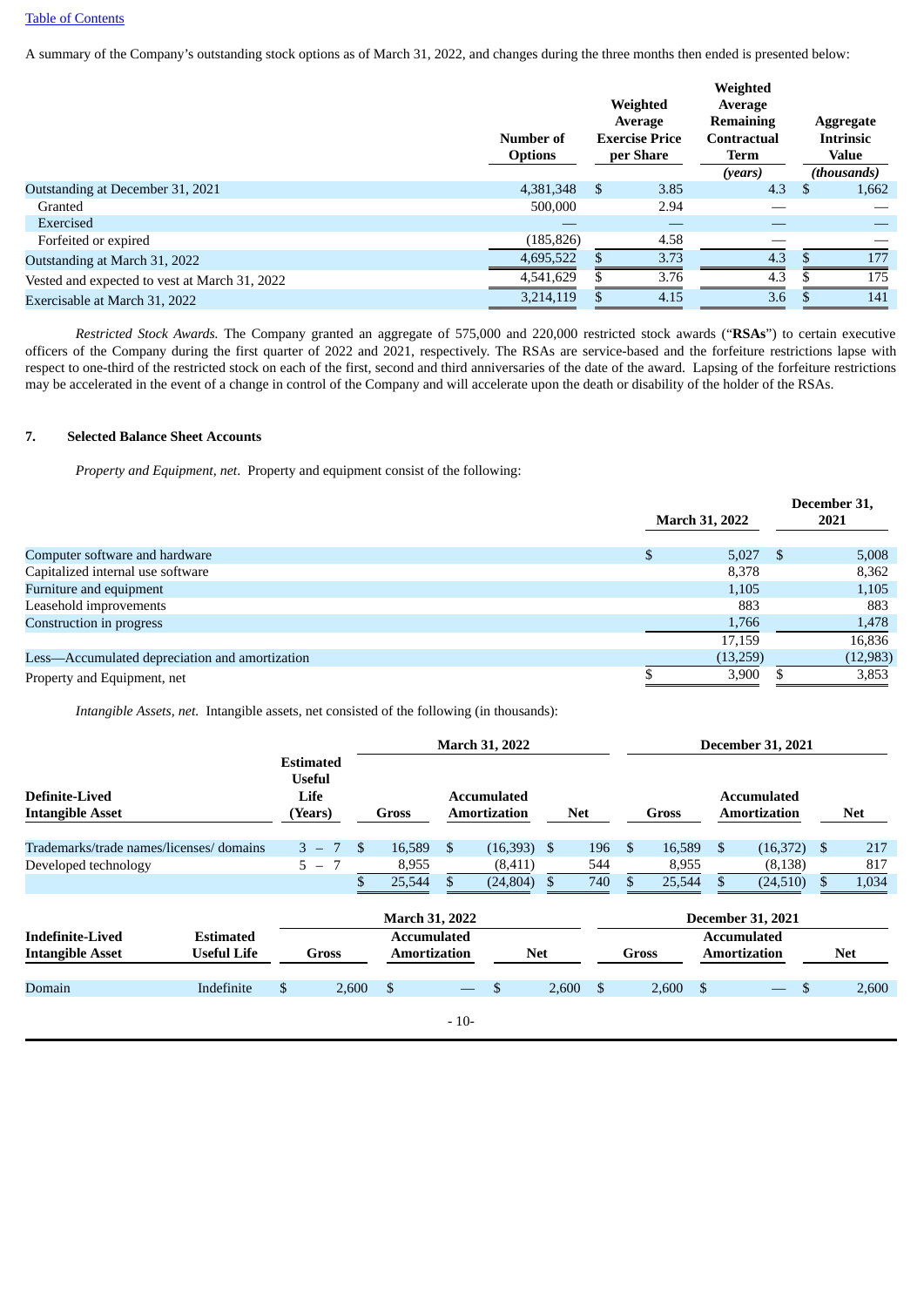The Company amortizes specifically identified definite-lived intangible assets using the straight-line method over the estimated useful lives of the assets.

Amortization expense is included in "Cost of revenues – lead generation and digital advertising" and "Depreciation and amortization" in the Unaudited Condensed Consolidated Statements of Operations. Amortization expense was \$0.3 million and \$0.4 million for the three months ended March 31, 2022, and 2021, respectively.

Amortization expense for the remainder of the year and for future years is as follows:

| Year                         |  | <b>Amortization</b><br><b>Expense</b> |
|------------------------------|--|---------------------------------------|
|                              |  |                                       |
| 2022 (remaining nine months) |  | 609                                   |
| 2023                         |  | 86                                    |
| 2024                         |  | 45                                    |
|                              |  | 740                                   |

*Accrued Expenses and Other Current Liabilities*. Accrued expenses and other current liabilities consisted of the following:

|                                                            | March 31,<br>2022 | December 31,<br>2021 |
|------------------------------------------------------------|-------------------|----------------------|
| Accrued employee-related benefits                          | $1,517$ \$        | 1,782                |
| Other accrued expenses and other current liabilities:      |                   |                      |
| Other accrued expenses                                     | 289               | 201                  |
| Amounts due to customers                                   | 64                | 77                   |
| Other current liabilities                                  | 364               | 332                  |
| Total other accrued expenses and other current liabilities | 717               | 610                  |
| Total accrued expenses and other current liabilities       | 2.234             | 2,392                |

*Concentration of Credit Risk and Risks Due to Significant Customers.* Financial instruments that potentially subject the Company to concentrations of credit risk consist primarily of cash and cash equivalents and accounts receivable. Cash and cash equivalents are primarily maintained with high credit quality financial institutions in the United States. Deposits held by banks exceed the amount of insurance provided for such deposits.

Accounts receivable are primarily derived from fees billed to Dealers and Manufacturers. The Company generally requires no collateral to support its accounts receivables and maintains an allowance for bad debts for potential credit losses.

The Company has a concentration of credit risk with its accounts receivable balances. Approximately 53%, or \$5.8 million, of gross accounts receivable at March 31, 2022, and approximately 30% of total revenues for the quarter ended March 31, 2022, are related to Autodata Solutions, Urban Science Applications (which represents several Manufacturer programs) and Carat Detroit (which represents General Motors).

|                                   | $%$ of  | $%$ of     |
|-----------------------------------|---------|------------|
|                                   |         | Accounts   |
| Customers                         | Revenue | Receivable |
| <b>Autodata Solutions</b>         | 9%      | 19%        |
| <b>Urban Science Applications</b> | 11%     | 18%        |
| <b>Carat Detroit</b>              | 10%     | 16%        |
| Total                             | 30%     | 53%        |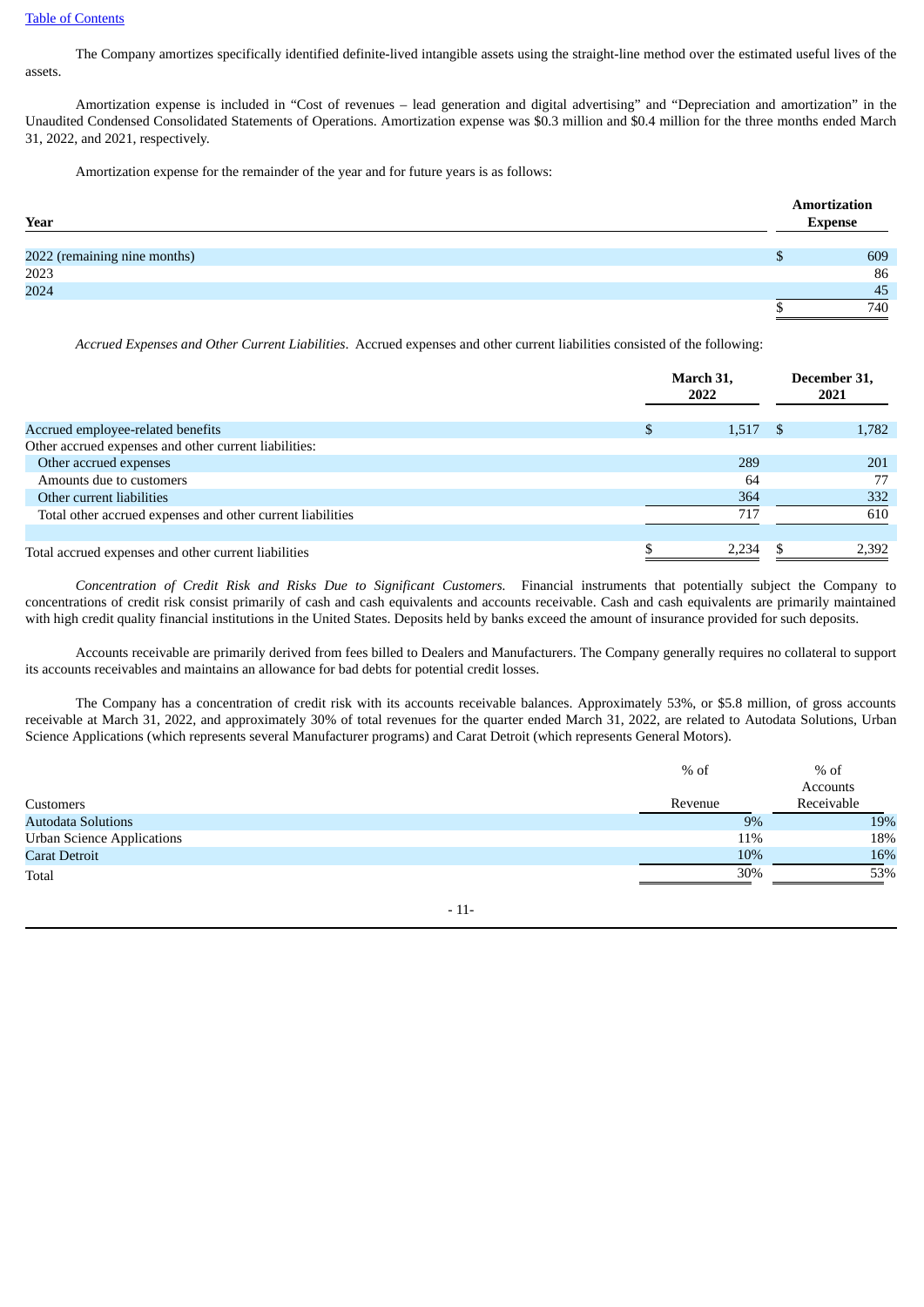During 2021, approximately 59%, or \$8.3 million, of gross accounts receivable at March 31, 2021, and approximately 41% of total revenues for the quarter ended March 31, 2021, are related to Urban Science Applications, Carat, Autodata Solutions and Ford Direct.

|                                   | $%$ of  | $%$ of     |
|-----------------------------------|---------|------------|
|                                   |         | Accounts   |
| Customers                         | Revenue | Receivable |
| Carat Detroit                     | 11%     | 17%        |
| <b>Urban Science Applications</b> | 10%     | 16%        |
| <b>Autodata Solutions</b>         | 10%     | 16%        |
| Ford Direct                       | 10%     | 10%        |
| <b>Total</b>                      | 41%     | 59%        |

#### **8. Leases**

The Company determines if an arrangement is a lease at inception. Right-of-use ("**ROU**") assets represent the Company's right to use an underlying asset for the lease term and lease liabilities represent the obligation to make lease payments arising from the lease. Operating lease ROU assets and liabilities are recognized at commencement date of the lease based on the present value of lease payments over the lease term. The Company has lease arrangements for certain equipment and facilities that typically have original terms *not* exceeding *five* years and, in some cases, contain automatic renewal provisions that provide for multiple year renewal terms unless either party, prior to the then-expiring term, notifies the other party of the intention *not* to renew the lease. The Company's lease terms *may* also include options to terminate the lease when it is reasonably certain that the Company will exercise such options. When readily determinable, the Company uses the implicit rate in determining the present value of lease payments. The ROU asset also includes any lease payments made and excludes lease incentives. Lease expense for lease payments is recognized on a straight-line basis over the lease term.

*Lease Liabilities*. Lease liabilities as of March 31, 2022, and December 31, 2021, respectively, consist of the following:

|                                                     |                       |  | December 31, |
|-----------------------------------------------------|-----------------------|--|--------------|
|                                                     | <b>March 31, 2022</b> |  |              |
| Current portion of lease liabilities                | 729                   |  | 781          |
| Long-term lease liabilities, net of current portion | 1.303                 |  | '.432        |
| Total lease liabilities                             | 2.032                 |  | 2,213        |

The Company's aggregate lease maturities as of March 31, 2022, are as follows:

| Year                         |       |
|------------------------------|-------|
| 2022 (remaining nine months) | 630   |
| 2023                         | 831   |
| 2024                         | 554   |
| 2025                         | 204   |
| Total minimum lease payments | 2,219 |
| Less imputed interest        | (187) |
| Total lease liabilities      | 2,032 |

Rent expense included in operating expenses and cost of revenue was \$0.3 million for the three months ended March 31, 2022, with a weightedaverage remaining lease term of 2.7 years and a weighted-average discount rate of 6.28%. Rent expense included in operating expenses and cost of revenue was \$0.3 million for the three months ended March 31, 2021, with a weighted-average remaining lease term of 2.8 years and a weighted-average discount rate of 6.25%.

- 12-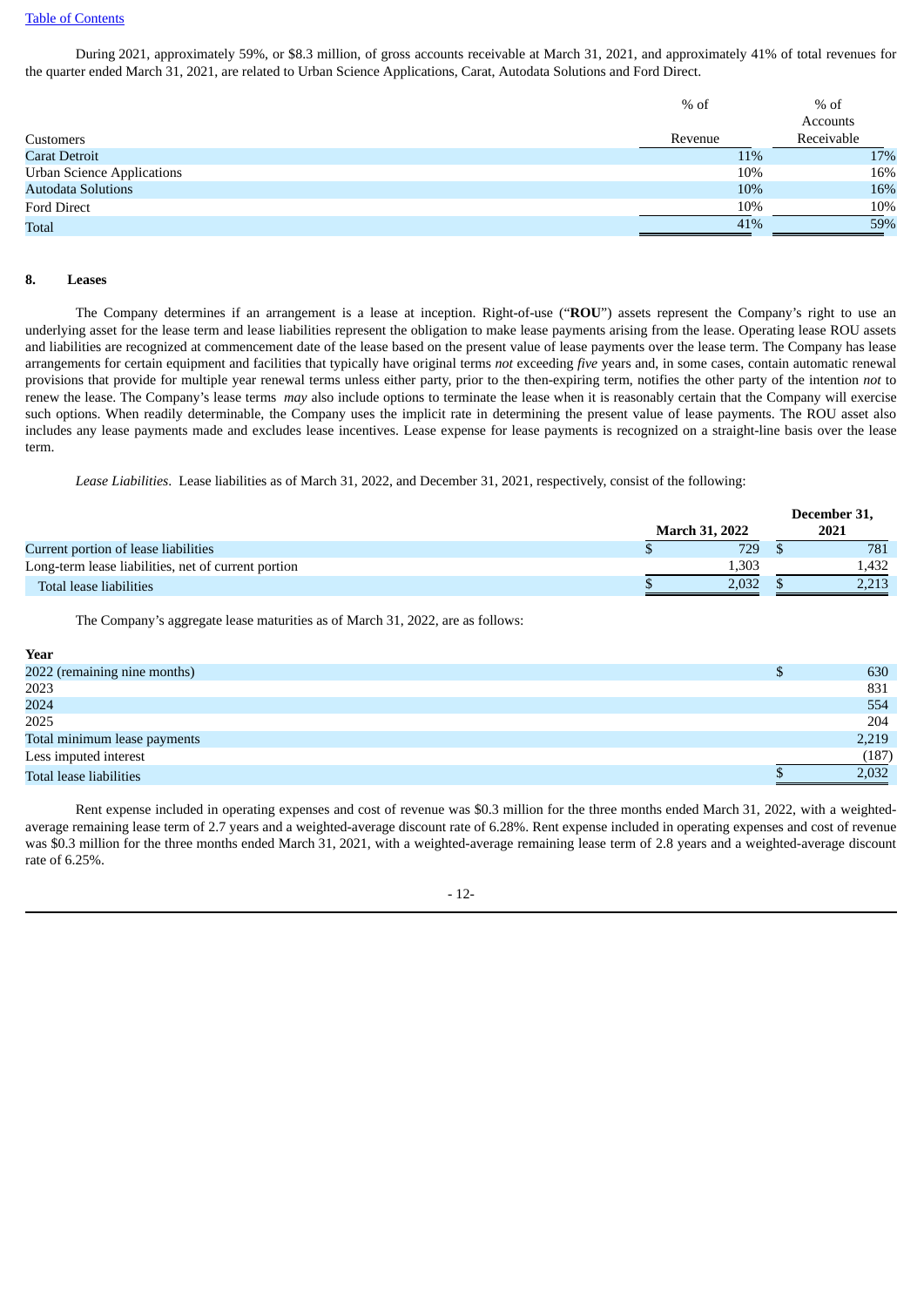## **9. Commitments and Contingencies**

## *Employment Agreements*

The Company has employment agreements and severance benefits agreements with certain key employees. A number of these agreements require severance payments and continuation of certain insurance benefits in the event of a termination of the employee's employment by the Company without cause or by the employee for good reason (as defined in these agreements). Stock option agreements and restricted stock award agreements with some key employees provide for acceleration of vesting of stock options and lapsing of forfeiture restrictions on restricted stock in the event of a change in control of the Company, upon termination of employment by the Company without cause or by the employee for good reason, or upon the employee's death or disability.

#### *Litigation*

From time to time, the Company may be involved in litigation matters arising from the normal course of its business operations. Such litigation, even if not meritorious, could result in substantial costs and diversion of resources and management attention, and an adverse outcome in litigation could materially adversely affect its business, results of operations, financial condition, and cash flows. The Company assesses the likelihood of any adverse judgments or outcomes of these matters as well as potential ranges of probable losses. The Company records a loss contingency when an unfavorable outcome is probable, and the amount of the loss can be reasonably estimated. The amount of allowances required, if any, for these contingencies is determined after analysis of each individual case. The amount of allowances may change in the future if there are new material developments in each matter. Gain contingencies are not recorded until all elements necessary to realize the revenue are present. Any legal fees incurred in connection with a contingency are expensed as incurred.

#### **10. Income Taxes**

On an interim basis, the Company estimates what its anticipated annual effective tax rate will be and records a quarterly income tax provision in accordance with the estimated annual rate, adjusted accordingly by the tax effect of certain discrete items that arise during the quarter. As the year progresses, the Company refines its estimated annual effective tax rate based on actual year-to-date results. This process can result in significant changes to the Company's estimated effective tax rate. When such activity occurs, the income tax provision is adjusted during the quarter in which the estimates are refined and adjusted. As such, the Company's year-to-date tax provision reflects the estimated annual effective tax rate. Therefore, these changes along with the adjustments to the Company's deferred taxes and related valuation allowance may create fluctuations in the overall effective tax rate from period to period.

Due to overall cumulative losses incurred in recent years, the Company maintained a valuation allowance against its deferred tax assets as of March 31, 2022 and December 31, 2021. The Company's effective tax rate for the three months ended March 31, 2022, differed from the U.S. federal statutory rate primarily due to operating losses that receive no tax benefit as a result of a valuation allowance recorded against the Company's existing tax assets. The total amount of unrecognized tax benefits, excluding associated interest and penalties, was \$0.2 million as of March 31, 2022, all of which, if subsequently recognized, would have affected the Company's tax rate.

As of March 31, 2022 and December 31, 2021, there were no accrued interest and penalties related to uncertain tax positions. The Company recognizes interest and penalties related to uncertain tax positions as a component of income tax expense, and the accrued interest and penalties are included in deferred and other long-term liabilities in the Company's unaudited condensed consolidated balance sheets. There were no material interest or penalties included in income tax expense for the three months ended March 31, 2022, and 2021.

The Company is subject to taxation in the U.S. and in various foreign and state jurisdictions. Due to expired statutes of limitation, the Company's federal income tax returns for years prior to calendar year 2018 and 2017, respectively are not subject to examination by the U.S. Internal Revenue Service (except for the use of tax losses generated prior to 2018 that may be used to offset taxable income in subsequent years). Generally, for the majority of state jurisdictions where the Company does business, periods prior to calendar year 2017 are no longer subject to examination. The Company does not anticipate a significant change to the total amount of unrecognized tax benefits within the next twelve months.

In response to the coronavirus pandemic, the CARES Act was signed into law in March 2020. The CARES Act lifts certain deduction limitations originally imposed by the Tax Cuts and Jobs Act ("**TCJA**"). Corporate taxpayers may carryback net operating losses ("**NOL**'**s**") originating during 2018 through 2020 for up to five years, which was not previously allowed under the TCJA. The CARES Act in part also provides for an employee retention credit, which is a refundable tax credit against certain employment taxes equal to 50% of qualified wages an eligible employer pays to employees ("**Employee Retention Credit**"). In March 2022, we amended certain payroll tax filings in conjunction with the Employee Retention Credit and are awaiting confirmation of the credit from the IRS.

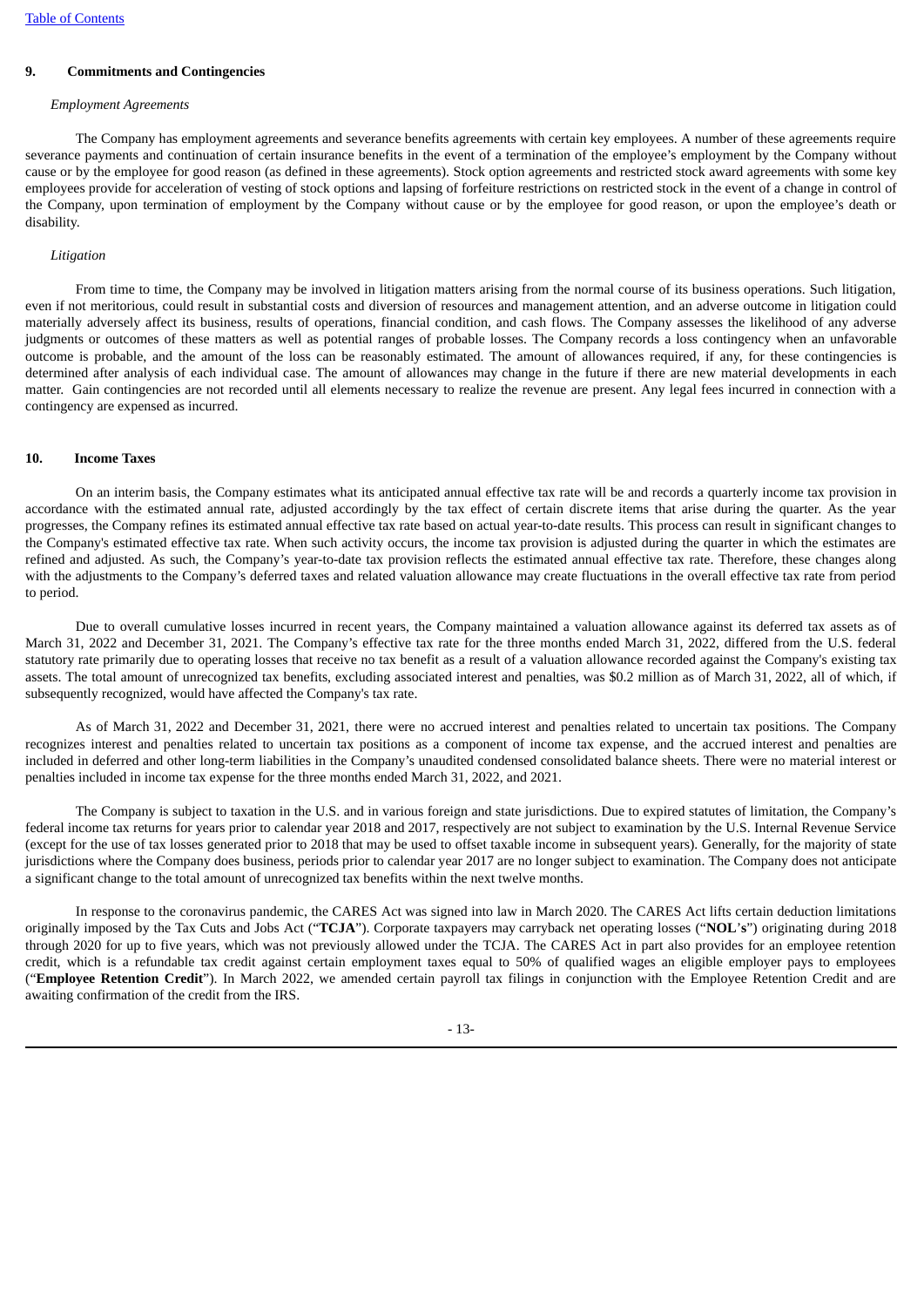## **11. Debt**

On March 26, 2020, the Company entered into a \$20.0 million Loan, Security and Guarantee Agreement ("**CNC Credit Agreement**") with CIT Northbridge Credit LLC, as agent (the "**Agent**"), and the Company's U.S. subsidiaries. The CNC Credit Agreement provides for a \$20.0 million revolving credit facility with borrowings subject to availability based primarily on limits of 85% of eligible billed accounts receivable and 75% against eligible unbilled accounts receivable. The obligations under the CNC Credit Agreement are guaranteed by the Company's U.S. subsidiaries and secured by a first priority lien on all of the Company's and the Company's U.S. subsidiaries' tangible and intangible assets.

As of March 31, 2022, the Company had \$9.1 million outstanding under the CNC Credit Agreement and approximately \$0.4 million of net availability. To increase the borrowing base sufficient enough to meet the minimum borrowing usage requirement, the Company on June 29, 2020, placed \$3.0 million into a restricted cash account that provided for greater availability under the CNC Credit Agreement. The Company placed an additional \$1.0 million into the same restricted cash account in December 2020. The Company can borrow up to 97.5% of the total restricted cash amount. The restricted cash accrues interest at a variable rate currently averaging 0.25% per annum.

On July 30, 2021, the Company and the Agent entered into a Second Amendment to and Consent Under Loan, Security and Guarantee Agreement ("**Credit Facility Second Amendment**"). The Credit Facility Second Amendment provides for: (i) the Agent's and lenders' consent to the CarZeus Purchase Transaction; (ii) the inclusion of the Tradein Expert as a guarantor, obligor, and pledgor under the Credit Facility Agreement upon the satisfaction of certain conditions; and (iii) a new permitted use of borrowings under the Credit Facility Agreement that will allow Tradein Expert to acquire used vehicle inventories, which this new use of borrowings is limited in the amount of: (a) \$1.5 million prior to Tradein Expert becoming a guarantor, obligor, and pledgor under the Credit Facility Agreement; and (b) \$3.0 million subsequent to Tradein Expert becoming a guarantor and obligor under the Credit Facility Agreement, which occurred upon the Company and Agent entering into a Joinder Under Loan, Security and Guarantee Agreement and Pledge Agreement Supplement dated as of August 12, 2021.

On September 13, 2021, the Company entered into a Third Amendment to Loan, Security and Guarantee Agreement ("**Credit Facility Third Amendment**") with CNC to amend the CNC Credit Agreement to provide for, among other changes, a change in the available borrowing base calculation for the acquisition of used motor vehicle inventory by the Tradein Expert from up to (A) the lesser of (i) \$3,000,000.00 and (ii) 85% of the value of eligible accounts receivable arising from the sale of used motor vehicles by Tradein Expert to (B) the lesser of (i) \$3,000,000 and (ii) eighty percent (80%) of the purchase price (subject to certain limitations set forth in the Credit Facility Third Amendment) for eligible vehicles (as defined in the Credit Facility Third Amendment) in Tradein Expert's used motor vehicle inventory. The Credit Facility Third Amendment also reduces the minimum borrowing usage requirement from fifty percent (50%) to forty percent (40%) of the aggregate revolver amount, which is a minimum borrowing usage requirement reduction from \$10,000,000 to \$8,000,000.

Financing costs related to the CNC Credit Agreement, net of accumulated amortization, of approximately \$0.2 million, have been deferred over the initial term of the loan and are included in other assets as of March 31, 2022. The interest rate per annum applicable to borrowings under the CNC Credit Agreement is the LIBO plus 5.5%. The LIBO Rate is equal to the greater of (i) 1.75%, and (ii) the rate determined by the Agent to be equal to the quotient obtained by dividing (1) the LIBO Base Rate (i.e., the rate per annum determined by Agent to be the offered rate that appears on the applicable Bloomberg page) for the applicable LIBOR Loan for the applicable interest period by (2) one minus the Eurodollar Reserve Percentage (i.e., the reserve percentage in effect under regulations issued from time to time by the Board of Governors of the Federal Reserve System for determining the maximum reserve requirement with respect to Eurocurrency funding for the applicable LIBOR Loan for the applicable interest period). If adequate and reasonable means do not exist for ascertaining or the LIBOR rate is no longer available, the Company and the Agent may amend the CNC Credit Agreement to replace LIBOR with an alternate benchmark rate. If no LIBOR successor rate is determined, the obligation of the lenders to make or maintain LIBOR loans will be suspended and the LIBO Base Rate component will no longer be utilized in determining the base rate.

- 14-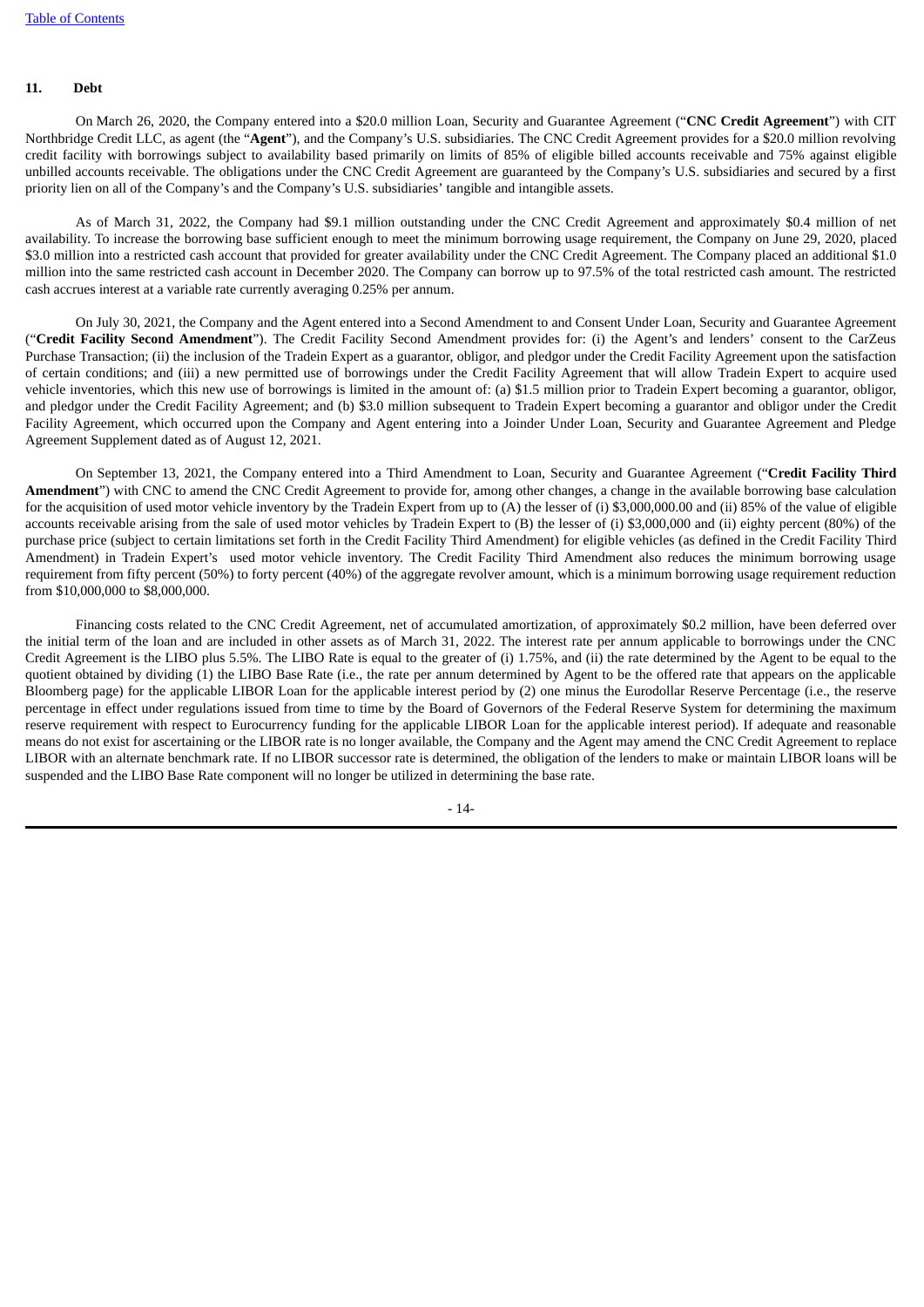If, due to any circumstance affecting the London interbank market, the Agent determines that adequate and fair means do not exist for ascertaining the LIBO Rate on any applicable date (and such circumstances that are identified in the next two paragraphs below are not covered or governed by such provisions below), then until the Agent determines that such circumstance no longer exists, the obligation of lenders to make LIBOR Loans will be suspended and, if requested by the Agent, the Company must promptly, at its option, either (i) pay all such affected LIBOR Loans or (ii) convert such affected LIBOR Loans into loans that bear reference to the Base Rate plus the Applicable Margin.

If the Agent determines that for any reason (i) dollar deposits are not being offered to banks in the London interbank Eurodollar market for the applicable loan amount or applicable interest period, (ii) adequate and reasonable means do not exist for determining the LIBO Rate for the applicable interest period, or (iii) LIBOR for the applicable interest period does not adequately and fairly reflect the cost to the lenders of funding a loan, then the lenders' obligation to make or maintain LIBOR Loans will be suspended to the extent of the affected LIBOR Loan or interest period until all such loans are converted to loans bearing interest at the Base Rate (as defined below) plus the Applicable Margin (as specified below).

However, if Agent determines that (i) adequate and reasonable means do not exist for ascertaining LIBOR for any requested interest period and such circumstances are unlikely to be temporary; (ii) the administrator of the LIBOR screen rate or a governmental authority having jurisdiction over the Agent has made a public statement identifying a specific date after which LIBOR or the LIBOR screen rate shall no longer be made available, or used for determining the interest rate of loans ("**Scheduled Unavailability Date**"); or (iii) syndicated loans currently being executed, or that include language similar to that contained in this paragraph are being executed or amended to incorporate or adopt a new benchmark interest rate to replace LIBOR, then Agent and the Company may amend the CNC Credit Agreement to replace LIBOR with an alternate benchmark rate ("**LIBOR Successor Rate**") and any such amendment will become effective unless lenders holding more than 50% in value of the loans or commitments under the CNC Credit Agreement do not accept such amendment. If no LIBOR Successor Rate has been determined and the circumstances under clause (i) above exist or the Scheduled Unavailability Date has occurred, (x) the obligation of lenders to make or maintain LIBOR Loans will be suspended (to the extent of the affected LIBOR Loans or interest periods), and (y) the LIBO Base Rate component will no longer be utilized in determining the Base Rate. The Base Rate for any day is a fluctuating rate per annum equal to the highest of: (i) the Federal Funds Rate plus 1/2 of 1%; (ii) the rate of interest in effect for such day as publicly announced from time to time by JPMorgan Chase Bank, N.A. as its "prime rate" in effect for such day; or (iii) the most recently available LIBO Base Rate (as adjusted by any minimum LIBO Rate floor) plus 1%. The Applicable Margin is equal to 5.50%. The CNC Credit Agreement expires on March 26, 2023.

On April 16, 2020, the Company received a Paycheck Protection Program loan ("**PPP Loan**") in the amount of approximately \$1.38 million from PNC pursuant to the PPP administered by the United States Small Business Administration ("**SBA**") under the CARES Act. In connection with the receipt of the PPP Loan, on May 18, 2020, the Company and the Agent entered into the First Amendment to Loan, Security and Guarantee Agreement to accommodate the Company's receipt of the PPP Loan.

On January 13, 2021, the Company received a notice from PNC Bank regarding forgiveness of the loan in the principal amount of approximately \$1.38 million that was made to the Company pursuant to the SBA PPP under the CARES Act of 2020. The notice states that SBA has remitted to PNC a loan forgiveness payment equal to \$1.39 million, which constitutes full payment and forgiveness of the principal amount of the PPP loan and all accrued interest. In January 2021, the Company recognized the forgiveness of the PPP Loan as other income in the Consolidated Statements of Operations.

On June 10, 2020, the Company entered into a thirty-six-month equipment financing agreement ("**Financing Agreement**") with Dimension Funding LLC. The Financing Agreement provides for an advance payment of approximately \$170,000 to be used to secure furniture and fixtures for the Company's new office location in Irvine, California. Payments of approximately \$5,300 (inclusive of imputed interest) are made monthly under the Financing Agreement. As of March 31, 2022, the Company has paid approximately \$0.1 million. The Financing Agreement will mature on December 31, 2022.

- 15-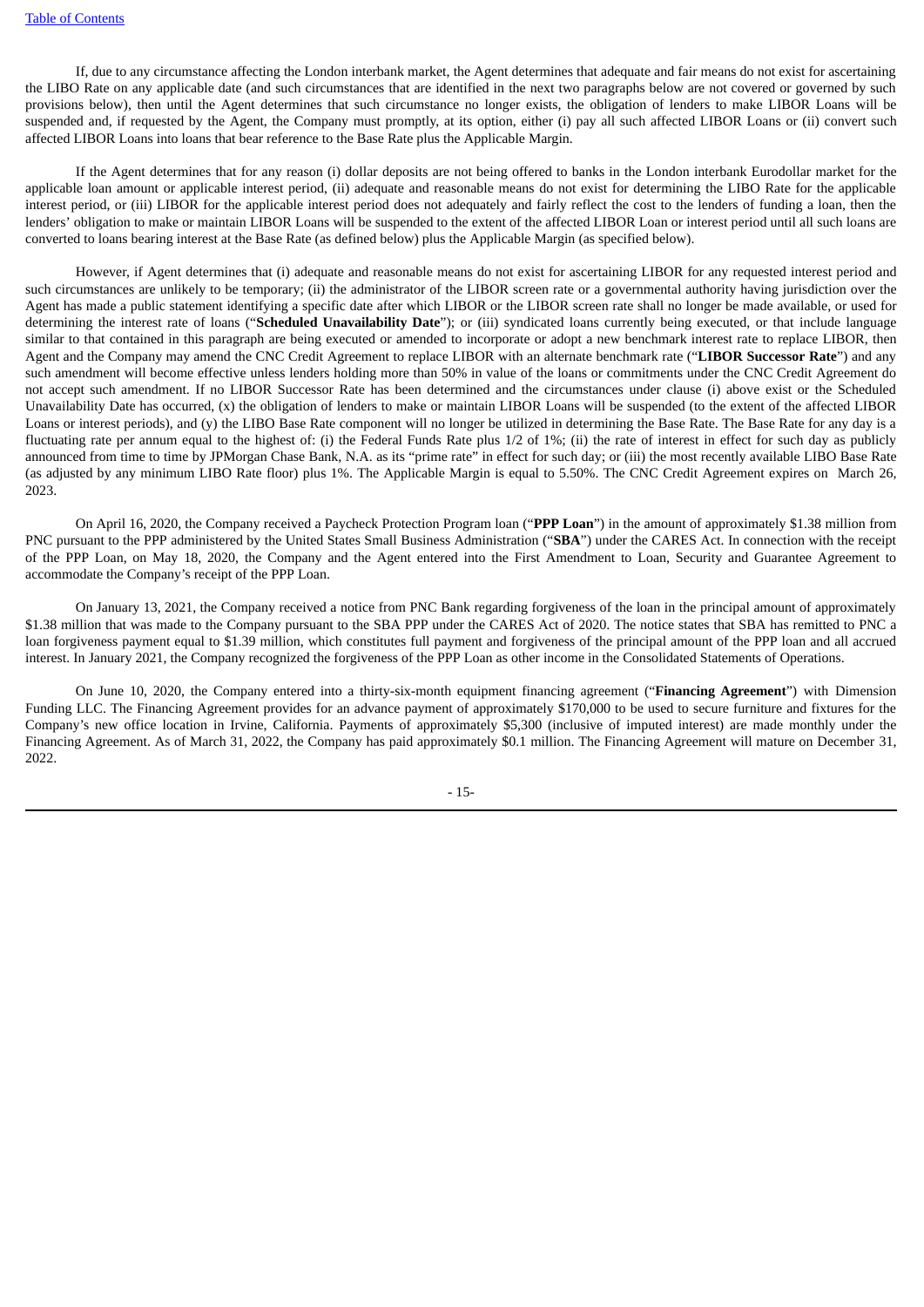The Company's future commitments under the Financing Agreement as of March 31, 2022, are as follows:

| Year                         |    |
|------------------------------|----|
| 2022 (remaining nine months) | 48 |
| Total financing debt         | 48 |

## **12. Segment Reporting**

As a result of the CarZeus Purchase Transaction on August 1, 2021, the Company determined that operates in two reportable segments: Automotive digital marketing and used vehicle acquisition and resale through the Company's Tradein Expert subsidiary. The automotive digital marketing segment consists of all aspects related to automotive digital marketing, whereas the used vehicle acquisition and resale segment consists solely of the used vehicle acquisition and wholesale reselling business. Revenues generated by the automotive digital marketing segment primarily represent lead generation and digital advertising, while revenues generated by the used vehicle acquisition and resale segment primarily represent used car vehicle sales.

The segment performance is reviewed by the chief executive officer at the operating income (loss) level. The following table provides segment reporting of the Company for the three months ended March 31, 2022:

Three Months Ended March 31, 2022

|                       |    | <b>Automotive digital</b> | <b>Used vehicle</b><br>acquisition & |              |
|-----------------------|----|---------------------------|--------------------------------------|--------------|
| (In thousands)        |    | marketing                 | resale                               | <b>Total</b> |
| Revenues              | ۰D | 14,713                    | 4,351                                | 19,064       |
| Cost of sales         |    | 10,954                    | 4,206                                | 15,160       |
| Gross profit          |    | 3,759                     | 145                                  | 3,904        |
| <b>Operating loss</b> |    | (3,649)                   | (257)                                | (3,906)      |
| Total assets          |    | 28,236                    | 1,401                                | 29,637       |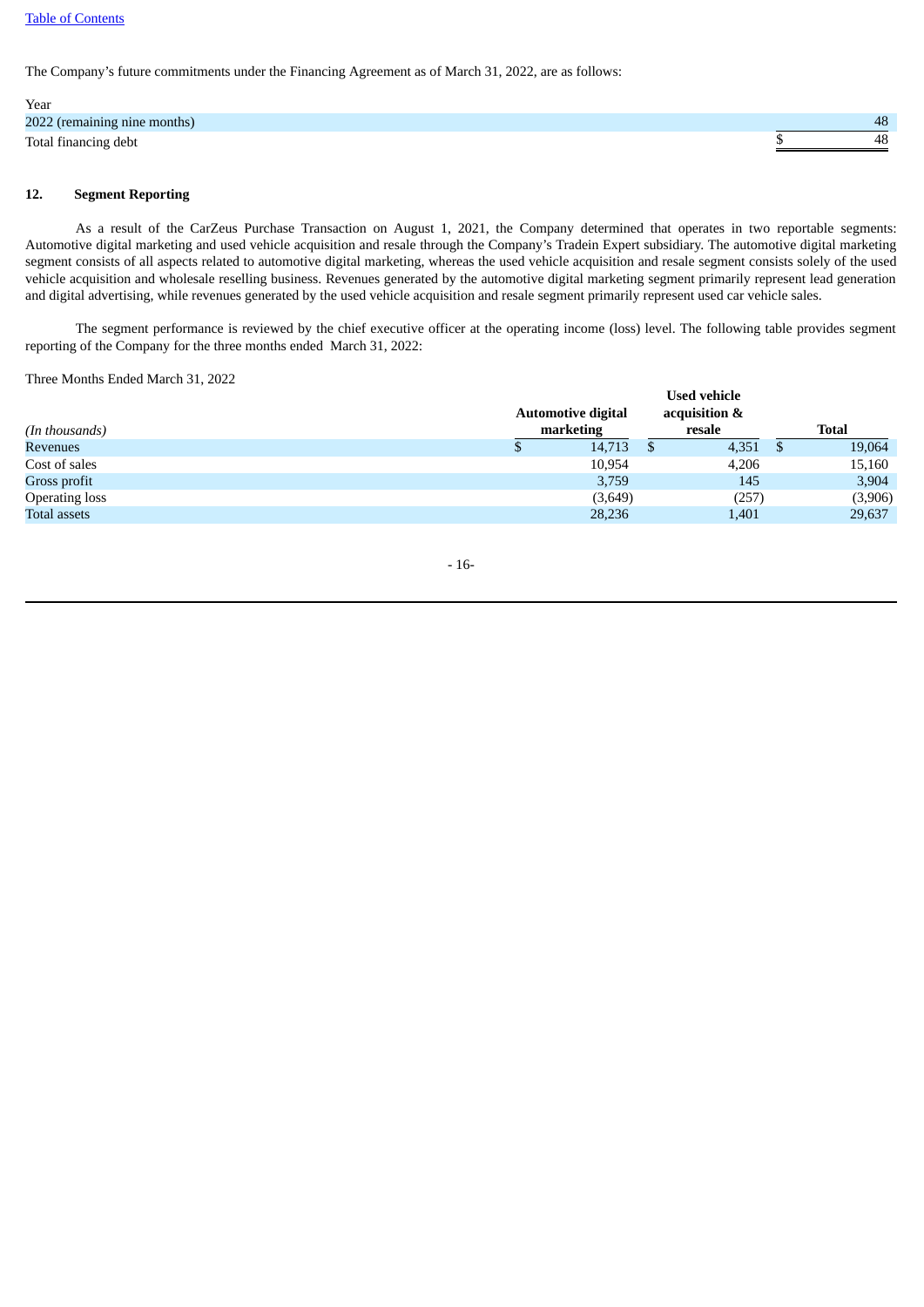## <span id="page-18-0"></span>**Item 2.** *Management*'*s Discussion and Analysis of Financial Condition and Results of Operations*

#### **Cautionary Note Concerning Forward-Looking Statements**

The Securities and Exchange Commission ("**SEC**") encourages companies to disclose forward-looking information so that investors can better understand a company's future prospects and make informed investment decisions. This Quarterly Report on Form 10-Q contains forward-looking statements within the meaning of the Private Securities Litigation Reform Act of 1995. Words such as "anticipates," "could," "may," "estimates," "expects," "projects," "intends," "plans," "believes," "will" and words or phrases of similar substance used in connection with any discussion of future operations, financial performance, plans, events, trends or circumstances can be used to identify some, but not all, forward-looking statements. In particular, statements regarding expectations and opportunities, industry trends, new product expectations and capabilities, and our outlook regarding our performance and growth are forward-looking statements. This Quarterly Report on Form 10-Q also contains statements regarding plans, goals and objectives. There is no assurance that we will be able to carry out our plans or achieve our goals and objectives or that we will be able to do so successfully on a profitable basis. These forward-looking statements are just predictions and involve significant risks and uncertainties, many of which are beyond our control, and actual results may differ materially from these statements. Factors that could cause actual outcomes or results to differ materially from those reflected in forward-looking statements include, but are not limited to, those discussed in this Item 2 (including in the section entitled "Overview" below), Part II, Item 1A of this Quarterly Report on Form 10-Q, and under the heading "Risk Factors" in our annual report on Form 10-K for the year ended December 31, 2021 ("**2021 Form 10-K**") filed with the SEC on March 24, 2022. Investors are urged not to place undue reliance on forward-looking statements. Forward-looking statements speak only as of the date on which they were made. Except as may be required by law, we do not undertake any obligation, and expressly disclaim any obligation, to update or alter any forward-looking statements, whether as a result of new information, future events or otherwise. All forward-looking statements contained herein are qualified in their entirety by the foregoing cautionary statements.

The following discussion of our results of operations and financial condition should be read in conjunction with our unaudited condensed consolidated financial statements and related notes included in Part I, Item 1 of this Quarterly Report on Form 10-Q and our audited consolidated financial statements and the notes thereto in the 2021 Form 10-K.

Our corporate website is located at *www.autoweb.com*. Information on our website is not incorporated by reference in this Quarterly Report on Form 10-Q. At or through the Investor Relations section of our website we make available free of charge our Annual Reports on Form 10-K, Quarterly Reports on Form 10-Q, Current Reports on Form 8-K and all amendments to these reports as soon as practicable after the reports are electronically filed with or furnished to the SEC.

Unless the context otherwise requires, the terms "we", "us", "our", "AutoWeb" and "Company" refer to AutoWeb, Inc. and its consolidated subsidiaries.

### **Basis of Presentation and Critical Accounting Policies**

See Note 2, *Basis of Presentation*, of the Notes to Unaudited Condensed Consolidated Financial Statements included in Part I, Item 1 of this Quarterly Report on Form 10-Q.

We prepare our financial statements in conformity with accounting principles generally accepted in the United States of America, which require us to make estimates and assumptions that affect the reported amounts of assets and liabilities and disclosure of contingent assets and liabilities at the date of the financial statements and the reported amounts of revenues and expenses during the reporting period. Accordingly, actual results could differ materially from our estimates. To the extent that there are material differences between these estimates and our actual results, our financial condition or results of operations may be affected. For a detailed discussion of the application of our critical accounting policies, see Item 7 "Management's Discussion and Analysis of Financial Condition and Results of Operations" in the 2021 Form 10-K. There have been no changes to our critical accounting policies since we filed our 2021 Form 10-K.

### **Overview**

Commencing in early 2020 and continuing as of the date of this Quarterly Report on Form 10-Q, the outbreak of coronavirus and emerging variants has led to quarantines, mask mandates, vaccination requirements and stay-at-home/work-from-home orders in a number of countries, states, cities and regions and the closure or limited or restricted access to public and private offices, businesses and facilities, causing disruptions to travel, economic activity, supply chains and financial markets. In particular, Manufacturers have experienced significant disruption in the supply of semiconductor chips required for new vehicles due to a worldwide shortage of these chips. As a result, the ability of Manufacturers to maintain regular production output of certain vehicles, and the corresponding reduction in available new vehicle inventories, have adversely impacted vehicle sales. Further disrupting the automotive industry and the number of vehicles available for sale or lease are disruptions in the supply of other components used in vehicle manufacturing. These disruptions have impacted the willingness or desire of our Dealer and other customers to acquire vehicle Leads or other digital marketing services from us. While coronavirus restrictions have eased in 2022, consumer confidence and spending has declined as a result of other factors, including macroeconomic conditions such as inflationary pressures and the global impact of Russia's invasion of the Ukraine. Vehicle sales have declined, and we continue to experience cancellations, volume reductions or suspensions of purchases of Leads and other digital marketing services by our Dealer and other customers, which has, and may continue to materially and adversely impact our financial performance.

We are unable to predict the continuing extent, duration and impact of the foregoing factors on the automotive industry in general, or on our business, operations and financial performance specifically. In light of the impact on us from the foregoing factors, as discussed in Note 2 of the notes to the unaudited condensed consolidated financial statements contained in Part I, Item 1 of this Quarterly Report on Form 10-Q, due to our cash and liquidity position, we believe that there is substantial doubt about our ability to continue as a going concern for a period of one year after the date the financial statements contained in this Quarterly Report on Form 10-Q are issued. The Special Committee is exploring Strategic Alternatives and has retained Houlihan Lokey Capital, Inc. as its financial advisor to assist in this process. Our ability to continue funding operations is dependent upon the success in implementing Near-Term Operating Plans to address our near-term cash and liquidity needs. Our ability to continue as a going concern is contingent upon the successful execution of Strategic Alternatives and the Near-Term Operating Plans, but the Near-Term Operating Plans may themselves have a material and adverse effect on our financial performance. On May 16, 2022, we suspended our CarZeus operations and furloughed our employees within that segment in order to conserve cash. We are considering further actions and will implement these actions if and when appropriate to further conserve cash. There can be no assurance that we will be successful in achieving either the Strategic Alternatives or Near-Term Operating Plans or that new financing or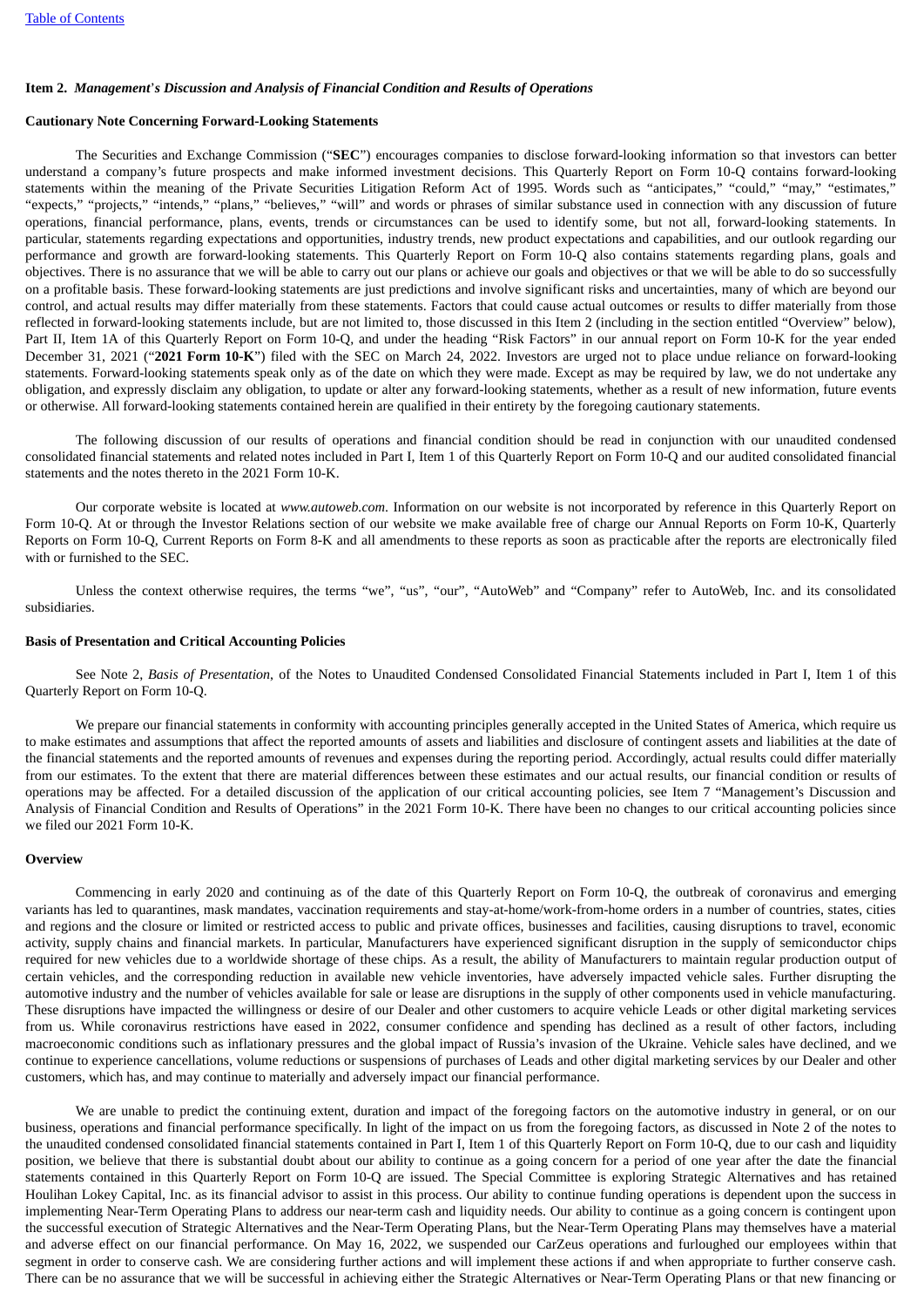other transactions will be available to us on commercially acceptable terms, or at all. Additionally, any debt or equity financing that may be obtained may result in substantial shareholder dilution and could have a material and adverse impact on our financial performance. We undertake no obligation to provide further disclosure regarding developments or the status of the process, our efforts to pursue implementation of potential Strategic Alternatives or Near-Term Operating Plans, or a decision to seek protection under the U.S. Bankruptcy Code and does not intend to make such disclosure unless and until events warrant disclosure, we have filed for protection under the U.S. Bankruptcy Code, or further disclosure is legally required.

Total revenues in the first three months of 2022 were \$19.1 million compared to \$17.9 million in the first three months of 2021. The increase in total revenues was largely driven by the addition of used vehicle sales revenue, a result of the CarZeus Purchase Transaction effective as of August 1, 2021. Partially offsetting the revenue increase is the continued negative impact of the supply chain for new vehicle inventory and sales, coupled with declining consumer confidence and economic inflation. During these times, we have worked to shift our strategy and to adapt to the changing market conditions within the automotive industry by increasing our focus to our core Leads, clicks and email products and services and away from non-core products and services, such as third-party product offerings. In addition, we have intentionally operated at lower levels of media spend in an attempt to match projected industry selling rates. We expect that the Company and its dealers and consumers alike will continue to contend with broader macroeconomic uncertainty, including uncertainties created by high inflation rates and the impact of Russia's invasion of Ukraine.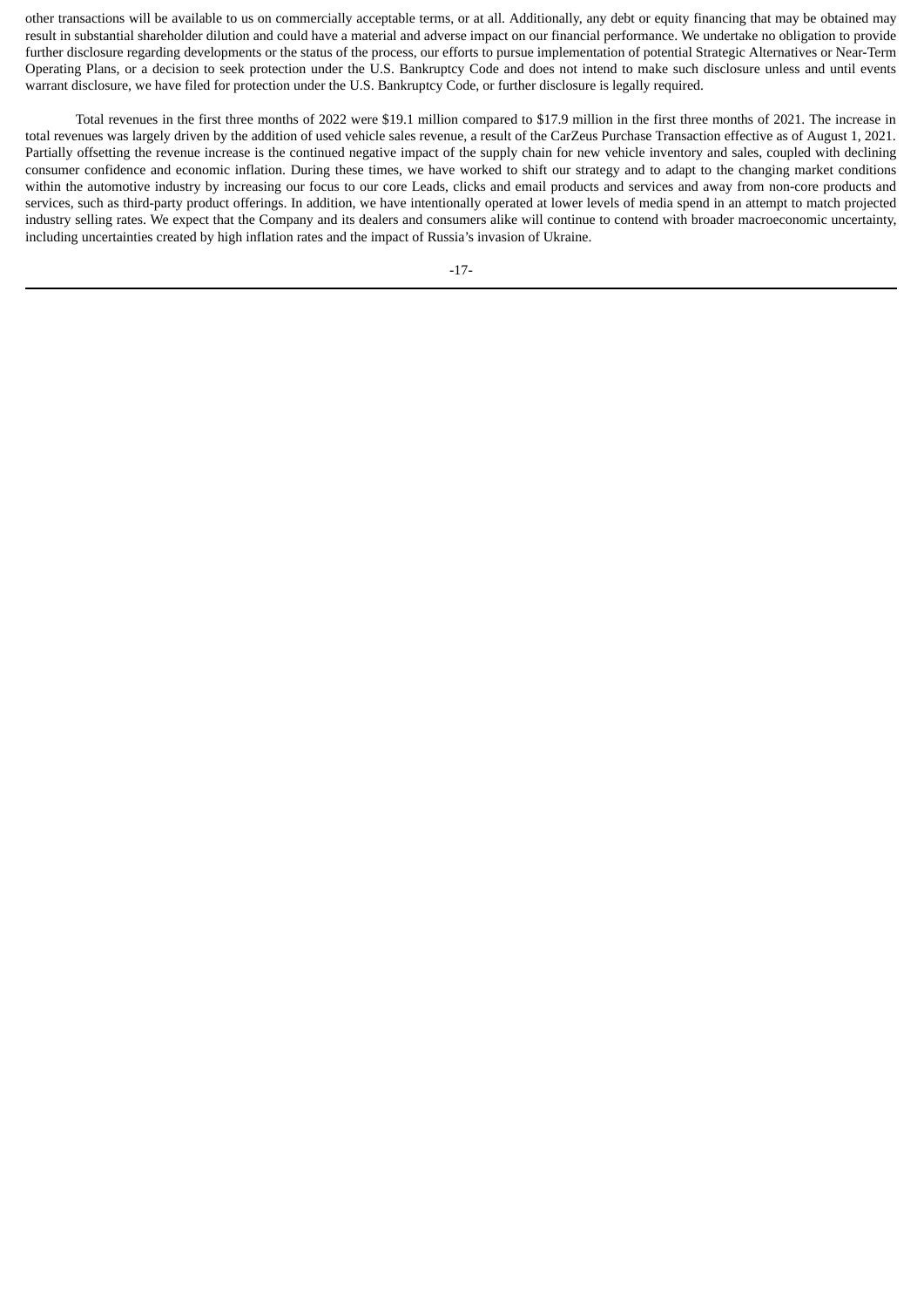As we continue to work with our traffic suppliers to optimize our search engine marketing ("**SEM**") methodologies and our high-quality traffic streams, we are also testing new traffic acquisition strategies and enhanced mobile consumer experiences. Further, we continue to improve the consumer experience of our pay per click product. Our plan is to continue to focus on growing audience, improving conversion, improving Leads and clicks delivery rates, expanding distribution, and increasing retail Dealer Leads and clicks budget capacity, subject to our efforts to conserve cash. We believe that this focus, will create a more efficient process for how active vehicle shoppers with a vehicle in mind can be matched with sellers that can meet the shoppers' needs, which may create opportunities for improved quality of delivery and help strengthen our financial position.

Our lead and click generation products have historically operated with limited visibility regarding future performance due to short sales cycles and a high rate of customer churn as customers are able to join and leave our platform with limited notice. Our advertising business is also subject to seasonal trends, with the first quarter of the calendar year typically showing sequential decline versus the fourth quarter. These factors have historically contributed to volatility in our revenues, cost of revenues, gross profit, and gross profit margin. We expect these trends to continue through the remainder of 2022.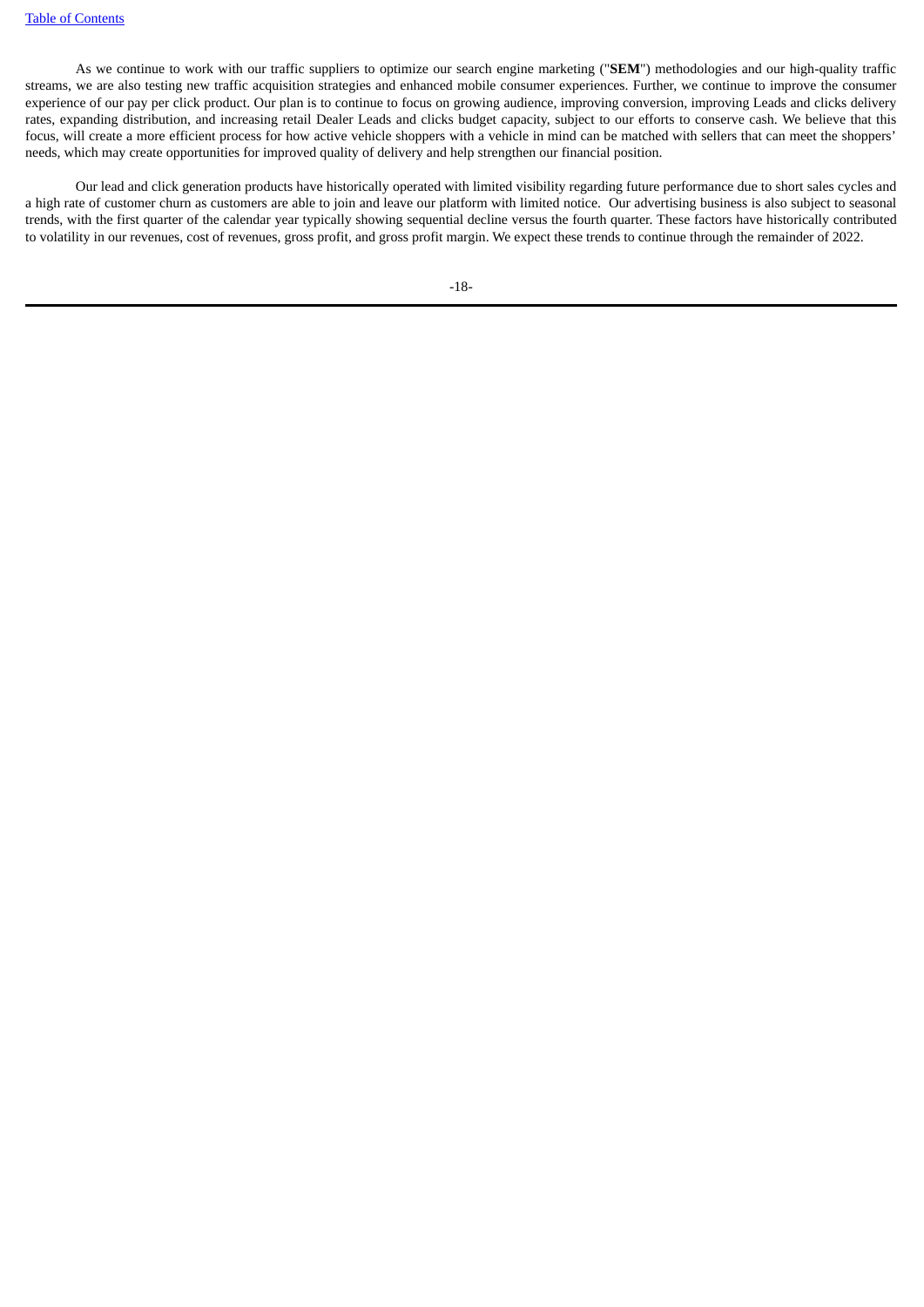### **Results of Operations**

## **Three Months Ended March 31, 2022 Compared to the Three Months Ended December 31, 2021**

The following table sets forth certain statement of operations data for the three-month periods ended March 31, 2022 and December 31, 2021. In accordance with Regulation S-K Item 303(c), as amended, we are providing a comparison of our March 31, 2022, period against the preceding quarter. We believe this comparison is useful for investors and stakeholders, as it provides more clarity into our current year financial performance.

|                                        |                               |          | % of total |                |          | % of total |                       |                |
|----------------------------------------|-------------------------------|----------|------------|----------------|----------|------------|-----------------------|----------------|
|                                        |                               | 2022     | revenues   |                | 2021     | revenues   | \$ Change             | % Change       |
|                                        | (Dollar amounts in thousands) |          |            |                |          |            |                       |                |
| Revenues:                              |                               |          |            |                |          |            |                       |                |
| Lead generation                        | \$                            | 10,576   | 56%        | $\mathfrak{S}$ | 10,673   | 60%        | <sup>\$</sup><br>(97) | (1)%           |
| Digital advertising                    |                               | 4,137    | 21         |                | 3,415    | 19         | 722                   | 21             |
| Used vehicle sales                     |                               | 4,351    | 23         |                | 3,722    | 21         | 629                   | 17             |
| <b>Total revenues</b>                  |                               | 19,064   | 100        |                | 17,810   | 100        | 1,254                 | $\overline{7}$ |
| Cost of revenues - lead generation and |                               |          |            |                |          |            |                       |                |
| digital advertising                    |                               | 10,954   | 58         |                | 10,770   | 61         | 184                   | $\overline{2}$ |
| Cost of revenues – used vehicle sales  |                               | 4,206    | 22         |                | 3,508    | 20         | 698                   | 20             |
| Gross profit                           |                               | 3,904    | 20         |                | 3,532    | 19         | 372                   | 11             |
| Operating expenses:                    |                               |          |            |                |          |            |                       |                |
| Sales and marketing                    |                               | 2,650    | 14         |                | 2,401    | 14         | 249                   | 10             |
| Technology support                     |                               | 1,533    | 8          |                | 1,616    | 9          | (83)                  | (5)            |
| General and administrative             |                               | 3,562    | 19         |                | 1,846    | 10         | 1,716                 | 93             |
| Depreciation and amortization          |                               | 65       |            |                | 74       |            | (9)                   | (12)           |
| Total operating expenses               |                               | 7,810    | 41         |                | 5,937    | 33         | 1,873                 | 32             |
| <b>Operating loss</b>                  |                               | (3,906)  | (21)       |                | (2, 405) | (14)       | (1,501)               | 62             |
| Interest and other income (expense),   |                               |          |            |                |          |            |                       |                |
| net                                    |                               | (275)    | (1)        |                | (204)    | (1)        | (71)                  | (34)           |
| Loss before income tax provision       |                               | (4, 181) | (22)       |                | (2,609)  | (15)       | (1, 572)              | 60             |
| Income tax provision                   |                               | 126      |            |                |          |            | 126                   | 100            |
| Net income (loss)                      |                               | (4, 307) | (22)%      | S              | (2,609)  | (15)%      | (1,698)<br>- S        | (65)%          |

*Lead generation.* Lead generation revenues decreased \$0.1 million, or 1%, in the first quarter of 2022 compared to the fourth quarter of 2021 primarily from a decrease in the volume of automotive leads delivered to Manufacturers and other wholesale customers.

*Digital Advertising.* Digital advertising revenues increased \$0.7 million, or 21%, in the first quarter of 2022 compared to the fourth quarter of 2021, a result of an increase in click revenue associated with increased click volume. The increase in click volume is attributed to a renewed focus on higher paying advertisers.

-19-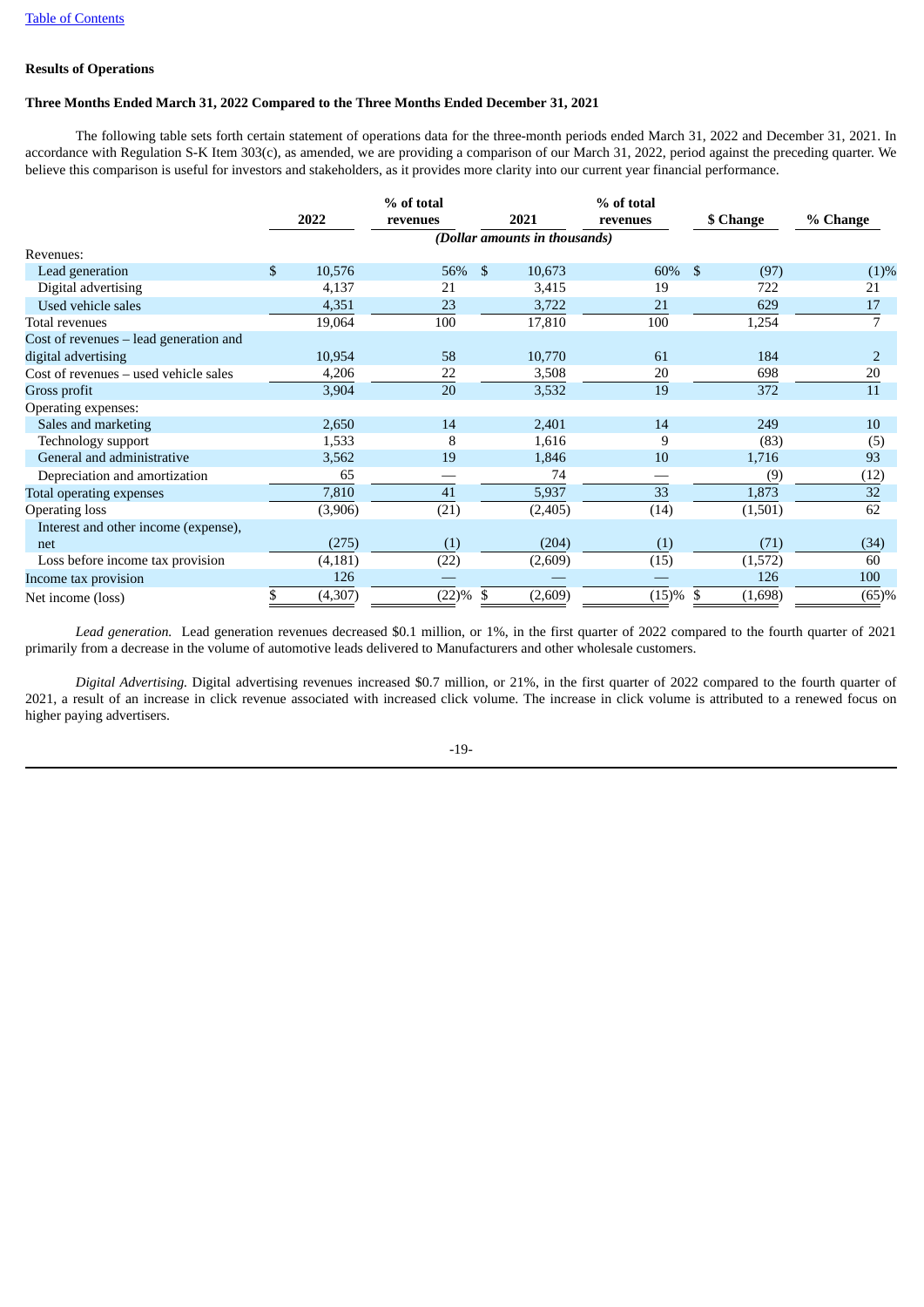*Used vehicle sales.* Used vehicle sales revenue increased \$0.6 million, or 17%, in the first quarter of 2022 compared to the fourth quarter of 2021. The increase in used vehicle sales revenue is directly attributable to higher average sales prices for vehicles sold through our used vehicle acquisition business.

*Cost of Revenues* – *lead generation and digital advertising*. Cost of revenues consists of purchase request and traffic acquisition costs and other cost of revenues. Purchase request and traffic acquisition costs consist of payments made to our third-party purchase request providers, including internet portals and online automotive information providers. Other cost of revenues consists of SEM and fees paid to third parties for data and content, including search engine optimization activity, included on our websites; connectivity costs; development costs related to our websites; technology license fees; server equipment depreciation; and technology amortization directly related to our Websites. Cost of revenues increased \$0.2 million, or 2%, in the first quarter of 2022 compared to the fourth quarter of 2021 primarily due to increased SEM and traffic acquisition costs.

*Cost of revenues* – *used vehicles.* Used vehicle cost of revenue increased \$0.7 million, or 20%, in the first quarter of 2022 compared to the fourth quarter of 2021. The increase in used vehicle cost of revenues is directly attributable to inefficiencies with staffing and inspection processes in our used vehicle acquisition segment during the first quarter of 2022 compared to the fourth quarter of 2021.

*Gross Profit.* Gross profit increased \$0.4 million, or 11%, compared to the fourth quarter of 2021 primarily due to the aforementioned improvements in digital advertising. Partially offsetting the increase in gross profit is the increased cost of revenues for lead generation and used vehicles.

*Sales and Marketing.* Sales and marketing expense includes costs for developing brand equity, personnel costs and other costs associated with Dealer sales, website advertising and Dealer support. Sales and marketing expense in the first quarter of 2022 increased \$0.2 million, or 10%, compared to the fourth quarter of 2021 primarily from an increase in employee expenses related to the expansion of CarZeus.

*Technology Support.* Technology support expense includes compensation, benefits, software licenses and other direct costs incurred by the Company to enhance, manage, maintain, support, monitor and operate the Company's websites and related technologies, and to operate the Company's internal technology infrastructure. Technology support expense in the first quarter of 2022 decreased by \$0.1 million, or 5%, compared to the fourth quarter of 2021 primarily from decreased employee related expenses.

*General and Administrative.* General and administrative expense consists of executive, financial, human resources and legal personnel and expenses, public company costs and bad debt expense. General and administrative expense in the first quarter of 2022 increased by \$1.7 million, or 93%, from the fourth quarter of 2021 due primarily to timing of cost accruals related to the Company's Annual Incentive Compensation plan as well as other increases in employee related expenses.

*Depreciation and Amortization.* Depreciation and amortization expense in the first quarter of 2022 was comparable to the fourth quarter of 2021 as our property and equipment continues to depreciate.

*Interest and Other Income (Expense), Net.* Interest and other income (expense), net was (\$0.3) million for the first quarter of 2022 compared to \$(0.2) million for the fourth quarter of 2021. The increase in interest and other income (expense) is predominately attributable to the expiration of a licensing agreement in January 2022. The licensing agreement provided other income of \$0.1 million during the fourth quarter of 2021. Interest expense includes interest on outstanding borrowings and the amortization of debt issuance costs.

*Income Taxes.* Income tax expense was \$0.1 million in the first quarter of 2022. The Company did not have income tax expense in the fourth quarter of 2021. Income tax expense for the quarter ended March 31, 2022, differed from the federal statutory rate primarily due to operating losses that receive no tax benefit as a result of valuation allowance recorded for such losses.

-20-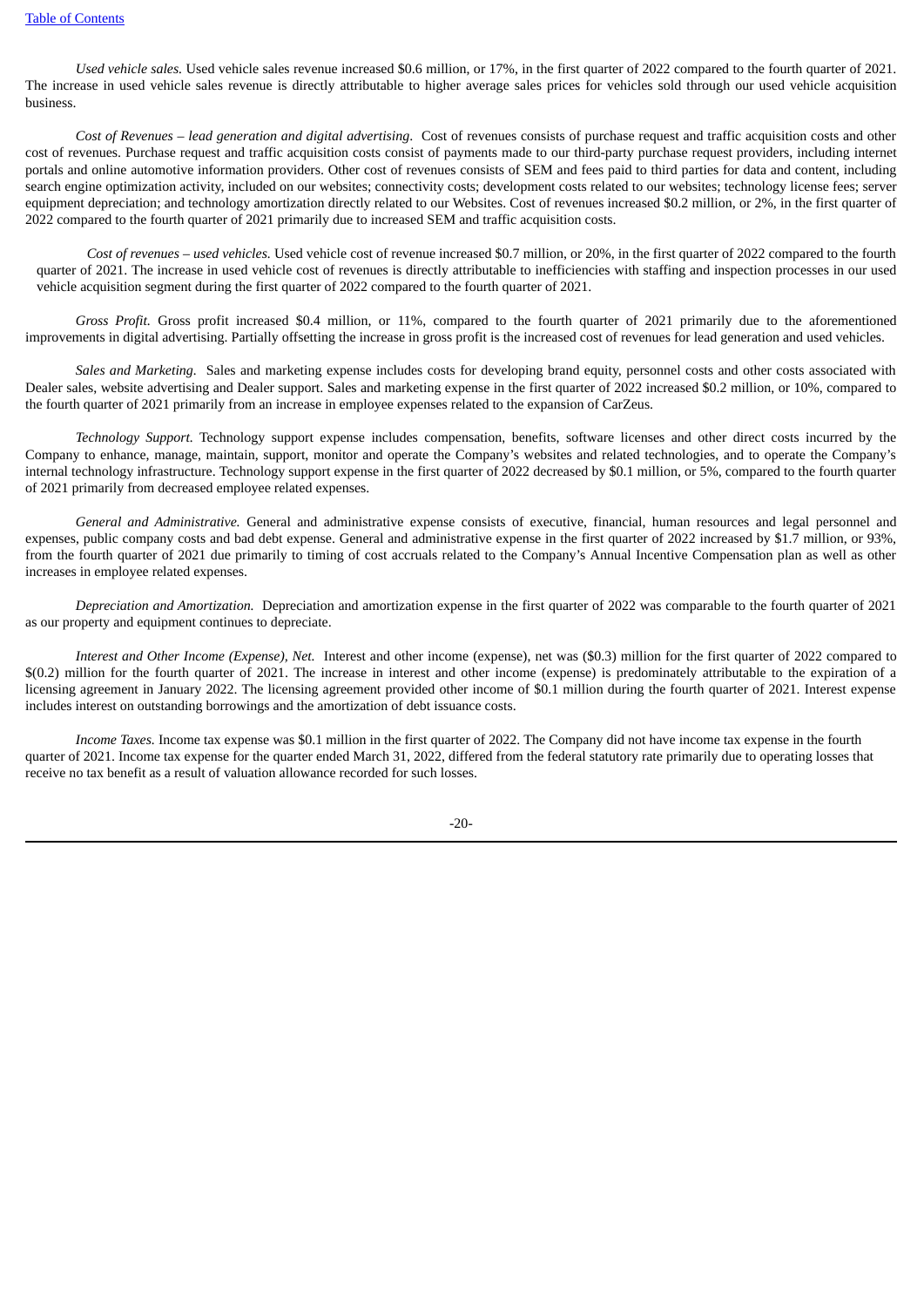#### **Three Months Ended March 31, 2022 Compared to the Three Months Ended March 31, 2021**

The following table sets forth certain statement of operations data for the three-month periods ended March 31, 2022 and 2021 (certain amounts may not calculate due to rounding):

|                                          |              | % of total  |     |                               | % of total     |               |             |
|------------------------------------------|--------------|-------------|-----|-------------------------------|----------------|---------------|-------------|
|                                          | 2022         | revenues    |     | 2021                          | revenues       | \$ Change     | % Change    |
|                                          |              |             |     | (Dollar amounts in thousands) |                |               |             |
| Revenues:                                |              |             |     |                               |                |               |             |
| Lead generation                          | \$<br>10,576 | 56%         | -\$ | 14,186                        | 79% \$         | (3,610)       | (25)%       |
| Digital advertising                      | 4,137        | 21          |     | 3,694                         | 21             | 443           | 12          |
| Used vehicle sales                       | 4,351        | 23          |     |                               |                | 4,351         | 100         |
| Total revenues                           | 19,064       | 100         |     | 17,880                        | 100            | 1,184         | 7           |
| Cost of revenues $-$ lead generation and |              |             |     |                               |                |               |             |
| digital advertising                      | 10,954       | 58          |     | 12,071                        | 68             | (1, 117)      | (9)         |
| Cost of revenues – used vehicle sales    | 4,206        | 22          |     |                               |                | 4,206         | 100         |
| Gross profit                             | 3,904        | 20          |     | 5,809                         | 32             | (1,905)       | (33)        |
| Operating expenses:                      |              |             |     |                               |                |               |             |
| Sales and marketing                      | 2,650        | 14          |     | 2,200                         | 12             | 450           | 20          |
| Technology support                       | 1,533        | 8           |     | 1,367                         | 8              | 166           | 12          |
| General and administrative               | 3,562        | 19          |     | 3,132                         | 18             | 430           | 14          |
| Depreciation and amortization            | 65           | __          |     | 204                           |                | (139)         | (68)        |
| Total operating expenses                 | 7,810        | 41          |     | 6,903                         | 39             | 907           | 13          |
| <b>Operating loss</b>                    | (3,906)      | (21)        |     | (1,094)                       | (6)            | (2,812)       | (257)       |
| Interest and other income (expense), net | (274)        | (1)         |     | 1,404                         | 8              | (1,678)       | (120)       |
| Loss before income tax provision         | (4, 181)     | (22)        |     | 310                           | $\overline{2}$ | (4,490)       | (1,449)     |
| Income tax provision                     | 126          |             |     |                               |                | 126           | 100         |
| Net income (loss)                        | (4, 307)     | $(22)\%$ \$ |     | 310                           | 2%             | (4, 617)<br>S | $(1,489)\%$ |

*Lead generation.* Lead generation revenues decreased \$3.6 million, or 25%, in the first quarter of 2022 compared to the first quarter of 2021 primarily from a decrease in the volume of automotive leads delivered to Manufacturers and other wholesale customers. Further contributing to this decrease is the early termination of the new vehicle leads program by one of our Manufacturer customers during the second half of 2021.

*Digital Advertising.* Digital advertising revenues increased \$0.4 million, or 12%, in the first quarter of 2022 compared to the first quarter of 2021, as a result of an increase in click revenue from increased click volume. The increase in click volume is attributed to a renewed focus on higher paying advertisers.

*Used vehicle sales.* As a result of the CarZeus Purchase Transaction that was effective on August 1, 2021, the Company recorded used vehicle sales of \$4.4 million in the first quarter of 2022. The Company had no used vehicle sales in the first quarter of 2021.

*Cost of Revenues* – *lead generation and digital advertising*. Cost of revenues consists of purchase request and traffic acquisition costs and other costs of revenues. Purchase request and traffic acquisition costs consist of payments made to our third-party purchase request providers, including internet portals and online automotive information providers. Other cost of revenues consists of SEM and fees paid to third parties for data and content, including search engine optimization activity, included on our websites; connectivity costs; development costs related to our websites; technology license fees; server equipment depreciation; and technology amortization directly related to our websites. Cost of revenues decreased \$1.1 million, or 9%, in the first quarter of 2022 compared to the first quarter of 2021 in line with the decrease in lead generation revenues coupled with improved efficiencies in SEM, purchase request and traffic acquisition costs.

*Cost of revenues* – *used vehicles.* As a result of the CarZeus Purchase Transaction that was effective on August 1, 2021, used vehicle cost of revenues was \$4.2 million in 2022. The Company did not have any used vehicle cost of revenues in the first quarter of 2021.

*Gross Profit.* Gross profit decreased \$1.9 million, or 33%, compared to 2021 due to generating lower levels of gross profit as a result of the used vehicle acquisition business, which did not exist in the prior year period.

-21-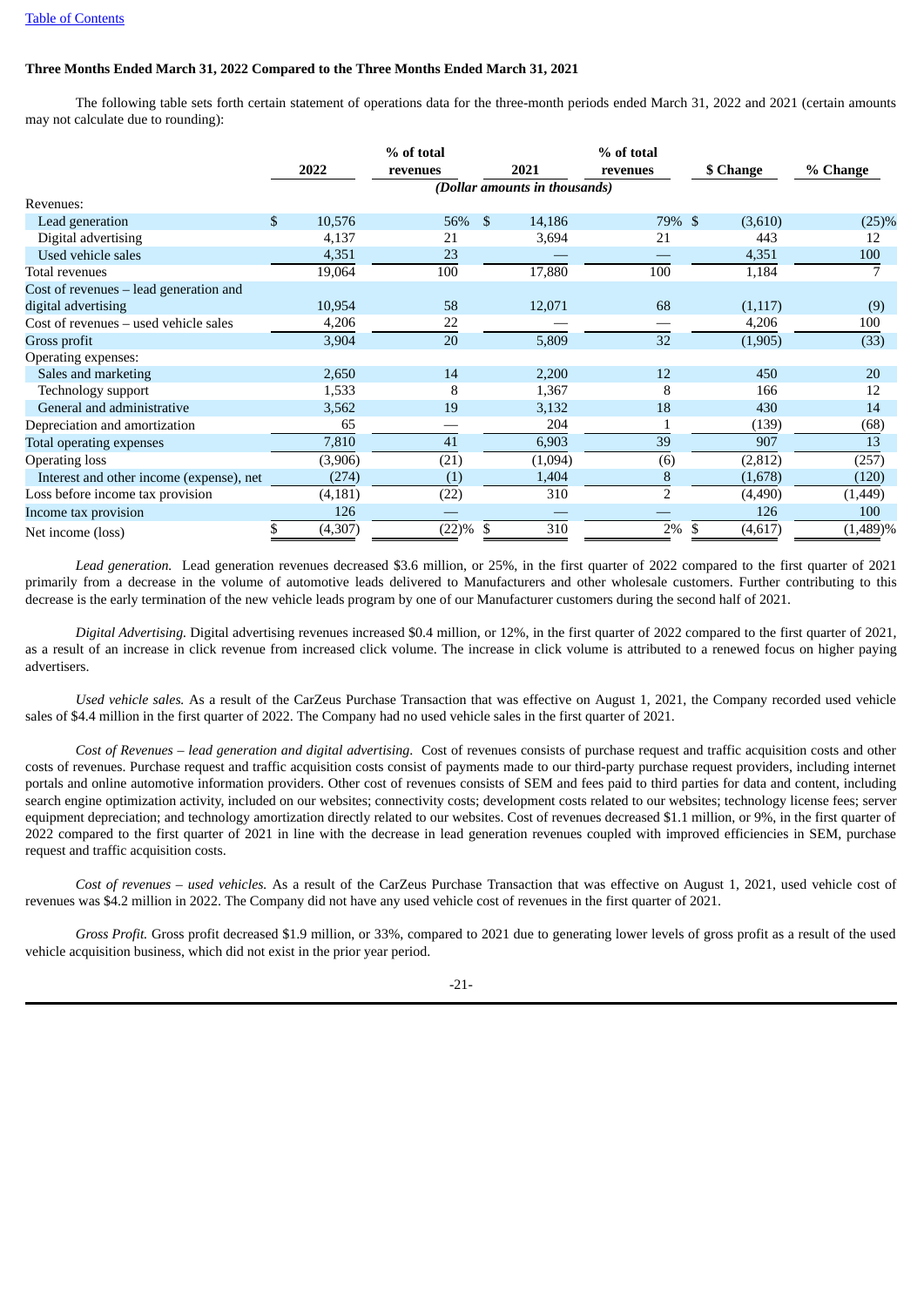*Sales and Marketing.* Sales and marketing expense include costs for developing our brand equity, personnel costs and other costs associated with Dealer sales, website advertising and Dealer support. Sales and marketing expense in the first quarter of 2022 increased \$0.5 million, or 20%, compared to the first quarter of 2021 primarily due to an increase in headcount related to CarZeus coupled with an increase in marketing expenses.

*Technology Support.* Technology support expense includes compensation, benefits, software licenses and other direct costs incurred by the Company to enhance, manage, maintain, support, monitor and operate the Company's websites and related technologies, and to operate the Company's internal technology infrastructure. Technology support expense in the first quarter of 2022 increased by \$0.2 million, or 12%, compared to the first quarter of 2021 primarily from higher employee related expenses.

*General and Administrative.* General and administrative expense consists of executive, financial, human resources and legal personnel and expenses, public company costs and bad debt expense. General and administrative expense in the first quarter of 2022 increased by \$0.4 million, or 14%, from the first quarter of 2021 primarily from higher professional and consulting fees.

*Depreciation and Amortization.* Depreciation and amortization expense in the first quarter of 2022 decreased by \$0.1 million, or 68%, from the first quarter of 2021 primarily due to assets that have been fully depreciated as compared to the same period in the prior year.

*Interest and Other Income (Expense), Net.* Interest and other income (expense), net was \$(0.3) million for the first quarter of 2022 compared to \$1.4 million for the first quarter of 2021. In the first quarter of 2021, we recorded \$1.4 million of income associated with the forgiveness of our PPP Loan. Further contributing to the decrease in interest and other income (expense) was an insurance reimbursement related to the January 2020 malware attack in which we recorded \$0.2 million on our Unaudited Condensed Consolidated Statement of Operations in the first quarter of 2021. Interest expense includes interest on outstanding borrowings and the amortization of debt issuance costs.

*Income Taxes.* Income tax expense was \$0.1 million in the first quarter of 2022. The Company did not have income tax expense in the first quarter of 2021. Income tax expense for the quarter ended March 31, 2022, differed from the federal statutory rate primarily due to operating losses that receive no tax benefit as a result of valuation allowance recorded for such losses.

### **Liquidity and Capital Resources**

The table below sets forth a summary of our cash flows for the three months ended March 31, 2022 and 2021:

|                                                     | <b>Three Months Ended</b><br>March 31, |      |  |
|-----------------------------------------------------|----------------------------------------|------|--|
|                                                     | 2021<br>2022                           |      |  |
|                                                     | (in thousands)                         |      |  |
| Net cash provided by (used in) operating activities | $(2,327)$ \$                           | 350  |  |
| Net cash used in investing activities               | (284)                                  | (66) |  |
| Net cash (used in) provided by financing activities | (909)                                  | 134  |  |

Our principal sources of liquidity are our cash and cash equivalent balances and borrowings under the CNC Credit Agreement. Our cash and cash equivalents and restricted cash totaled \$8.1 million as of March 31, 2022, compared to \$11.6 million as of December 31, 2021. As of March 31, 2022, we had a net loss of \$4.3 million. We had cash used in operations of \$2.3 million for the three months ended March 31, 2022. As of March 31, 2022, we had an accumulated deficit of \$359.7 million and stockholders' equity of \$9.0 million.

Our objective is to achieve cash generation as a business; however, there is no assurance that we will be able to achieve this objective. We have experienced significant historical operating losses and negative cash flows from operations. Additionally, other than the CNC Credit Agreement, which expires March 26, 2023, we have no committed source of funding from either debt or equity financings. Borrowings under the CNC Credit Agreement are dependent on, among other things, the level of our eligible accounts receivable We believe that given these factors, our current cash position and anticipated cash needs for continuing operating activities, there is substantial doubt about our ability to continue as a going concern without obtaining additional sources of financing. Our ability to operate as a going concern is contingent upon the successful execution of the Strategic Alternatives and Near-Term Operating Plans (see Note 2 of the notes to these unaudited condensed financial statements in Part I, Item 1 of this Quarterly Report on Form 10-Q). On May 16, 2022, we suspended our CarZeus operations and furloughed our employees within that segment in order to conserve cash. We are considering further actions and will implement these actions if and when appropriate to further conserve cash. There can be no assurance that we will be successful in achieving any Strategic Alternatives or the Near-Term Operating Plans. Further, there can be no assurances that new financings or other transactions will be available to us on commercially acceptable terms, or at all.

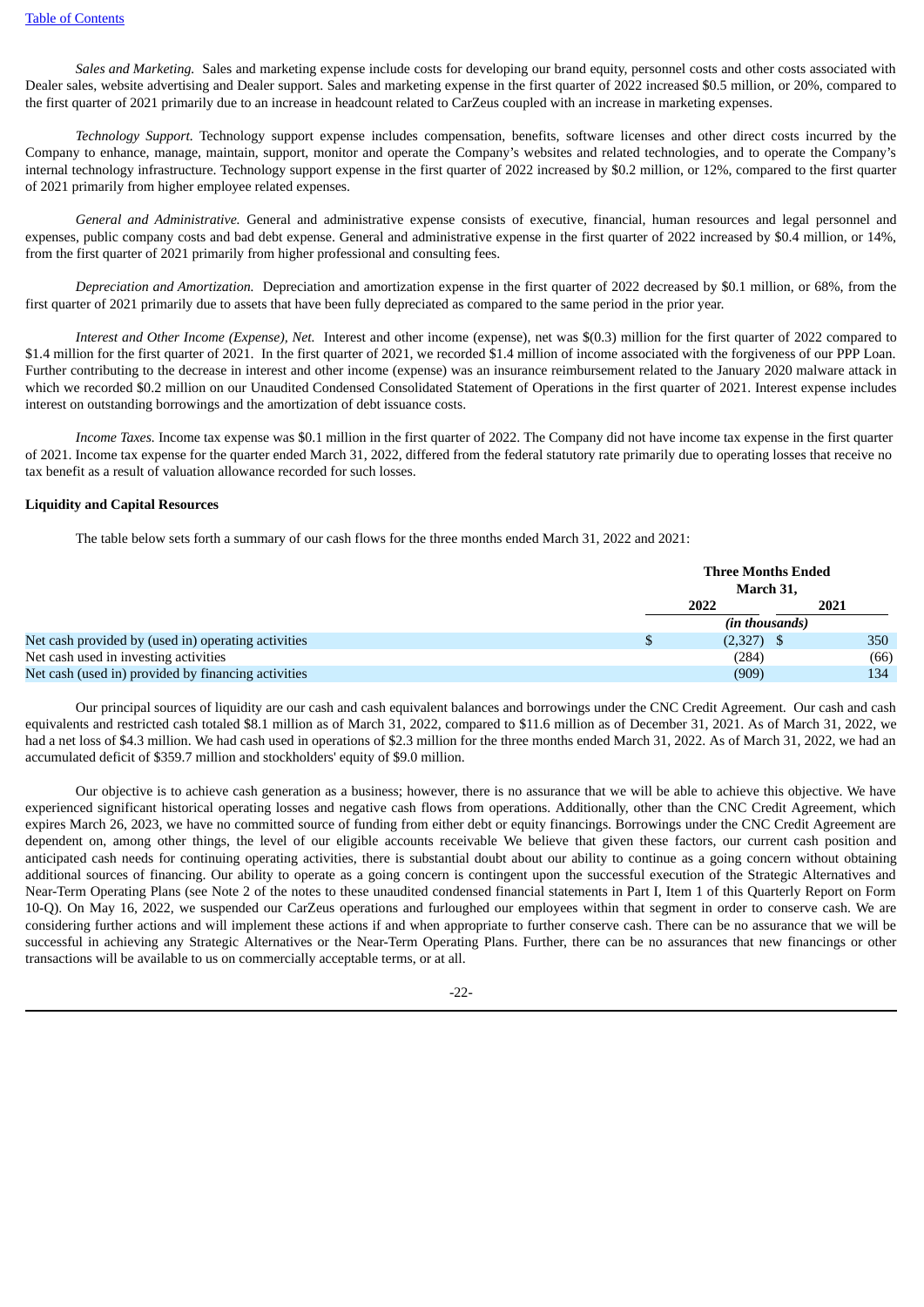Our future capital requirements will depend on many factors, including but not limited to, those discussed in this Item 2, Part II, Item 1A of this Quarterly Report on Form 10-Q and the risk factors set forth in Part I, Item 1A, "Risk Factors" of our 2021 Form 10-K. To the extent that our existing sources of liquidity are insufficient to fund our future operations, we may need to engage in equity or additional or alternative debt financings to secure additional funds. There can be no assurance that additional funds will be available when needed from any source or, if available, will be available on terms that are acceptable to us.

For information concerning our CNC Credit Agreement, see Note 11 included in the Notes to Unaudited Condensed Consolidated Financial Statements included in Part I, Item 1 of this Quarterly Report on Form 10-Q.

*Net Cash (Used in) Provided by Operating Activities*. Net cash used in operating activities in the three months ended March 31, 2022 of (\$2.3) million resulted primarily from a net loss of (\$4.3) million, a \$0.6 million net decrease in net working capital, depreciation and amortization of \$0.6 million, stock compensation expense of \$0.5 million, amortization of right-of-use assets of \$0.2 million and a \$0.1 million change in deferred tax liabilities.

Net cash provided by operating activities in the three months ended March 31, 2021 of \$0.4 million resulted primarily from depreciation and amortization of \$0.6 million, stock compensation expense of \$0.5 million, net income of \$0.3 million, amortization of right-of-use assets of \$0.2 million, and \$0.1 million net decrease in net working capital. Offsetting these increases was forgiveness of the PPP loan of approximately \$1.4 million.

*Net Cash Used in Investing Activities*. Net cash used in investing activities during the three months ended March 31, 2022, of \$0.3 million was related to purchases of property and equipment of \$0.2 million coupled with \$0.1 million paid in conjunction with the acquisition of CarZeus.

Net cash used in investing activities during the three months ended March 31, 2021 of \$0.1 million was related to purchases of property and equipment.

*Net Cash (Used in) Provided by Financing Activities*. Net cash used in financing activities of (\$0.9) million during the three months ended March 31, 202, primarily consisted of net borrowings on the Company's credit facility.

Net cash provided by financing activities of \$0.1 million during the three months ended March 31, 2021 primarily consisted of proceeds from the exercise of stock options.

### <span id="page-25-0"></span>**Item 3.** *Quantitative and Qualitative Disclosures about Market Risk*

Not applicable.

### **Item 4.** *Controls and Procedures*

Our Chief Executive Officer and Chief Financial Officer (our principal executive officer and principal financial officer, respectively) have evaluated the effectiveness of our disclosure controls and procedures (as defined in Rules 13a-15(e) and 15d-15(e) under the Security Exchange Act of 1934, as amended, the "**Exchange Act**") as of March 31, 2022, the end of the period covered by this Quarterly Report on Form 10-Q (the "**Evaluation Date**"). They have concluded that, as of the Evaluation Date, these disclosure controls and procedures were effective to ensure that material information relating to the Company and its consolidated subsidiaries would be made known to them by others within those entities and would be disclosed on a timely basis. The Chief Executive Officer and Chief Financial Officer have concluded that our disclosure controls and procedures are designed, and are effective, to give reasonable assurance that the information required to be disclosed by us in reports that we file under the Exchange Act is recorded, processed, summarized and reported within the time period specified in the rules and forms of the Securities and Exchange Commission. They have also concluded that our disclosure controls and procedures are effective to ensure that information required to be disclosed in the reports that are filed or submitted under the Exchange Act are accumulated and communicated to our management, including the Chief Executive Officer and Chief Financial Officer, to allow timely decisions regarding required disclosure.

### **Changes in Internal Control over Financial Reporting**

During the quarter ended March 31, 2022, there were no changes in our "internal control over financial reporting" (as defined in Rule 13a-15(f) under the Exchange Act) that have materially affected, or are reasonably likely to material affect, our internal control over financial reporting.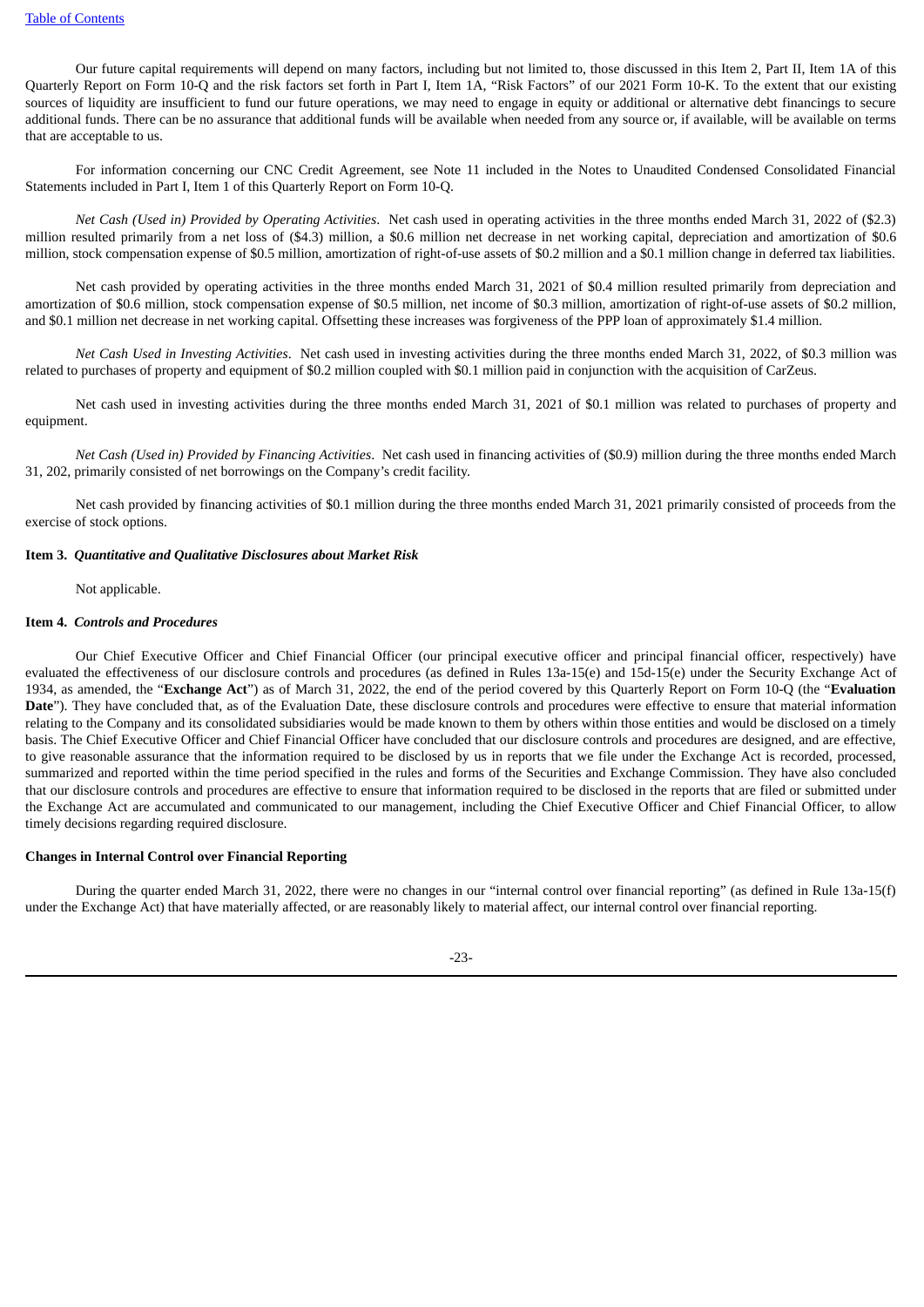# <span id="page-26-0"></span>**PART II. OTHER INFORMATION**

## **Item 1A. Risk Factors**

Our future business, results of operations, financial condition, earnings per share, cash flow or the trading price of our stock, individually and collectively referred to as our ("**financial performance**,") may be affected by a number of factors, including but not limited to those described in Part I, Item 1A of the 2021 Form 10-K under the heading "Risk Factors" and under the heading "Cautionary Note Concerning Forward-Looking Statements" in Part I, Item 2 of this Quarterly Report on Form 10-Q, any one or more of which could, directly or indirectly, cause the Company's actual financial performance to vary materially from past, or from anticipated future, financial performance. Any of these factors, in whole or in part, could materially and adversely affect the Company's financial performance. The risks described in the 2021 Form 10-K are not the only risks we face. In addition to the risks set forth in the 2021 Form 10-K as well as the risks disclosed below, additional risks and uncertainties not currently known to us or that we currently deem to be immaterial may also materially and adversely affect our financial performance.

### **Financial, Accounting and Liquidity Risks**

### Management has substantial doubt about the Company's ability to continue as a going concern. As a result, we may not be able to fund operations unless we are able to obtain additional cash through private or public sales of securities, debt financings or partnering/licensing transactions.

As of March 31, 2022, we had cash and cash equivalents of \$3.8 million and restricted cash of \$4.3 million. For the three months ended March 31, 2022, we had a net loss of \$4.3 million and had net cash used in operations of \$2.3 million. As of March 31, 2022, we had an accumulated deficit of \$359.7 million and stockholders' equity of \$9.0 million. Based on current cash forecasts, the Company does not believe that it currently has sufficient cash to sustain operations through the entire remainder of 2022. Other than the CNC Credit Agreement, which expires March 26, 2023, the Company currently has no committed source of funding from either debt or equity financings. Borrowings under the CNC Credit Agreement are dependent on, among other things, the level of the Company's eligible accounts receivable.

As discussed in Part 1, Item 2 and in Note 2 of the Notes to Unaudited Condensed Consolidated Financial Statements contained in Part I, Item 1 of this Quarterly Report on Form 10-Q, as a result of the Company's cash and liquidity position and other factors, the Company's management believes that there is substantial doubt about the Company's ability to continue as a going concern for a period of one year after the date the financial statements contained in this Quarterly Report on Form 10-Q are issued. The Special Committee is exploring Strategic Alternatives and the Company's ability to fund its operations through the entire remainder of 2022 is dependent upon success in implementing the Near-Term Operating Plans to address the Company's near-term cash and liquidity needs. The Company's ability to continue as a going concern is contingent upon the successful execution of Strategic Alternatives and the Near-Term Operating Plans, but the Near-Term Operating Plans may themselves have a material and adverse effect on the Company's financial performance and ability to operate as a going concern. There can be no assurance that the Company will be successful in achieving either the Strategic Alternatives or Near-Term Operating Plans. Further, there can be no assurance that new financings or other transactions will be available to the Company on commercially acceptable terms, or at all. If we are unable to obtain additional debt or equity financing, we may be required to significantly reduce or cease operations and may seek protection under the U.S. Bankruptcy Code.

## **Risks Associated with Ownership of Our Securities**

#### *You may experience future dilution as a result of future equity or convertible debt offerings.*

As discussed in Part 1, Item 2 and in Note 2 of the Notes to Unaudited Condensed Consolidated Financial Statements contained in Part I, Item 1 of this Quarterly Report on Form 10-Q, in order for us to continue as a going concern, we will need to obtain additional debt or equity financing. If we raise additional funds through the sale of equity or convertible debt securities, the issuance of the securities will result in dilution to our stockholders, which dilution may be substantial. We may sell shares or other securities in any offering at a price per share that is less than the price per share paid by investors in the past, and investors purchasing shares or other securities in the future could have rights superior to existing stockholders. The price per share at which we sell additional shares of our common stock, or securities convertible or exchangeable into common stock, in future transactions may be higher or lower than the price per share paid in the past. In addition, if we were to issue securities in connection with our acquisition of complementary businesses, products or technologies, our stockholders would also experience dilution. In November 2020, we filed a shelf registration statement on Form S-3, which may be used to raise additional capital in the future through a variety of equity or debt offerings that could result in dilution to existing stockholders. In addition, we have reserved shares for issuance under our equity-based incentive plans. The issuance and subsequent sale of these shares will be dilutive to our existing stockholders and the trading price of our common stock could decline.

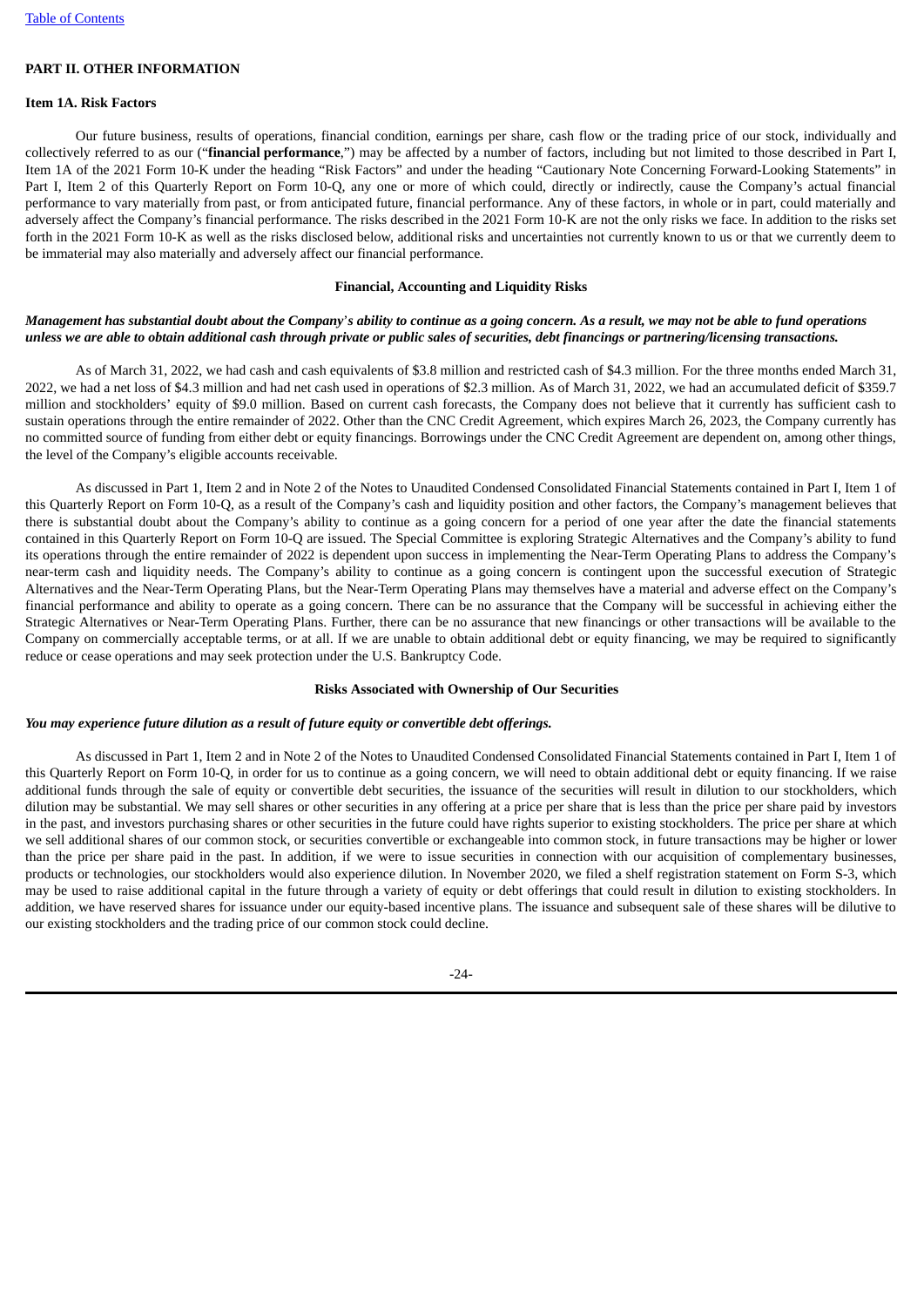# Table of [Contents](#page-1-0)

# <span id="page-27-0"></span>**Item 6. Exhibits**

| <b>Number</b> | <b>Description</b>                                                                                                                                                                                                                                                                                                                                                                                                                                                                                                                                                                                                                                                                                                                                                                                                                                                                                                                                                                                                                                                                                                                                                                                                                                                                                                                                                                                                                                                                                                                                                                                                                                                                                 |
|---------------|----------------------------------------------------------------------------------------------------------------------------------------------------------------------------------------------------------------------------------------------------------------------------------------------------------------------------------------------------------------------------------------------------------------------------------------------------------------------------------------------------------------------------------------------------------------------------------------------------------------------------------------------------------------------------------------------------------------------------------------------------------------------------------------------------------------------------------------------------------------------------------------------------------------------------------------------------------------------------------------------------------------------------------------------------------------------------------------------------------------------------------------------------------------------------------------------------------------------------------------------------------------------------------------------------------------------------------------------------------------------------------------------------------------------------------------------------------------------------------------------------------------------------------------------------------------------------------------------------------------------------------------------------------------------------------------------------|
| 3.1           | Seventh Amended and Restated Certificate of Incorporation of AutoWeb, Inc. (filed with the Secretary of the State of Delaware on June<br>22, 2020), incorporated by reference to Exhibit 3.1 to the Current Report on Form 8-K filed with the SEC on June 23, 2020 (SEC File No.<br>001-34761).                                                                                                                                                                                                                                                                                                                                                                                                                                                                                                                                                                                                                                                                                                                                                                                                                                                                                                                                                                                                                                                                                                                                                                                                                                                                                                                                                                                                    |
| 3.2           | Seventh Amended and Restated Bylaws of AutoWeb, Inc. dated as of October 9, 2017, incorporated by reference to Exhibit 3.5 to the<br>Current Report on Form 8-K filed with the SEC on October 10, 2017 (SEC File No. 001-34761) and Amendment No. 1 to Seventh<br>Amended and Restated Bylaws of AutoWeb, Inc, effective upon expiration of the term of the Board of Directors' Class III Directors upon<br>commencement of the 2022 Annual Meeting of Stockholders of AutoWeb, Inc., incorporated by reference to <b>Exhibit 3.1</b> to the Current<br>Report on Form 8-K filed with the SEC on April 21, 2022 (SEC File No. 001-34761).                                                                                                                                                                                                                                                                                                                                                                                                                                                                                                                                                                                                                                                                                                                                                                                                                                                                                                                                                                                                                                                          |
| 4.1           | Tax Benefit Preservation Plan dated as of May 26, 2010, by and between Company and Computershare Trust Company, N.A., as rights<br>agent, together with the following exhibits thereto: Exhibit A – Form of Right Certificate; and Exhibit B – Summary of Rights to Purchase<br>Shares of Preferred Stock of Company, incorporated by reference to <b>Exhibit 4.1</b> to the Current Report on Form 8-K filed with the SEC on<br>June 2, 2010 (SEC File No. 000-22239); Amendment No. 1 to Tax Benefit Preservation Plan dated as of April 14, 2014, between Company<br>and Computershare Trust Company, N.A., as rights agent, incorporated by reference to <b>Exhibit 4.1</b> to the Current Report on Form 8-K filed<br>with the SEC on April 16, 2014 (SEC File No. 001-34761); Amendment No. 2 to Tax Benefit Preservation Plan dated as of April 13, 2017,<br>between Company and Computershare Trust Company, N.A., as rights agent, incorporated by reference to <b>Exhibit 4.1</b> to the Current<br>Report on Form 8-K filed with the SEC on April 14, 2017 (SEC File No. 001-34761); Amendment No. 3 to Tax Benefit Preservation Plan<br>dated as of March 31, 2020, between Company and Computershare Trust Company, N.A., as rights agent, incorporated by reference<br>to Exhibit 4.1 to the Current Report on Form 8-K filed with the SEC on April 2, 2020 (SEC File No. 001-34761); and Certificate of<br>Adjustment Under Section 11(m) of the Tax Benefit Preservation Plan, incorporated by reference to Exhibit 4.3 to the Quarterly Report on<br>Form 10-Q for the Quarterly Period ended September 30, 2012 filed with the SEC on November 8, 2012 (SEC File No. 001-34761). |
| $31.1*$       | Chief Executive Officer Section 302 Certification of Periodic Report dated May 16, 2022.                                                                                                                                                                                                                                                                                                                                                                                                                                                                                                                                                                                                                                                                                                                                                                                                                                                                                                                                                                                                                                                                                                                                                                                                                                                                                                                                                                                                                                                                                                                                                                                                           |
| $31.2*$       | Chief Financial Officer Section 302 Certification of Periodic Report dated May 16, 2022.                                                                                                                                                                                                                                                                                                                                                                                                                                                                                                                                                                                                                                                                                                                                                                                                                                                                                                                                                                                                                                                                                                                                                                                                                                                                                                                                                                                                                                                                                                                                                                                                           |
| $32.1*$       | Chief Executive Officer and Chief Financial Officer Section 906 Certification of Periodic Report dated May 16, 2022.                                                                                                                                                                                                                                                                                                                                                                                                                                                                                                                                                                                                                                                                                                                                                                                                                                                                                                                                                                                                                                                                                                                                                                                                                                                                                                                                                                                                                                                                                                                                                                               |
| 101.INS       | XBRL Instance Document - the instance document does not appear in the Interactive Data File because its XBRL tags are embedded<br>within the Inline XBRL document                                                                                                                                                                                                                                                                                                                                                                                                                                                                                                                                                                                                                                                                                                                                                                                                                                                                                                                                                                                                                                                                                                                                                                                                                                                                                                                                                                                                                                                                                                                                  |
| 101.SCH       | Inline XBRL Taxonomy Extension Schema                                                                                                                                                                                                                                                                                                                                                                                                                                                                                                                                                                                                                                                                                                                                                                                                                                                                                                                                                                                                                                                                                                                                                                                                                                                                                                                                                                                                                                                                                                                                                                                                                                                              |
| 101.CAL       | Inline XBRL Taxonomy Extension Calculation Linkbase                                                                                                                                                                                                                                                                                                                                                                                                                                                                                                                                                                                                                                                                                                                                                                                                                                                                                                                                                                                                                                                                                                                                                                                                                                                                                                                                                                                                                                                                                                                                                                                                                                                |
| 101.DEF       | Inline XBRL Taxonomy Extension Definition Linkbase                                                                                                                                                                                                                                                                                                                                                                                                                                                                                                                                                                                                                                                                                                                                                                                                                                                                                                                                                                                                                                                                                                                                                                                                                                                                                                                                                                                                                                                                                                                                                                                                                                                 |
| 101.LAB       | Inline XBRL Taxonomy Extension Label Linkbase                                                                                                                                                                                                                                                                                                                                                                                                                                                                                                                                                                                                                                                                                                                                                                                                                                                                                                                                                                                                                                                                                                                                                                                                                                                                                                                                                                                                                                                                                                                                                                                                                                                      |
| 101.PRE       | Inline XBRL Taxonomy Extension Presentation Linkbase                                                                                                                                                                                                                                                                                                                                                                                                                                                                                                                                                                                                                                                                                                                                                                                                                                                                                                                                                                                                                                                                                                                                                                                                                                                                                                                                                                                                                                                                                                                                                                                                                                               |
| 104           | Cover Page Interactive Data File (embedded within the Inline XBRL Document and include in Exhibit 101)                                                                                                                                                                                                                                                                                                                                                                                                                                                                                                                                                                                                                                                                                                                                                                                                                                                                                                                                                                                                                                                                                                                                                                                                                                                                                                                                                                                                                                                                                                                                                                                             |
|               | Filed or Furnished herewith.                                                                                                                                                                                                                                                                                                                                                                                                                                                                                                                                                                                                                                                                                                                                                                                                                                                                                                                                                                                                                                                                                                                                                                                                                                                                                                                                                                                                                                                                                                                                                                                                                                                                       |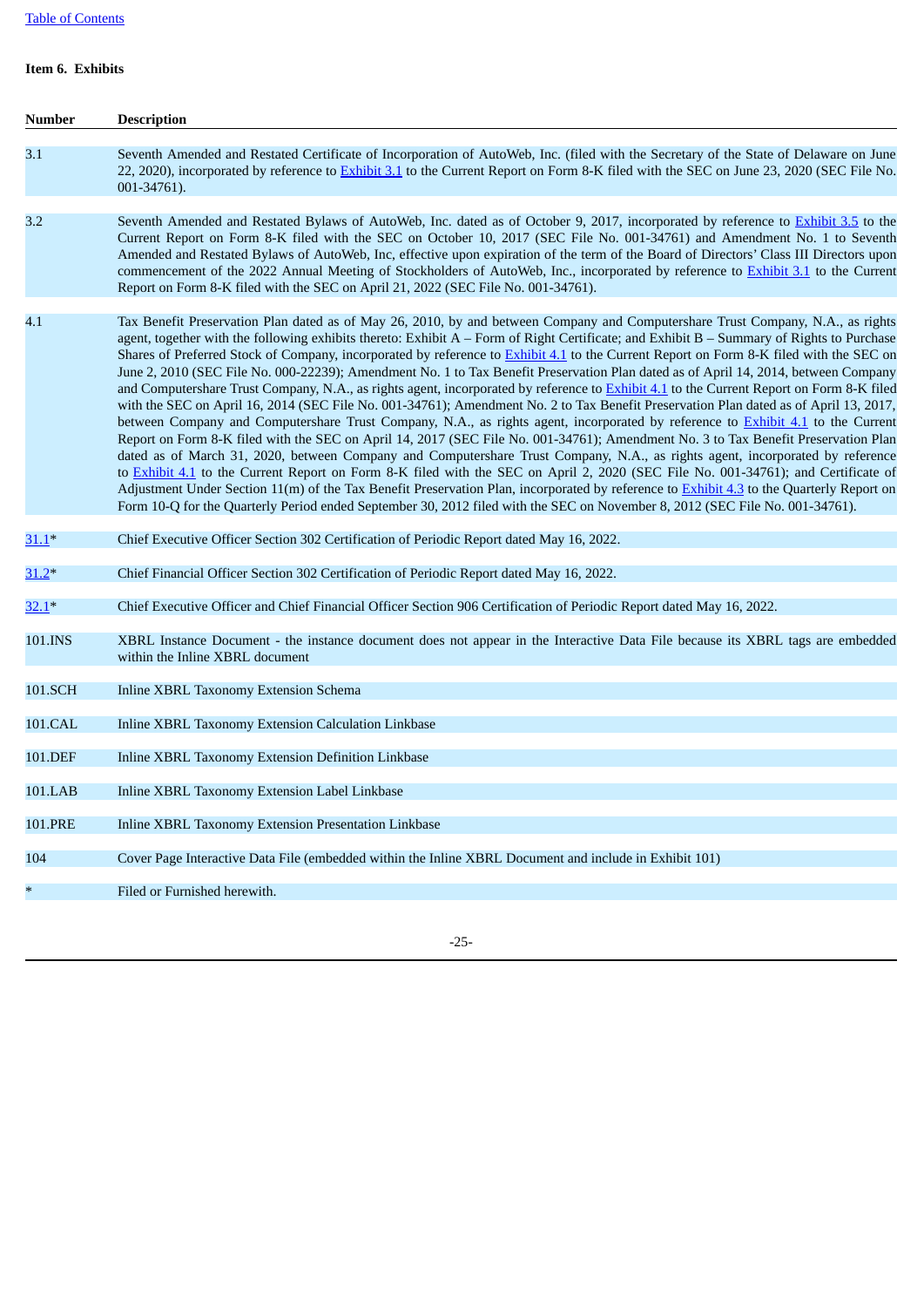## **SIGNATURES**

<span id="page-28-0"></span>Pursuant to the requirements of the Securities Exchange Act of 1934, the Registrant has duly caused this report to be signed on its behalf by the undersigned, thereunto duly authorized.

AutoWeb, Inc.

Date: May 16, 2022 By: /s/ Carlton Hamer

Carlton Hamer *Executive Vice President, Chief Financial Officer (Principal Financial Officer)*

Date: May 16, 2022 By: /s/ Josh Barsetti

Josh Barsetti *Vice President, Controller (Principal Accounting Officer)*

-26-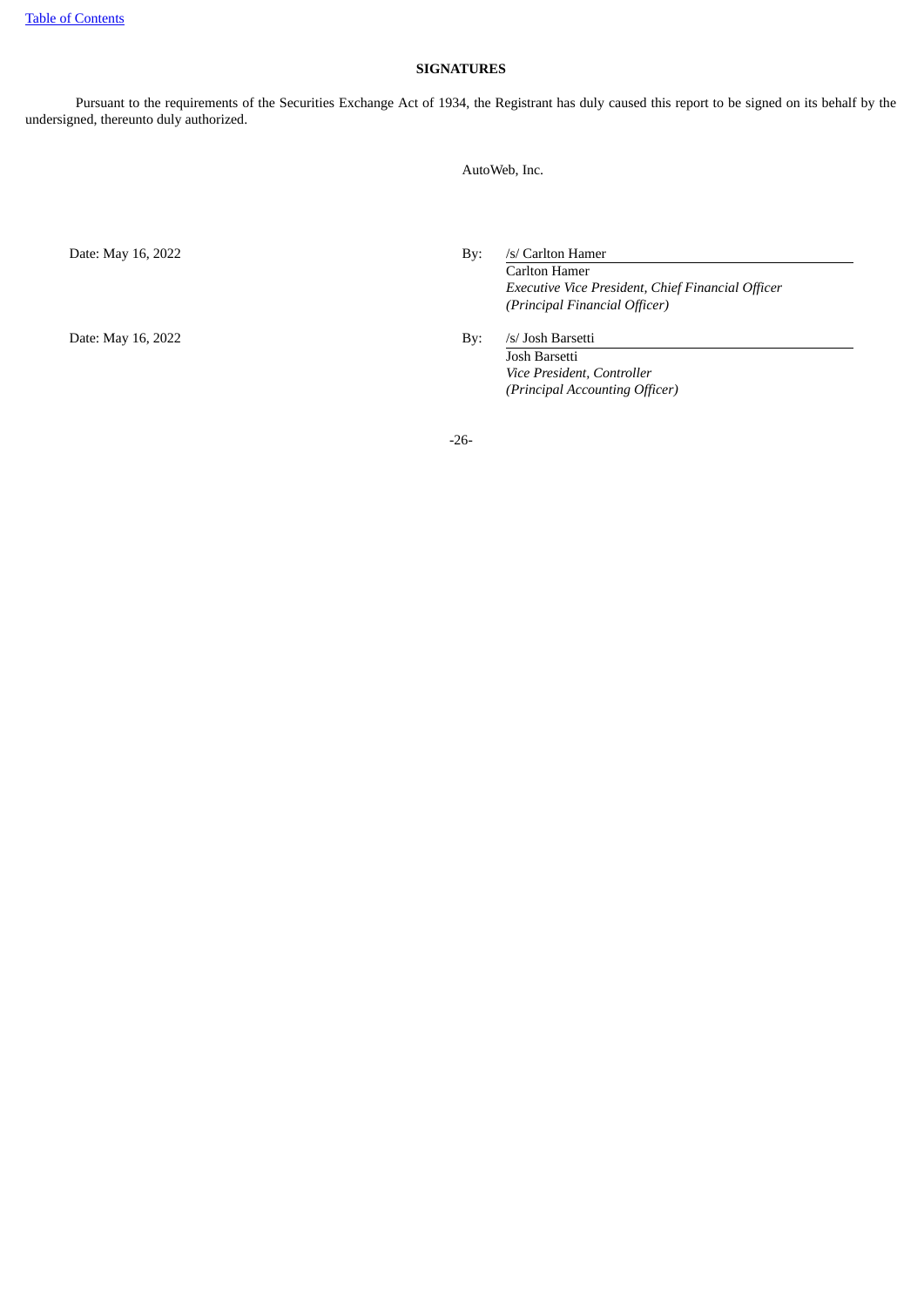## **Certification of Principal Executive Officer Required by Rule 13a-14(a) of the Securities Exchange Act of 1934, as amended, as Adopted Pursuant to Section 302 of the Sarbanes-Oxley Act of 2002**

<span id="page-29-0"></span>I, Jared R. Rowe, certify that:

- 1. I have reviewed this Quarterly Report on Form 10-Q of AutoWeb, Inc.;
- 2. Based on my knowledge, this report does not contain any untrue statement of a material fact or omit to state a material fact necessary to make the statements made, in light of the circumstances under which such statements were made, not misleading with respect to the period covered by this report;
- 3. Based on my knowledge, the financial statements, and other financial information included in this report, fairly present in all material respects the financial condition, results of operations and cash flows of the registrant as of, and for, the periods presented in this report;
- 4. The registrant's other certifying officer and I are responsible for establishing and maintaining disclosure controls and procedures (as defined in Exchange Act Rules 13a-15(e) and 15d-15(e)) and internal control over financial reporting (as defined in Exchange Act Rules 13a-15(f) and 15d-15(f)) for the registrant and have:
	- a) Designed such disclosure controls and procedures, or caused such disclosure controls and procedures to be designed under our supervision, to ensure that material information relating to the registrant, including its consolidated subsidiaries, is made known to us by others within those entities, particularly during the period in which this report is being prepared;
	- b) Designed such internal control over financial reporting, or caused such internal control over financial reporting to be designed under our supervision, to provide reasonable assurance regarding the reliability of financial reporting and the preparation of financial statements for external purposes in accordance with generally accepted accounting principles;
	- c) Evaluated the effectiveness of the registrant's disclosure controls and procedures and presented in this report our conclusions about the effectiveness of the disclosure controls and procedures, as of the end of the period covered by this report based on such evaluation; and
	- d) Disclosed in this report any change in the registrant's internal control over financial reporting that occurred during the registrant's most recent fiscal quarter (the registrant's fourth fiscal quarter in the case of an annual report) that has materially affected, or is reasonably likely to materially affect, the registrant's internal control over financial reporting; and
- 5. The registrant's other certifying officer and I have disclosed, based on our most recent evaluation of internal control over financial reporting, to the registrant's auditors and the audit committee of the registrant's board of directors (or persons performing the equivalent functions):
	- a) All significant deficiencies and material weaknesses in the design or operation of internal control over financial reporting which are reasonably likely to adversely affect the registrant's ability to record, process, summarize and report financial information; and
	- b) Any fraud, whether or not material, that involves management or other employees who have a significant role in the registrant's internal control over financial reporting.

Date: May 16, 2022 By: /s/ Jared R. Rowe

Jared R. Rowe *Chief Executive Officer*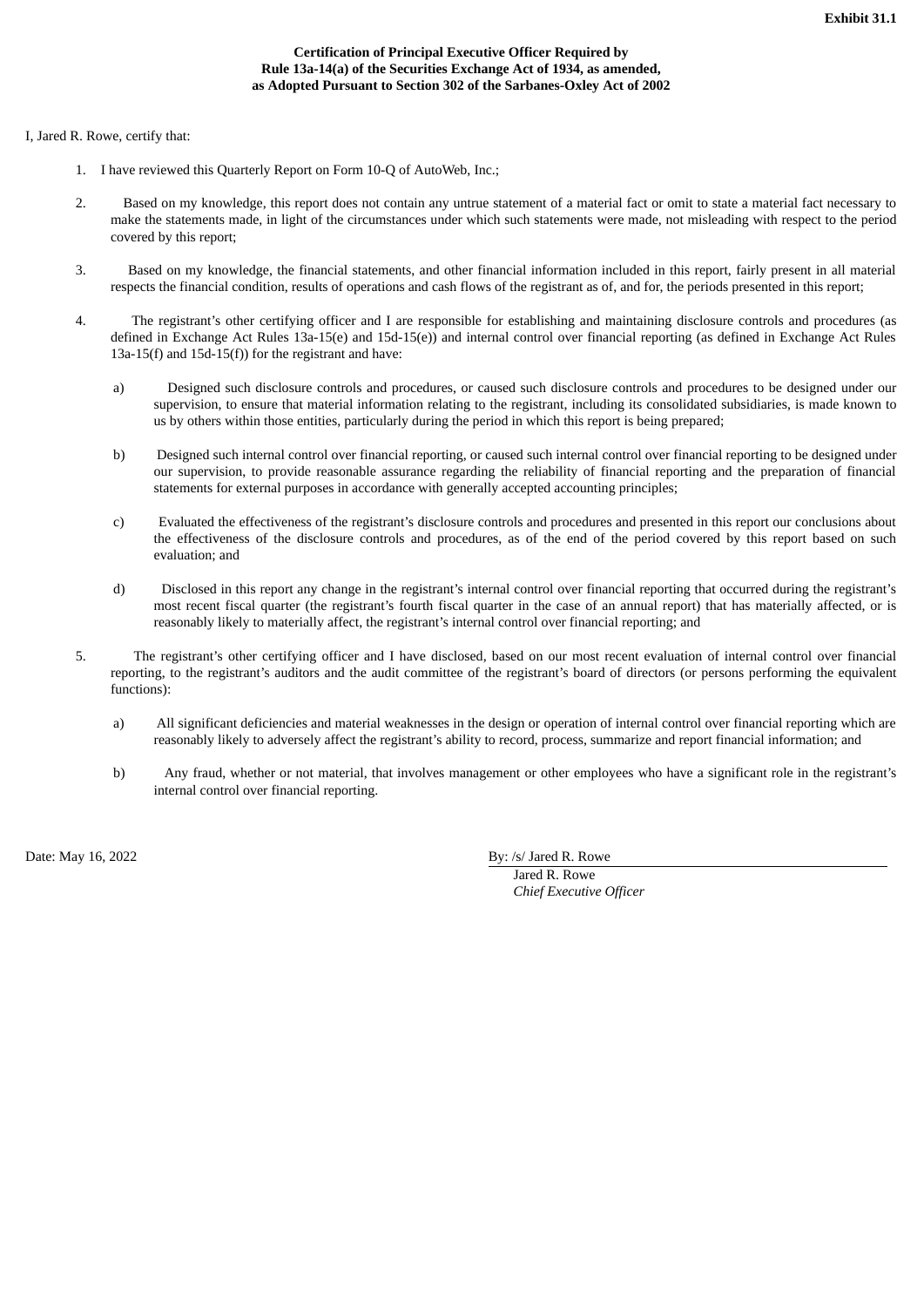## **Certification of Principal Financial Officer Required by Rule 13a-14(a) of the Securities Exchange Act of 1934, as amended, as Adopted Pursuant to Section 302 of the Sarbanes-Oxley Act of 2002**

<span id="page-30-0"></span>I, Carlton Hamer, certify that:

- 1. I have reviewed this Quarterly Report on Form 10-Q of AutoWeb, Inc.;
- 2. Based on my knowledge, this report does not contain any untrue statement of a material fact or omit to state a material fact necessary to make the statements made, in light of the circumstances under which such statements were made, not misleading with respect to the period covered by this report;
- 3. Based on my knowledge, the financial statements, and other financial information included in this report, fairly present in all material respects the financial condition, results of operations and cash flows of the registrant as of, and for, the periods presented in this report;
- 4. The registrant's other certifying officer and I are responsible for establishing and maintaining disclosure controls and procedures (as defined in Exchange Act Rules 13a-15(e) and 15d-15(e)) and internal control over financial reporting (as defined in Exchange Act Rules 13a-15(f) and 15d-15(f)) for the registrant and have:
	- a) Designed such disclosure controls and procedures, or caused such disclosure controls and procedures to be designed under our supervision, to ensure that material information relating to the registrant, including its consolidated subsidiaries, is made known to us by others within those entities, particularly during the period in which this report is being prepared;
	- b) Designed such internal control over financial reporting, or caused such internal control over financial reporting to be designed under our supervision, to provide reasonable assurance regarding the reliability of financial reporting and the preparation of financial statements for external purposes in accordance with generally accepted accounting principles;
	- c) Evaluated the effectiveness of the registrant's disclosure controls and procedures and presented in this report our conclusions about the effectiveness of the disclosure controls and procedures, as of the end of the period covered by this report based on such evaluation; and
	- d) Disclosed in this report any change in the registrant's internal control over financial reporting that occurred during the registrant's most recent fiscal quarter (the registrant's fourth fiscal quarter in the case of an annual report) that has materially affected, or is reasonably likely to materially affect, the registrant's internal control over financial reporting; and
- 5. The registrant's other certifying officer and I have disclosed, based on our most recent evaluation of internal control over financial reporting, to the registrant's auditors and the audit committee of the registrant's board of directors (or persons performing the equivalent functions):
	- a) All significant deficiencies and material weaknesses in the design or operation of internal control over financial reporting which are reasonably likely to adversely affect the registrant's ability to record, process, summarize and report financial information; and
	- b) Any fraud, whether or not material, that involves management or other employees who have a significant role in the registrant's internal control over financial reporting.

Date: May 16, 2022 By: /s/ Carlton Hamer

Carlton Hamer *Chief Financial Officer*